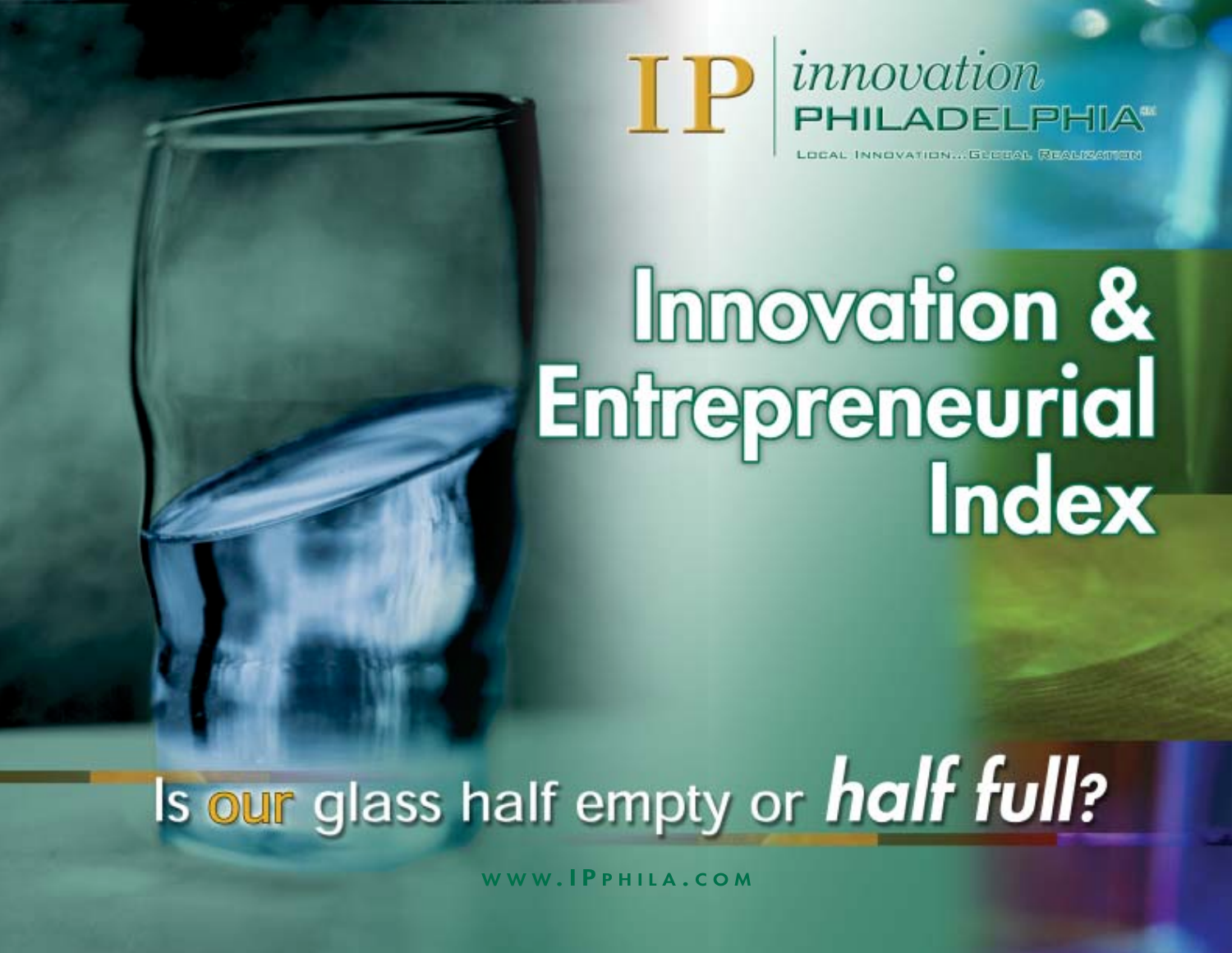#### **Table of Contents**

| What is the Innovation & Entrepreneurial Index?                            | 3  |
|----------------------------------------------------------------------------|----|
|                                                                            | 4  |
|                                                                            | 8  |
|                                                                            | 10 |
|                                                                            | 13 |
| 1: Federal Investment in University Science & Engineering Research         | 14 |
| 2: State & Local Investment in University Science & Engineering Research   | 15 |
| 3: Industry and Other Support in University Science & Engineering Research | 16 |
| 4: Institute Support in University Science & Engineering Research          | 17 |
|                                                                            | 18 |
|                                                                            | 19 |
| 7: Invention Disclosures & Patents Filed by Research Institutions          | 20 |
|                                                                            | 21 |
| 9: Royalty & Licensing Income to Universities                              | 22 |
| 10: Start-up Companies Formed from University Research                     | 23 |
|                                                                            | 25 |
|                                                                            | 26 |
|                                                                            | 28 |
|                                                                            | 30 |
|                                                                            | 31 |
| 15: Medical/Health/Life Sciences Venture Capital Investments               | 32 |
| 16: Information Technology Venture Capital Investments                     | 33 |
|                                                                            | 34 |
|                                                                            | 35 |
|                                                                            | 37 |
|                                                                            | 38 |
|                                                                            | 39 |
|                                                                            | 40 |
| 22: Skilled Information Technology Workforce                               | 41 |
| 23: Skilled Life Sciences/Biotechnology Workforce                          | 44 |
|                                                                            | 43 |
|                                                                            | 44 |
|                                                                            | 45 |
|                                                                            | 46 |
|                                                                            | 47 |
|                                                                            | 48 |
| Appendix A; Metropolitan Area (MA) Overview & Definitions                  | 49 |
|                                                                            | 51 |

#### *2002 Innovation Philadelphia Board of Directors*

**Dr. Judith Rodin**, Board Chair *President, University of Pennsylvania* **Dr. Jean-Pierre Garnier**, Vice Chair *CEO, GlaxoSmithKline* **Brian L. Roberts**, Vice Chair *President, Comcast Corporation* **Mel Baiada** *Founder and Chairman, Sengen* **Richard A. Bendis** *President and CEO, Innovation Philadelphia* **Lucinda Duncalfe Holt** *CEO & President, Destiny* **Patricia Garrison-Corbin** *Chairman and CEO, P.G. Corbin & Company, Inc.* **Brenda D. Gavin** *Managing Partner, Quaker BioVentures* **Stephen M. Goodman** *Partner, Morgan, Lewis & Bockius LLP* **Rev. William H. Gray III** *President and CEO, United Negro College Fund* **Johanna Hambrose** *COO and Corporate Counsel, Electronic Ink* **David R. King** *Consultant to biotechnology ventures* **Joshua Kopelman** *President, Half.com (division of eBay)* **Kenneth G. Lawrence** *President, PECO Energy Company* **Rev. Herbert H. Lusk II** *Chairman, People for People* **Robert M. McCord** *President and CEO, Eastern Technology Council* **Samuel J. Patterson** *President and CEO, Veridyne, Inc.* **Charles P. Pizzi** *President and CEO, Greater Philadelphia Chamber of Commerce***Willard G. Rouse III** *Chairman and CEO, Liberty Property Trust* **Samuel A. McCullough**, Ex Officio *Secretary, Pennsylvania Department of Community and Economic Development* **John F. Street,** Ex Officio *Mayor, City of Philadelphia*

*The information contained herein is intended to be accurate and reliable, however this material is provided "as is." Innovation Philadelphia makes no representations or warranties of any kind, express or implied, as to the accuracy or reliability of this publication and its contents. Opinions expressed are those of Innovation Philadelphia and its representatives, and are subject to change without notice.*

*This report is the exclusive property of Innovation Philadelphia. Neither this report nor any portion thereof can be reproduced or used for any other purpose without the express written permission of Innovation Philadelphia.*

© 2002 Innovation Philadelphia, Inc.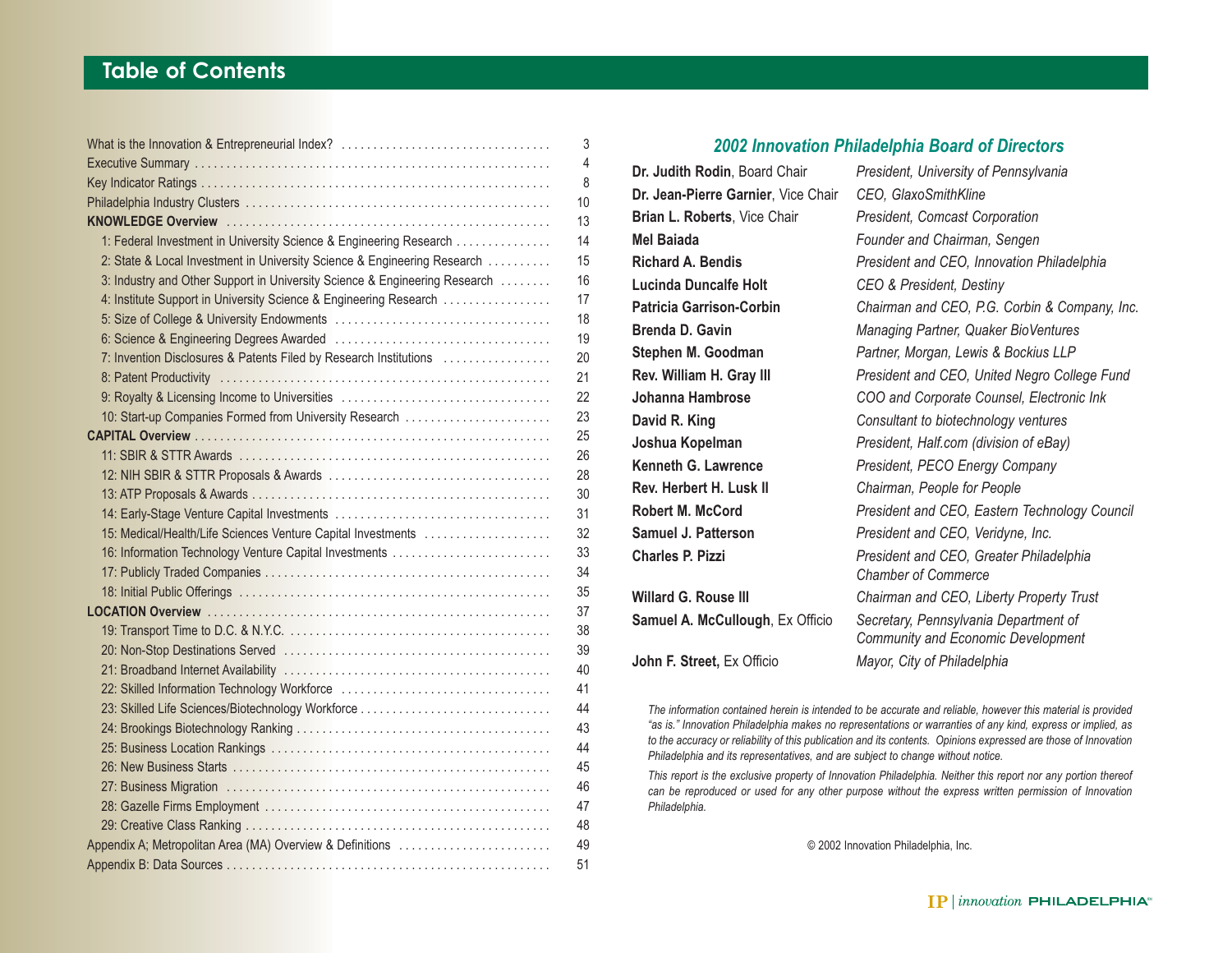#### **What is the Innovation & Entrepreneurial Index?**

The purpose of the Innovation & Entrepreneurial Index is to look at the Innovation Economy in the Philadelphia Primary Metropolitan Statistical Area (PMSA) and assess how well the region is doing relative to the nation and a select group of benchmarks. While *our* recommendations are for the Philadelphia region, our analysis is relevant to Pittsburgh, other regions and the entire Commonwealth. It is up to each region as well as the Commonwealth to develop its own strategies and recommendations.

The Innovation Economy — that portion of economic activity driven by creation processes in the sciences — is becoming more important as regions compete for stature in the overall global economy. The Innovation Economy is about creativity — technology-based research, development and commercialization in the life and physical sciences. The Innovation Economy has already begun to usher in a new period of economic growth, with new opportunities — new companies, new jobs, higher wages and more rapid wage growth. By recent estimates, innovation accounts for more than half of the economic growth in the United States (*The Economist;* September 19, 2002). Those regions with the right mix of resources to encourage such growth will reap the benefits and succeed in the race to compete globally.

In all cases, the key is competition. Job creation and business formation are often zero-sum games — "either...or." Either you win or you lose. Either the jobs and companies start here or they don't. Either they stay and grow here, or they leave. Regions compete for resources, human capital — talent — and dollars, to generate ideas that grow to fruition as commercially successful ventures — that is, new companies, new products, new processes. The sum of all of these parts is the Innovation Economy.

The Innovation & Entrepreneurial Index compares the fourth largest metropolitan region in the United States, Philadelphia (based on population data), to seven other regions through a series of key metrics in three categories — Knowledge, Capital and Location — that nurture innovative businesses throughout their life cycles. The metropolitan areas selected for comparison (including population) are:

• New York City (NYC), 9.3 million;

- Philadelphia (PHL), 5.1 million;
- 
- Baltimore (BAL), 2.6 million;
- Pittsburgh (**PIT**), 2.4 million; Boston (**BOS**), 3.4 million;
	- Research Triangle Park (RDU), (Raleigh-Durham-Chapel Hill), 1.2 million;
- Washington, D.C./Northern VA (**WAS**), 4.9 million; San Diego (**SAN**), 2.8 million.

The benchmark regions are, with one exception, East Coast regions with which Philadelphia competes in its efforts to attract, retain and grow new businesses and knowledge workers. San Diego shows up in the comparison list because it is a region with an emerging life sciences sector, a technology cluster that is also important to Philadelphia. This report does not look at areas that have already been "studied to death", such as Silicon Valley, in California, and Austin, Texas.

This Index is distinguishable from other regional measurement efforts because it focuses on the inputs that support the creation, retention and recruitment of innovative businesses in their early stages of development. A total of 29 scorecard-specific indicators were researched and analyzed. Also included is new research by Dr. Richard Florida, Dr. Michael Porter and The Brookings Institution.

Innovation fuels economic growth. In order for a region to stimulate growth, it must reinforce its strengths and address its weaknesses through a collaborative development strategy. The Philadelphia region's potential for growth is unlimited. We have the resources to attract, retain and expand firms and the skilled labor pool, but we must decide how to respond — whether to fill the glass to the brim or leave it half empty. The Innovation & Entrepreneurial Index is a guide that helps to evaluate what actions we must take to fill the glass and make sure that it remains full.

ucloud a Benshir

**Richard A. Bendis**

CEO & PresidentInnovation Philadelphia

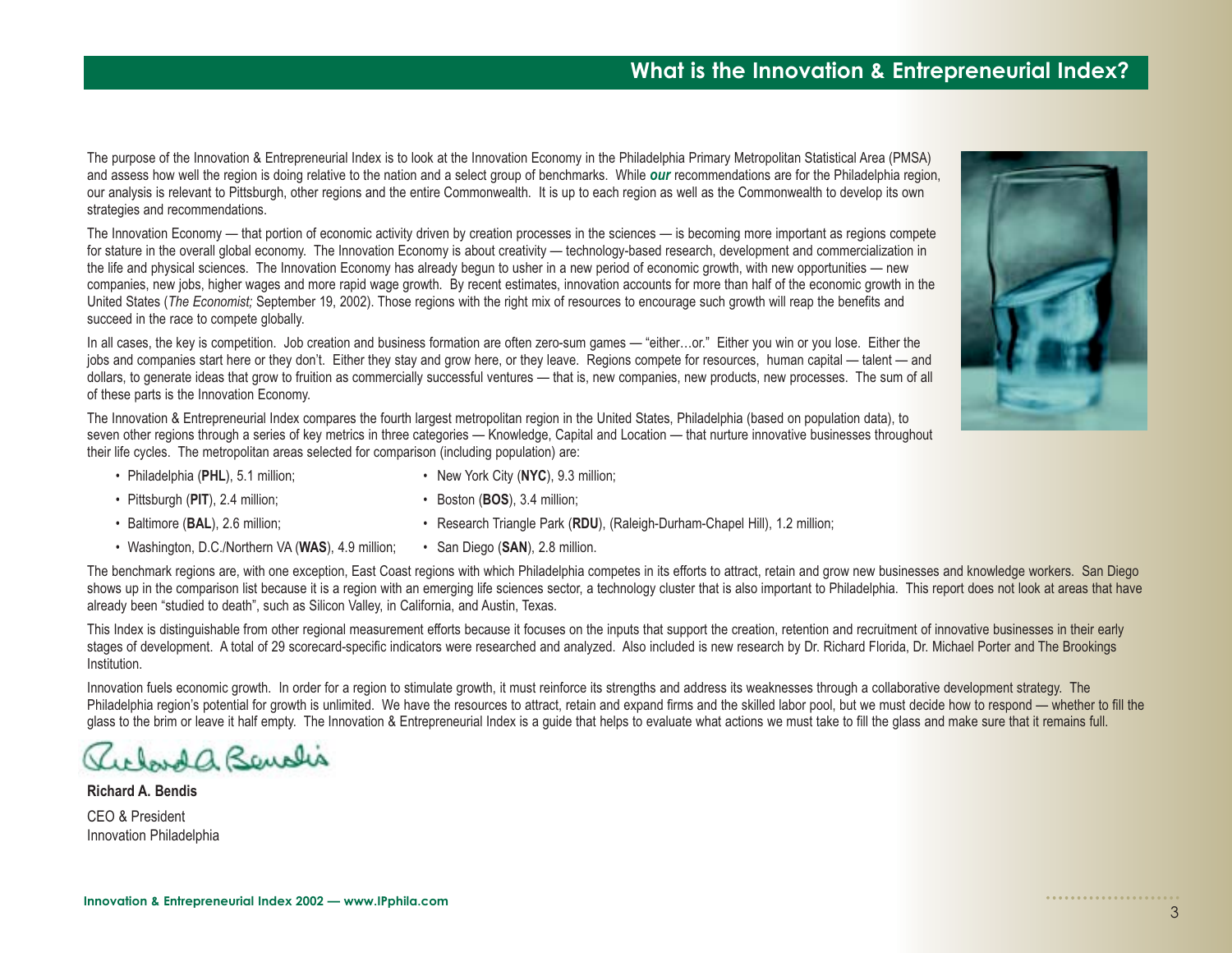#### **The Philadelphia Innovation Economy**

The Innovation Economy includes technology-based industrial sectors that contain young, new companies, as well as some of the fastest-growing companies — indeed, many upstarts are both young and fast growing. The Innovation Economy also includes the research and education infrastructure — dollars and talent — that are necessary ingredients for the creative process. In the right combination and the correct proportions, such ingredients create a vibrant and dynamic blend of new economic activity — new companies, new jobs, higher wages, and faster wage growth.

Philadelphia has a rich mix of raw materials that are vital in order to compete globally in the Innovation Economy. They cannot be thrown together in an arbitrary fashion with the expectation that economic success is a given outcome, any more than one can take raw ingredients like butter, flour, milk and eggs and toss those into a pan haphazardly with the expectation that a great soufflé will occur. Order, direction and supervision are also prerequisites — in other words, "leadership". So, too, is good luck.

This report does more than assess the state of raw materials — inputs and outcomes relating to the Philadelphia Innovation Economy. It makes recommendations relating to each indicator, and it includes a set of next steps or action items that will enhance Philadelphia's ability to compete.

#### *Where does the Philadelphia region stand?*

The major finding of this report is that Philadelphia has a realistic opportunity to compete globally in the Innovation Economy, but more must be done to create competitive advantages for economic success in high-growth, high-wage industries. Philadelphia has many of the necessary ingredients, but often the right proportion is lacking. More must be done to leverage existing resources and to support and enhance existing technology clusters. Philadelphia is in the race, but victory is not yet certain. The region's entrepreneurial image and climate must be improved.

Philadelphia has a sufficient number of technology-based industries but they require nourishment. More investment must be forthcoming from the local business and academic community, as well as the public sector, and more collaborative initiatives need to be undertaken to attract more outside capital to the region and to leverage existing resources — technical, capital and human. More of the region's universities must step to the plate and make better use of faculty, staff and students in order to gain a competitive advantage.

A good example of what can be done shows up in North Carolina, in the Raleigh-Durham area. Through a mix of cooperation, use of federal research investment programs and the active participation of state and local government, the region has expanded industrial and academic research investment within the academic community — a notable achievement.

#### *What is needed?*

In order to compete globally, Philadelphia's Innovation Economy must include a set of technology-based industries that have critical mass. It is as difficult to attract new industries to a region as it is to grow a new industrial base from scratch. Existing industries, however, provide ready-made infrastructure that includes skilled workers, research facilities, expertise and a network of identified sources of capital and suppliers (for raw and intermediate materials) – in other words, complete industrial clusters. Thus, a diverse set of industrial clusters with a record of success locally, provides a good starting point for building and enhancing global competitiveness in the Innovation Economy.

Another necessary ingredient for global competitiveness is strong research infrastructure that is capable of generating new ideas and nurturing them through the earliest stages of development. Philadelphia possesses corporate headquarters, research facilities and academic research facilities that generate large numbers of patents. The region does not, however, possess a major national or federal research facility. All of the region's resources — public, private and academic — should be utilized to obtain more federal research money, preferably through the attraction of such a permanent nationally recognized federal research laboratory.

Corporate direction can change as a result of global market conditions. Philadelphia's academic community has to leverage the investment that it receives — and must do its best to receive more — by engaging the corporate community in collaborative initiatives to generate and spin out ideas and patents that lead to commercial success. In turn, the corporate community must become a more willing and involved partner. To date, local collaborative entrepreneurial activity has not achieved all that it can. Several federal award programs exist to assist in early-stage feasibility and commercialization work. Local researchers have not used them to the full extent.

Venture capital is another ingredient necessary for encouraging entrepreneurs and nurturing ideas through to commercialization. Venture capital investments help keep the innovation pipeline flowing. Investment dollars have to be available for many technology sectors, not just a few, and investments must come at all stages and in all sizes. Philadelphia continues to face a "capital gap" for early investments in the \$500,000 to \$1.5 million range.

Philadelphia has a good mix of skilled technical workers in life sciences and information technology, but the supply has to be continually replenished and workers must be encouraged to remain when larger, more mature employers restructure. The region needs to expand its efforts to change the "brain drain" to "brain gain" and to create a world-class lifelong learning environment for knowledge workers and entrepreneurs. Where possible, some of the risks associated with start-up activity need to be offset by creating the right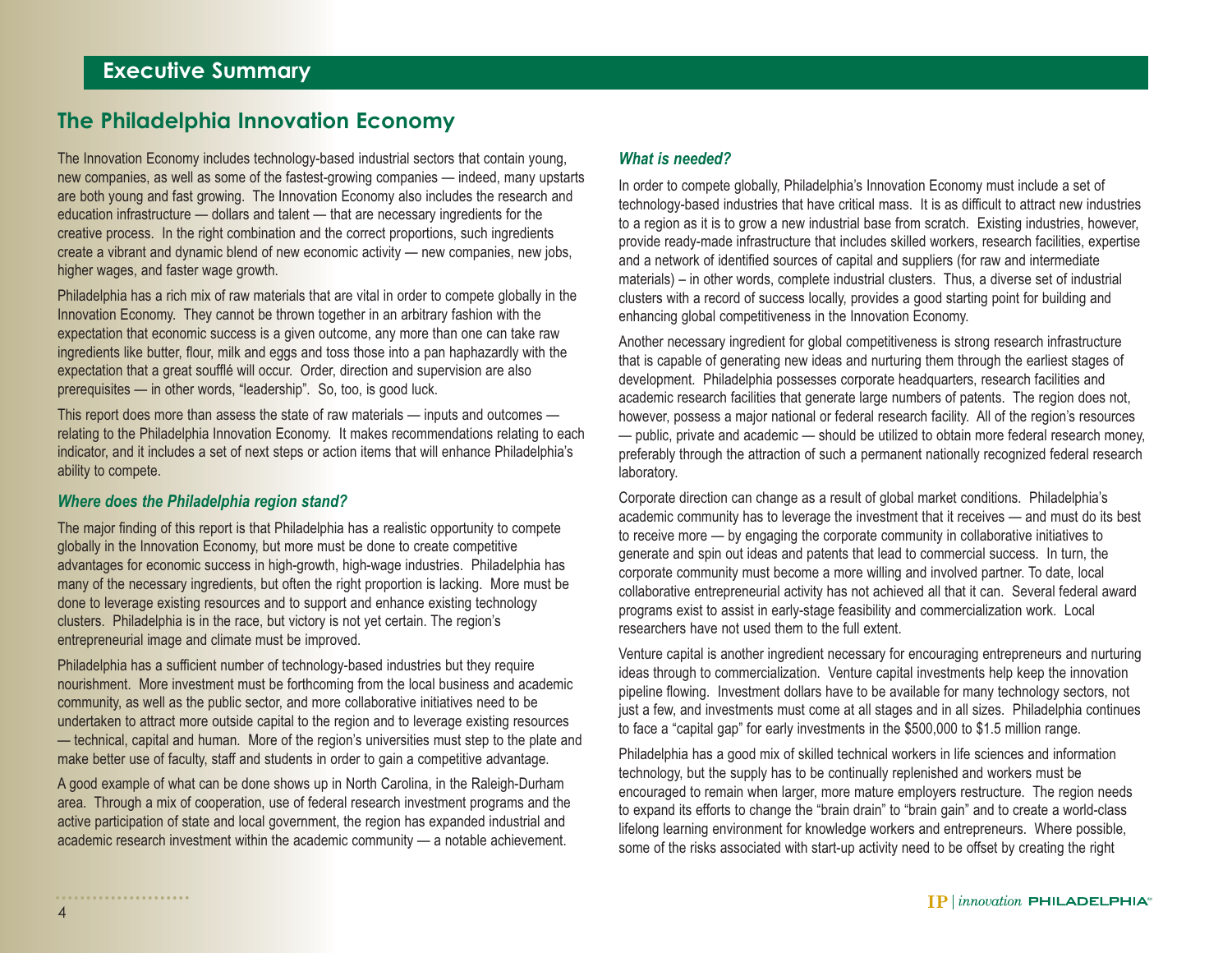climate for entrepreneurial risk-taking. Success spawns more success. Again, a healthy venture capital environment provides more likelihood of later stage commercial success. When companies succeed by going public, entrepreneurs and venture capitalists are able to reinvest the proceeds of initial public offerings in a virtuous circle of wealth creation.

A common thread that runs through all of the findings and recommendations in this report is the need for parties that help the State and region grow to work together. There must be greater coordination and collaboration among industry, government, academic and non-profit organizations involved in key economic development initiatives — to leverage efforts and investment and increase output and impact. To remain vibrant and globally competitive, the Innovation Economy makes no room for those who would choose silos or the status quo over participation, cooperation and dynamic engagement. In the words of one of Philadelphia's and Pennsylvania's greatest innovators and entrepreneurs, Benjamin Franklin: "We must indeed all hang together, or, most assuredly, we shall all hang separately."

> *"***"**<br>"<br>"<br>" *The region must aggressively leverage academic, state, local, industry & federal resources to maximize our competitive advantage in the Knowledge Economy.*

**Dr. Judith Rodin**PresidentUniversity of Pennsylvania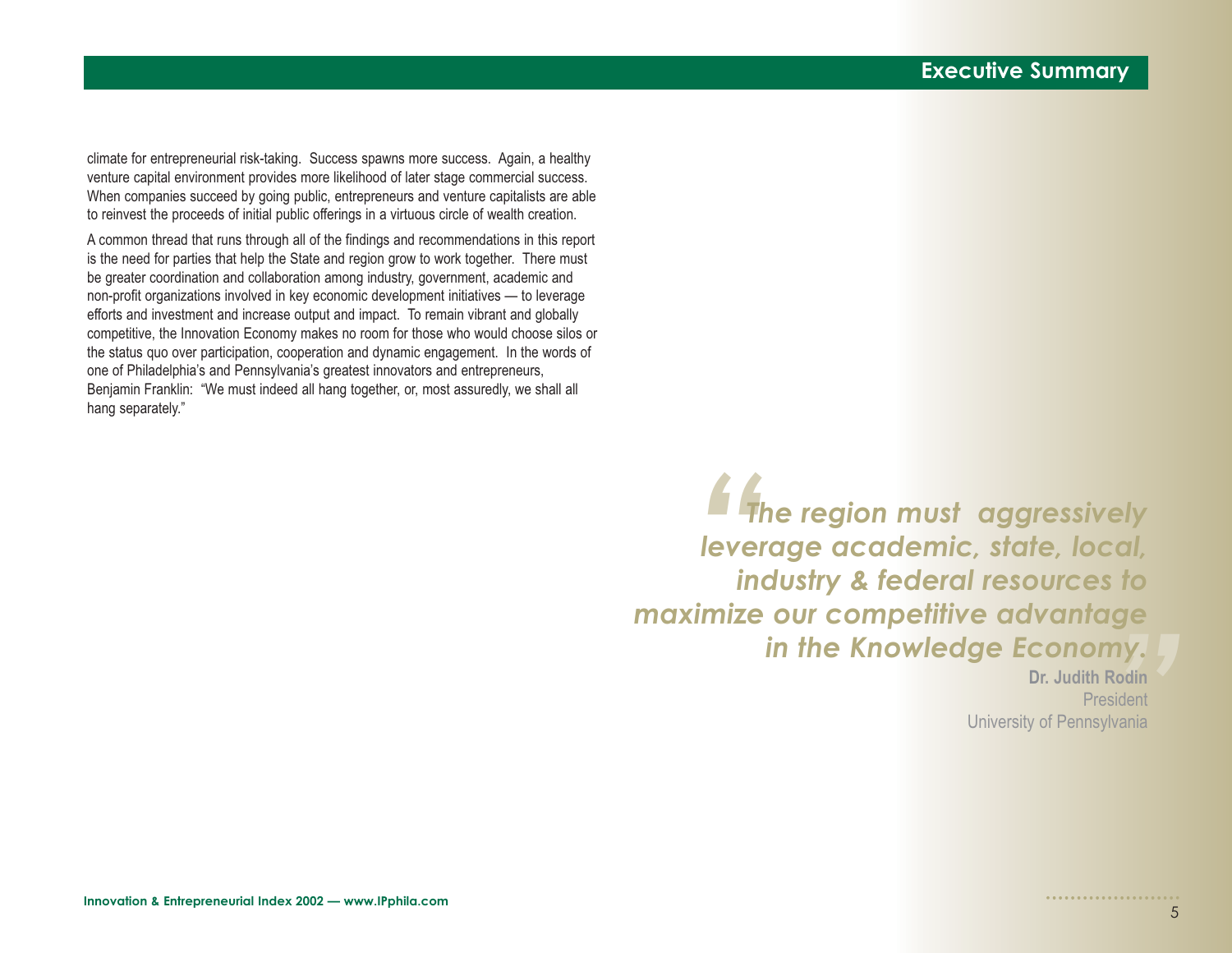#### **Executive Summary**

#### **Our Recommendations**

**The State and region become more aggressive in soliciting federal research awards, including one or more federal research centers of national significance** and investment in strategic technologies that will strengthen the economy. There must be more collaboration between academia, industry, state and local government to provide greater leverage against all federal research investment in the region. Finally, all of the academic institutions with R&D missions must actively and fully become involved in the process.

**The State and region must aggressively pursue the commercialization of technologies developed at local universities**, in order to spin out new companies and retain knowledge workers.

**The State and region must become more aggressive at applying for and winning competitive federal small business research investment awards.**

**Capital**

**available locally**, especially angel, pre-seed, seed and early stage funds. It is important that adequate funds be available to capitalize emerging technology businesses throughout their life cycles. Tax credits and other tax policy are important tools for increasing the available pool of risk capital. Industry, academia and government must all participate to create effective tax legislation.

**The State and region must increase the total pool of risk capital** 

**Effective business assistance programs must be made available**to local start-ups to increase their prospects for commercial success and raise the amount of outside capital they are can attract.



**Location**

**Knowledge**

.................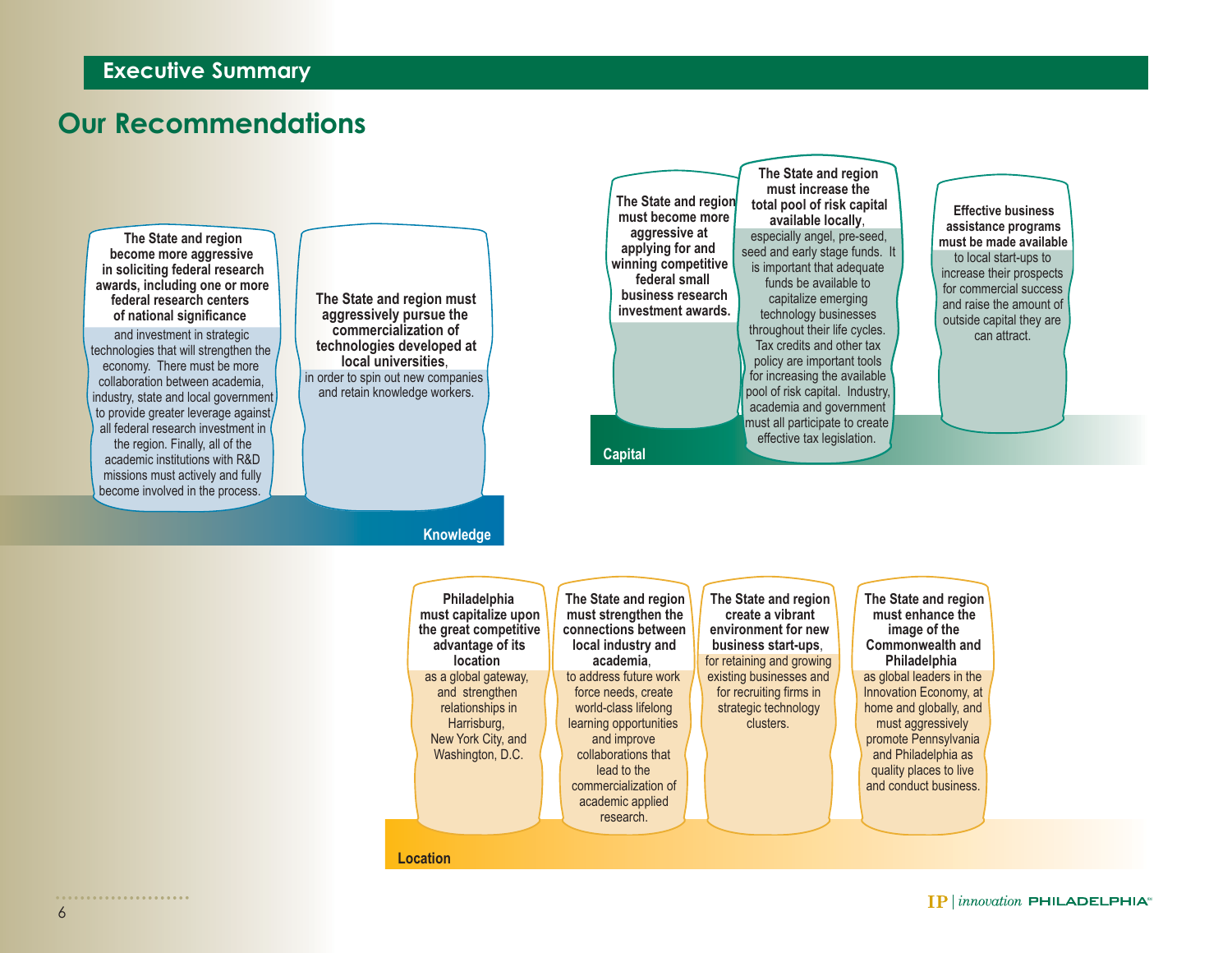**Innovation Philadelphia's Action Items**



Governor, Commonwealth of Pennsyslvania

## LOCAL INNOVATION...GLOBAL REALIZATION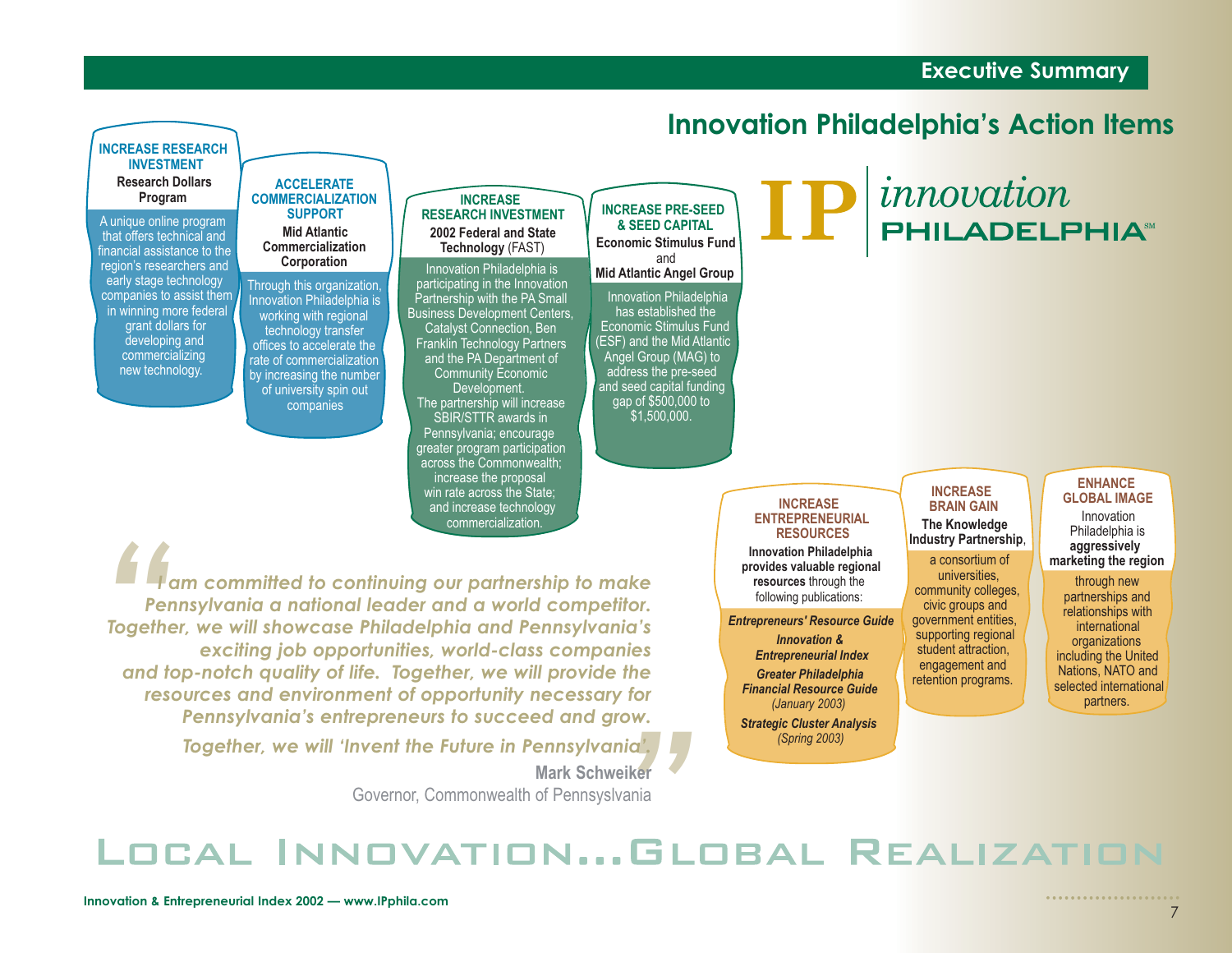#### **How to Use this Index**

The Innovation Economy has already begun to usher in an extraordinary period of economic growth, with new opportunities — new companies, more jobs and higher wages. Those regions with the right mix of resources to encourage further growth will reap the benefits and succeed in the race to compete globally.

The Innovation Economy is about creativity — technology-based research, development and commercialization in the life and physical sciences. This section of the publication focuses on factors of production, or inputs, as well as outcomes measures, relating to the Innovation Economy. The index is divided into three parts: **Knowledge Indicators, Capital Indicators** and **Location Indicators**. Each part contains descriptions of individual indicators — inputs and outcomes — and some measurement which compares the Philadelphia region's performance to the seven benchmark, or comparison, regions and, where possible, to the nation. National comparisons are based on "average" or normalized data — for example, per capita or per student. Unlike comparisons based on total or aggregate data, normalized data allows comparisons between the region and the nation, and provides a means of comparing region to region that controls for variations in size. [Note: Values shown on charts throughout this publication are rounded.]

**Knowledge Indicators** relate to factors of production associated with universities — for example, investment in research and development, science and engineering degrees awarded — and related outcomes — for example, invention disclosures and patents, royalties, start-ups based on university technology — as well as other measures of innovation such as regional patent activity.

**Capital Indicators** are inputs that fund innovation activity — for example, Federal government awards for research and development, commercialization activity and venture capital — and related outcomes, such as initial public offerings.

**Location Indicators** include measures that provide marketing and other regional benefits, such as business location rankings, skilled technical workers and interregional travel time. Some of these indicators also provide a measure of entrepreneurial climate, such as gazelle firm employment and business starts.

#### *Key Indicators Scorecard*

The scores on the next page provide a report card summary of the Philadelphia region's performance as compared to the nation and the seven other benchmark regions. The scores are not empirically derived, like the indicators themselves, but represent the best effort of Innovation Philadelphia to provide comparable ratings in an easy-to-understand fashion for indicators with different values and units of measure. For each section —**Knowledge, Capital and Location — Philadelphia was scored from 1 to 5 (1 = Major** Weakness; 3 = Neutral; 5 = Major Strength) on each indicator. Philadelphia's individual

indicator scores were summed and compared to a perfect score of all fives. In some cases, based on data, comparison between Philadelphia and the nation was not possible or such comparison would be meaningless. In that event, a dash appears next to the indicator in the "National" column.

Philadelphia's performance, scoring 77 out of a total possible score of 145 against the seven benchmark regions, places it squarely in the middle of the road — which is not a desirable place to be. The region's performance indicates no leadership in any category except "Transport Time to D.C. and N.Y.C.," where natural geography placed Philadelphia between two other regions important to the Innovation Economy — Washington, DC, the nation's seat of government and public capital, and New York City, the center of private finance. Geography plays as much role as human intervention in that case (moreover, as stated in detail in Indicator 19, Philadelphians must work to ensure that they do not lose the advantage of proximity to D.C. and N.Y.C. provided by Amtrak).

Much work needs to be started soon and completed over the next ten years to keep Philadelphia a global competitor in the Innovation Economy and to improve its rank. The choice is not between "do nothing" while holding our own or "do something" to improve. Many regions are prepared to overtake those on the cusp or that do nothing to improve their lot — including Philadelphia. The Innovation & Entrepreneurial Index is one contribution by Innovation Philadelphia to make sure that the glass, which begins half full, is filled further and remains full.

*f It* is not the strongest of species *that survive, nor the most*  st<br>st<br>**打** *intelligent, but the ones most responsive to change.*

**Charles Darwin**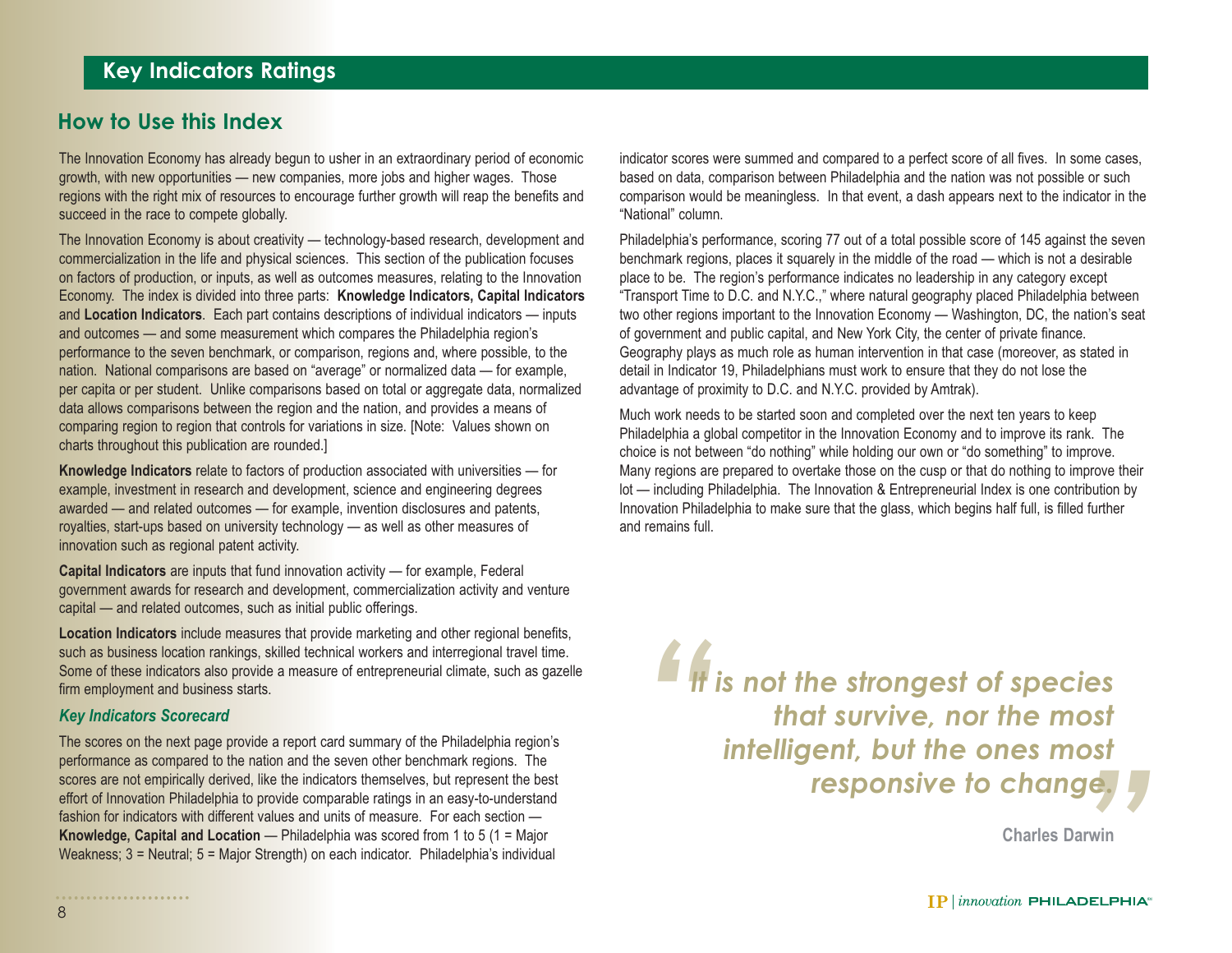*Regional*

**KNOWLEDGE** 

*National Benchmark*

1 2

1 2

1 2

1 2

3 4

#### **Key Indicators Ratings**

#### **Key Indicators Scorecard**

*"Science is a capital* <sup>0,</sup><br>"<br>?" *or fund perpetually reinvested; it accumulates, rolls up, is carried forward by every new man.*

> **John Burroughs** American Author, Naturalist

4 3 Indicator 6: Science & Engineering Degrees Awarded — 3 Indicator 7: Invention Disclosures & Patents Filed by Research Institutions — 4 Indicator 8: Patent Productivity 3 Indicator 9: Royalty and Licensing Income to Universities — 2 Indicator 10: Start-up Companies Formed from University Research **27/50 Total: Knowledge Indicators CAPITAL** 2 Indicator 11: SBIR & STTR Awards 2 Indicator 12: NIH SBIR & STTR Proposals & Awards — 1 Indicator 13: ATP Proposals & Awards — 2 Indicator 14: Early-Stage Venture Capital Investments — 2 Indicator 15: Medical/Health/Life Science Venture Capital Investments — 2 Indicator 16: Information Technology Venture Capital Investments 4 3 Indicator 17: Publicly Traded Companies — $\overline{2}$  Indicator 18: Initial Public Offerings **16/40 Total: Capital Indicators LOCATION** 5Indicator 19: Transport Time to DC & NYC — 4 Indicator 20: Non-Stop Destinations Served — 3 Indicator 21: Broadband Internet Availability 3 3 Indicator 22: Skilled Information Technology Workforce 3 3 Indicator 23: Skilled Life Sciences/Biotechnology Workforce — 4 Indicator 24: Brookings Biotechnology Rankings — 2 Indicator 25: Business Location Rankings 2 2 Indicator 26: New Business Starts 1 2 Indicator 27: Business Migration 3 3 Indicator 28: Gazelle Firms Employment — 3 Indicator 29: Creative Class Ranking **34/55 Total: Location Indicators***Rating Key:* 5 Major Strength 4 Strength 3 Neutral 2 Weakness1 Major Weakness

2 Indicator 1: Federal Investment in University Science & Engineering Research

2 Indicator 4: Institutional Support in University Science & Engineering Research

Indicator 5: Size of College & University Endowments

2 Indicator 3: Industry & Other Support in University Science & Engineering Research

Indicator 2: State & Local Investment in University Science & Engineering Research

**77/145 Overall Regional Rating** 

9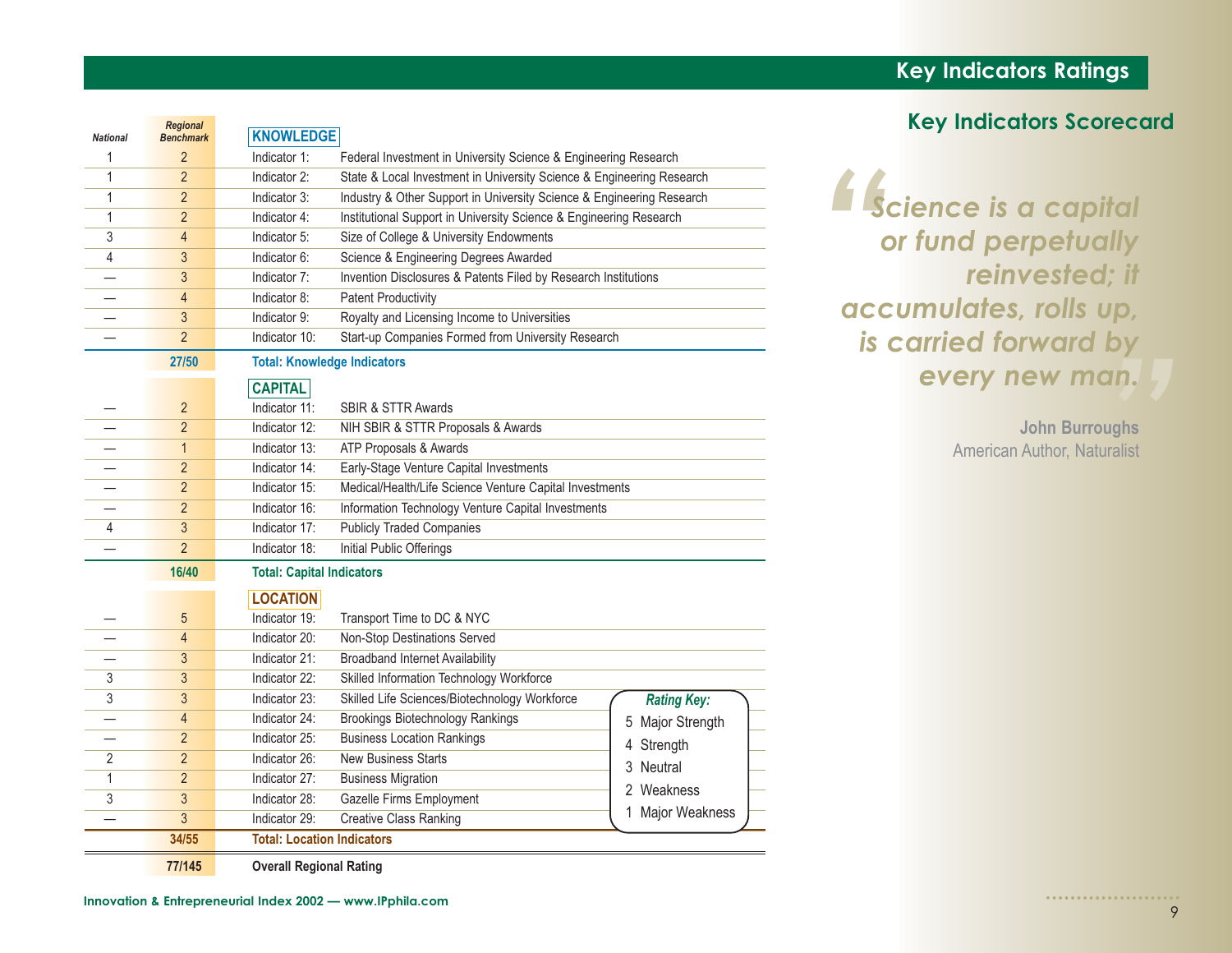#### **Philadelphia Industry Clusters**

#### **Overview**



**Philadelphia, PA-NJ Metropolitan Area Specialization of Traded Cluster Using Narrow Cluster Definition**

Source: Cluster Mapping Project, Institute for Strategy & Competitiveness, Harvard Business School. Copyright © 2002 by the President and Fellows of Harvard College. All rights reserved. *NOTE: Fishing & Fishing Products, Education & Knowledge Creation, Tobacco, and Information Technology values fall outside of the depicted range.*

#### *Cluster Specialization of the Philadelphia Region*

An industrial cluster is an interconnectedassembly of companies and associated institutions in a specific field, with close geographic proximity within a region. Clusters arise because of the advantages that accrue to specific locations for specific industries — for example, proximity to major markets, tax or regulatory advantages — and the economic advantages of assembling related firms within geographic proximity, such as lower distribution costs or adequate workforce. An example of a specialty cluster is hospitality and tourism in the New Jersey seashore communities of Atlantic and Cape May Counties. That cluster includes casinos, hotels, restaurants and all of the associated goods and service suppliers, trade associations, training centers and so on.

This chart identifies industrial clusters ofeconomic significance in the Philadelphia region. Clusters where the local economy has a higher share or concentration of employment than the region's overall share of U.S. employment — Philadelphia's share of total U.S. employment is 1.96 percent for the period on the chart — appear above the dark horizontal axis. Similarly, clusters where the local growth rate is greater than for the entire U.S. cluster, appear to the right of the dark vertical axis.

Another way to interpret the data on this chart is:

- Clusters in the upper right-hand quadrant are the region's strongest and most dynamic;
- Clusters in the lower right-hand quadrant are gaining employment share in the region but are not yet large or prominent;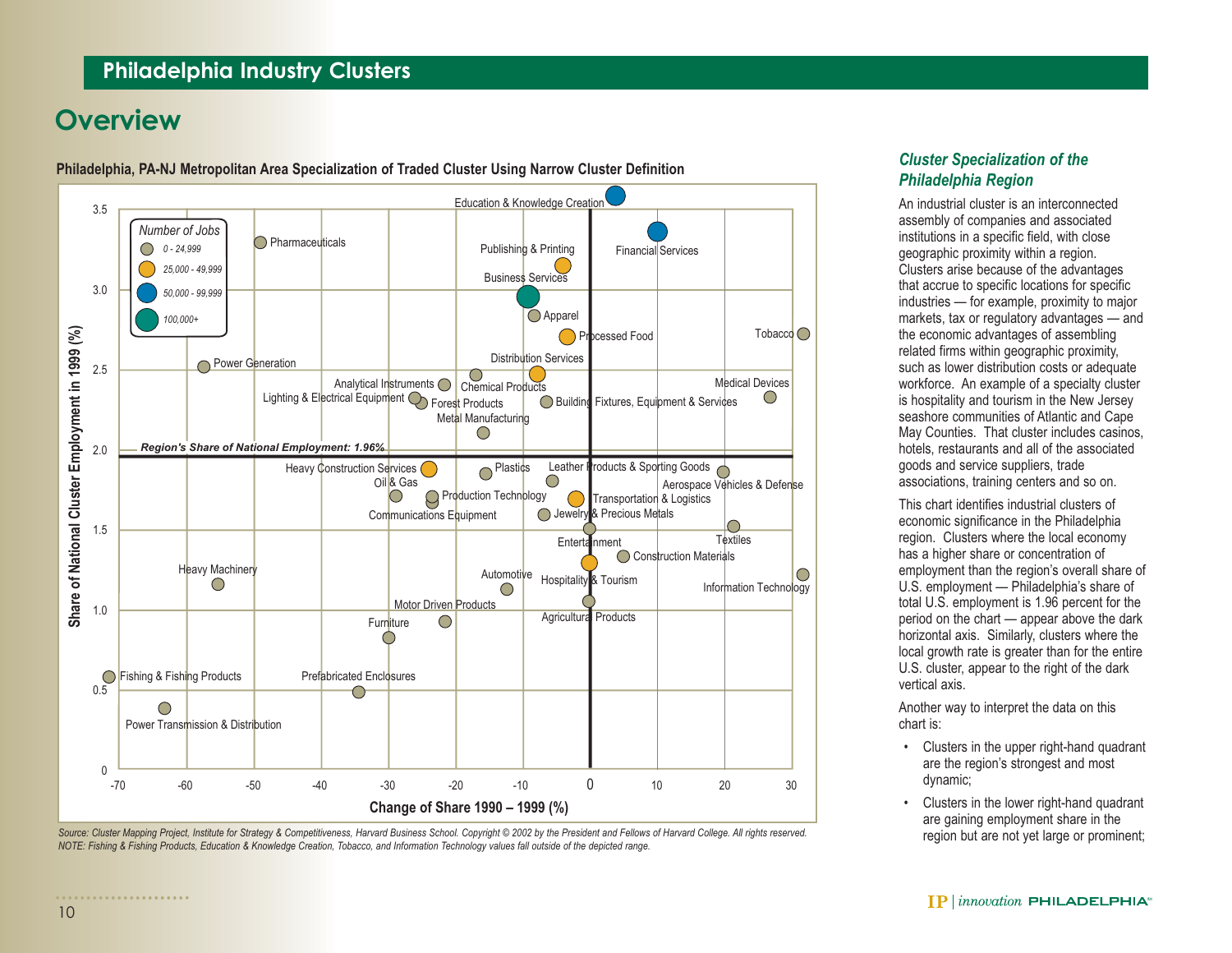#### **Philadelphia Industry Clusters**

- • Clusters in the upper left-hand quadrant are strong but losing share — this quadrant typically contains clusters that are traditionally important to the region;
- Clusters in the lower left-hand quadrant are of limited competitiveness within the region.

As the chart shows, Philadelphia's economy is a mixture of traditional and innovativeclusters.

To give examples in each quadrant of the chart:

- Education and Knowledge Creation, as well as Financial Services, are both local industry clusters of 50,000 to 99,999 jobs (Education and Knowledge Creation = 83,748; Financial Services = 91,369), with more than their proportional share of U.S. employment (each has between 3.25 and 3.5 percent of the U.S. total, rather than 1.96 percent), and that are growing faster than their respective national clusters;
- Information Technology is a cluster of 0 to 24,999 jobs (13,702), with less than its proportional share of U.S. employment and growing faster than the national communications equipment cluster;
- • Pharmaceuticals is a cluster of 0 to 24,999 iobs (7.574), with more than its proportional share of U.S. employment and growing slower than the national pharmaceutical cluster;
- • Communications Equipment is a cluster of 0 to 24,999 jobs (6,533), with less than its proportional share of U.S. employment and growing slower than the national communications equipment cluster.

#### *Job Creation by Clusters*

This chart shows the change in cluster employment in the Philadelphia region from 1990 through 1999. During that period, the region created 114,773 jobs and lost 80,909 jobs — a net gain of 33,824 jobs.

Three of the region's larger clusters — each with greater concentration locally than across the nation — accounted for two-thirds of thetotal jobs created:

#### **Philadelphia Job Creation by Cluster 1990-1999**

- Business Services (33,710 jobs created; 29.4 percent of total);
- Education and Knowledge Creation (23,222 jobs created; 20.2 percent of total);
- • Financial Services (24,777 jobs created; 21.6 percent of total).

Education and Financial Services bothexhibited growth rates locally that were faster than for the corresponding national clusters, as illustrated by their position in the upper-righthand quadrant of the Cluster Specialization chart, shown on the previous page. Together they accounted for almost half of the jobs created locally.

By comparison, two high-technology clusters that grew — Medical Devices and Information Technology — added 12 percent of the jobs gained during the period.

This view of the region confirms Philadelphia's continued reliance on traditional clusters evenas those relating to the Innovation Economy become more prominent locally.

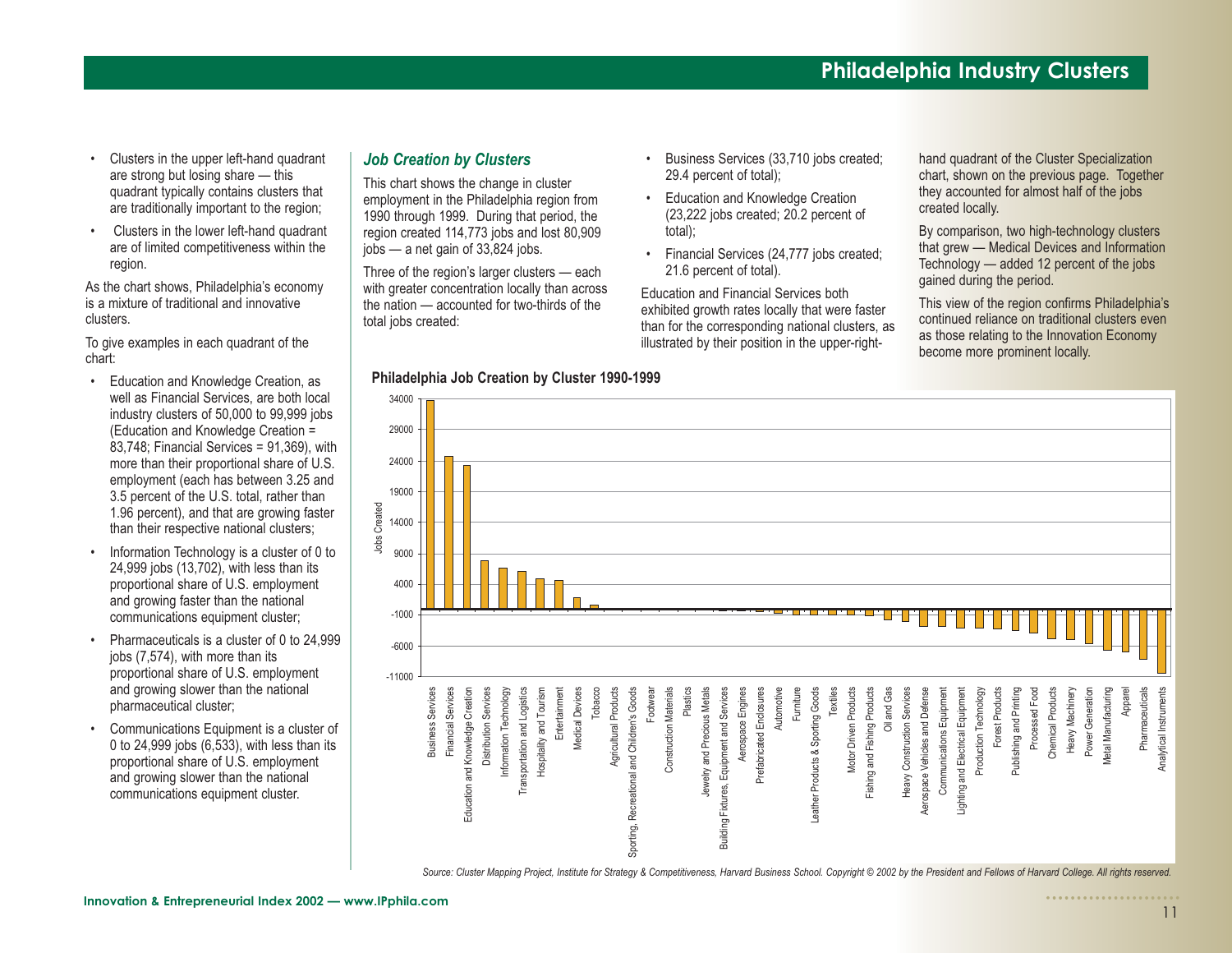#### *"The beginning of knowledge* e<br>g<br>**.**<br>, , , *is the discovery of something we do not understand.*

**Frank Herbert** Science Fiction Author

*together, or, most assuredly,* 

**Benjamin Franklin** Innovator & Entrepreneur

University of Pennsylvania, Founder

*we shall all hang separately ...*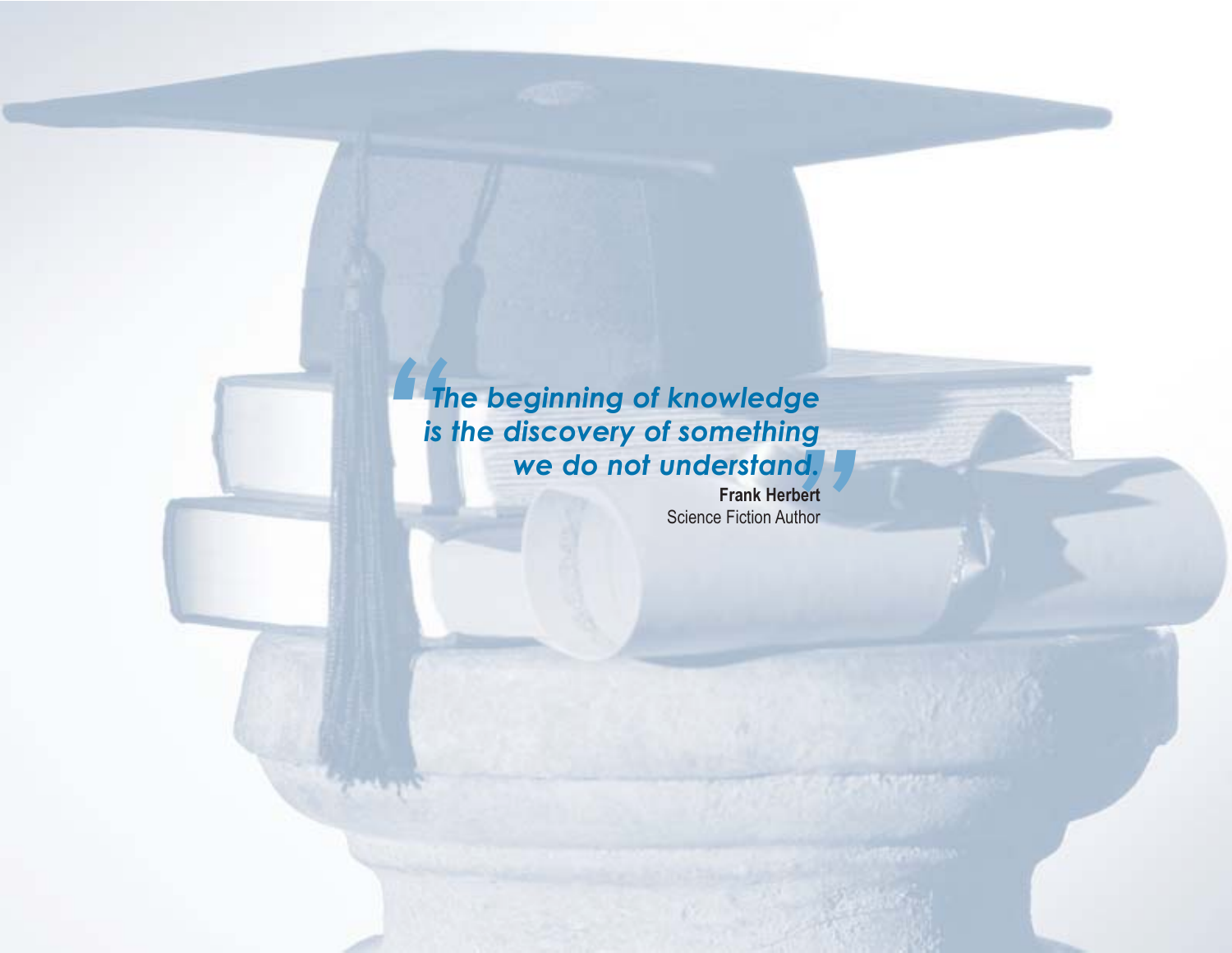## **KNOWLEDGE Overview**

#### *Support for Academic Institutional Research and Development*

Research and Development investment at universities is an essential component of economic development, as well as a factor in marketplace innovation. In addition to using their own funds, universities receive R&D support from federal, state and local governments as well as private industry. Each segment or entity invests for a variety of reasons. Ultimately, the fruits of these inputs spill over to the community and result in improvements and the commercialization of new and existing products and processes — innovations that spawn growth through new jobs, new companies and other economic measures. Metropolitan regions that attract more R&D investment spin out more commercial opportunities, and can generally achieve greater economic success, as measured by other economic parameters.

A good example of what can be done with leverage and coinvestment is illustrated by Raleigh-Durham (RDU). Through a mix of cooperation, use of federal research investment programs and the active participation of state and local government, the region has dramatically expanded industrial and academic research investment within the academic community. By 2000, the combined state, local, industrial and academic institutional investment in science and engineering R&D at universities was nearly as much as federal R&D investment in the region. By comparison, in the Philadelphia region, the proportion was onefifth of federal investment, or less than half the relative share that state, local, industrial and institutional investment comprised in Raleigh-Durham. If Philadelphia's institutions (state, local, industrial and academic) had invested at a similar rate as their peers in Raleigh-Durham in 2000, this region would have seen more than \$270 million flow into science and engineering R&D at universities from all sources other than the federal government, rather than the actual figure of \$126 million. The key is strong collaboration between academia and the private sector with strong and explicit commitment from state and local government — all leveraged against federal agency research investment.

Other measures that spillover and have the potential to become commercial and economic success stories include invention disclosures, patents, royalties and, of course, start-ups spun out of university-based R&D. The successful production of such outcomes depends primarily on R&D investments. It is fueled by the faculty and the students who assist in the research during their academic careers and who are ultimately transformed into the pool of talent available for commercial applications where they may generate additional patents and, most desirably, commercial success. Finally, it is tied together by strong and enthusiastic collaboration between academia and the private sector.



#### *RECOMMENDATIONS*

1. The State and region must become more aggressive in soliciting federal research awards, including one or more federal research centers of national significance and investment in strategic technologies that will strengthen the economy. There must be more collaboration between academia, industry, state and local government to provide greater investment leverage against all federal research investment in the region. Finally, all of the academic institutions with R&D missionsmust actively and fully become involved in the process.

2. The State and region must aggressively pursue the commercialization of technologies developed at local universities, in order to spin out new companies and retain knowledge workers.

#### **Sum of All Science & Engineering R&D Investments** *(\$ millions)*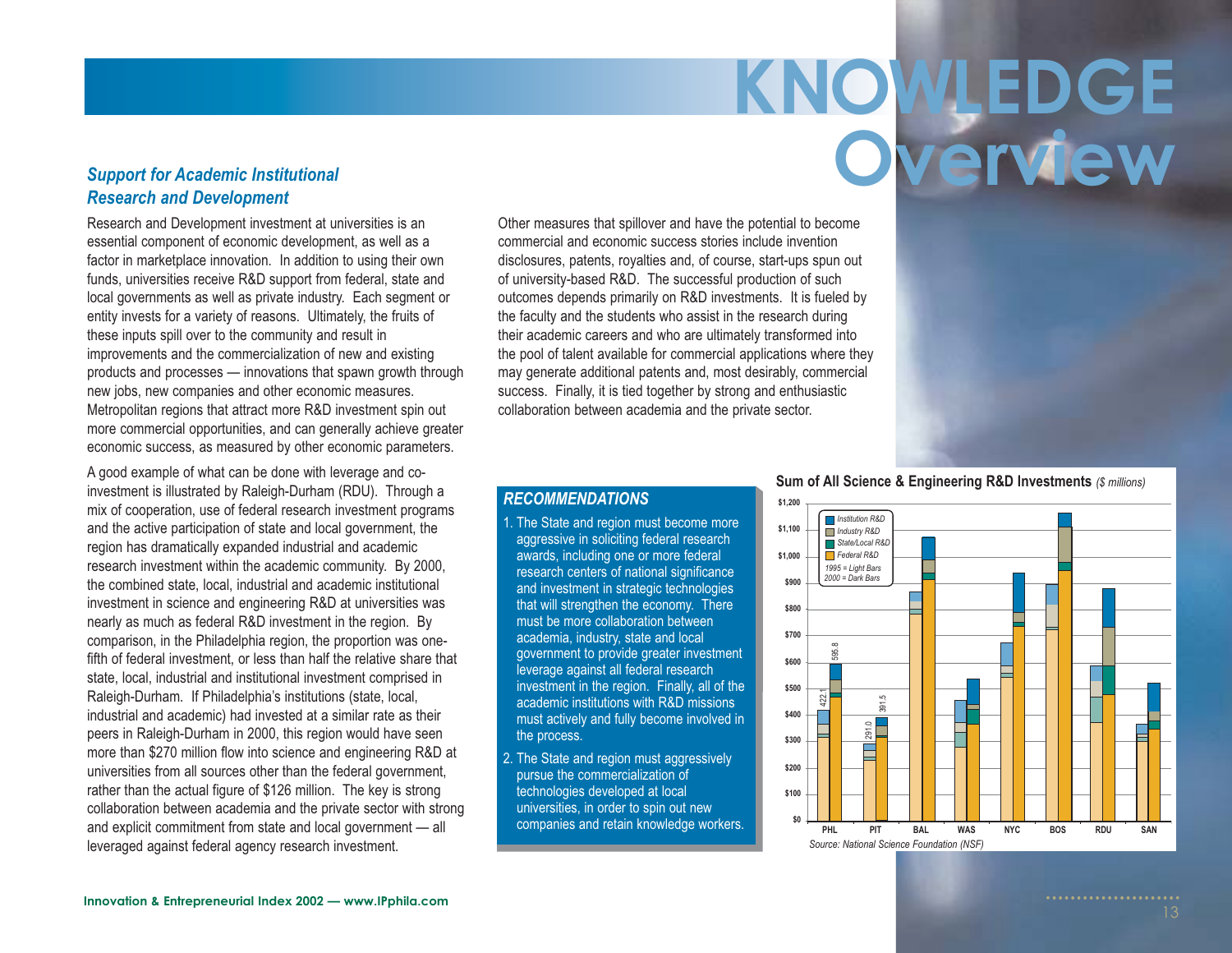**Federal Expenditures for University Science & Engineering R&D** *(\$ millions)*



#### **Federal Expenditures for University Science & Engineering R&D per Graduate Student** *(\$ thousands/student)*



#### *What is this indicator?*

The federal government is the largest source of university science and engineering (S&E) R&D funding, so it acts as a key driver of academic research excellencewithin regions.

This indicator shows direct and reimbursedfunding for science and engineering R&D from sources originating with all federal government agencies to colleges and universities in each metropolitan area from 1995 to 2000. Data are presented in aggregate form (total expenditure) and on a per student (S&E students) basis.

#### *Where does the Philadelphia region stand?*

Federal science and engineering expenditures for university R&D rose for all eight metropolitan areas from 1995 to 2000. The Philadelphia region ranked fifth in aggregate spending in 1995 and again, in 2000. Per S&E student, the Philadelphia region ranked eighth in federal R&D expenditures to universities at the beginning and end of the period, below the national average. On both measures (aggregate and per S&E student), Philadelphia is behind several of the comparison regions. Locally, the University of Pennsylvania accounts for 69 percent of federal investment in science andengineering R&D, followed by Thomas Jefferson University, with 14 percent. The remaining institutions account for just over 15 percent of federal investment in science and engineering R&D locally.

A shortage of federal R&D dollars locally, as compared to other regions, may hamper commercial spillover, thereby restricting – or not contributing as much to – economic

#### *RECOMMENDATIONS*

An aggressive and sustained effort should be launched to increase theamount of federal R&D investment in theState's and region's universities. It must be a collaborative effort with activeparticipation by the private sector, all of the region's academic institutions and strong support from state and local government. Philadelphia's poor standing relative to the national average for this indicator also reflects the lack ofa nationally recognized federal research facility in the region. That should be addressed by similar collaborative efforts.

. . . . . . . . . . . . . .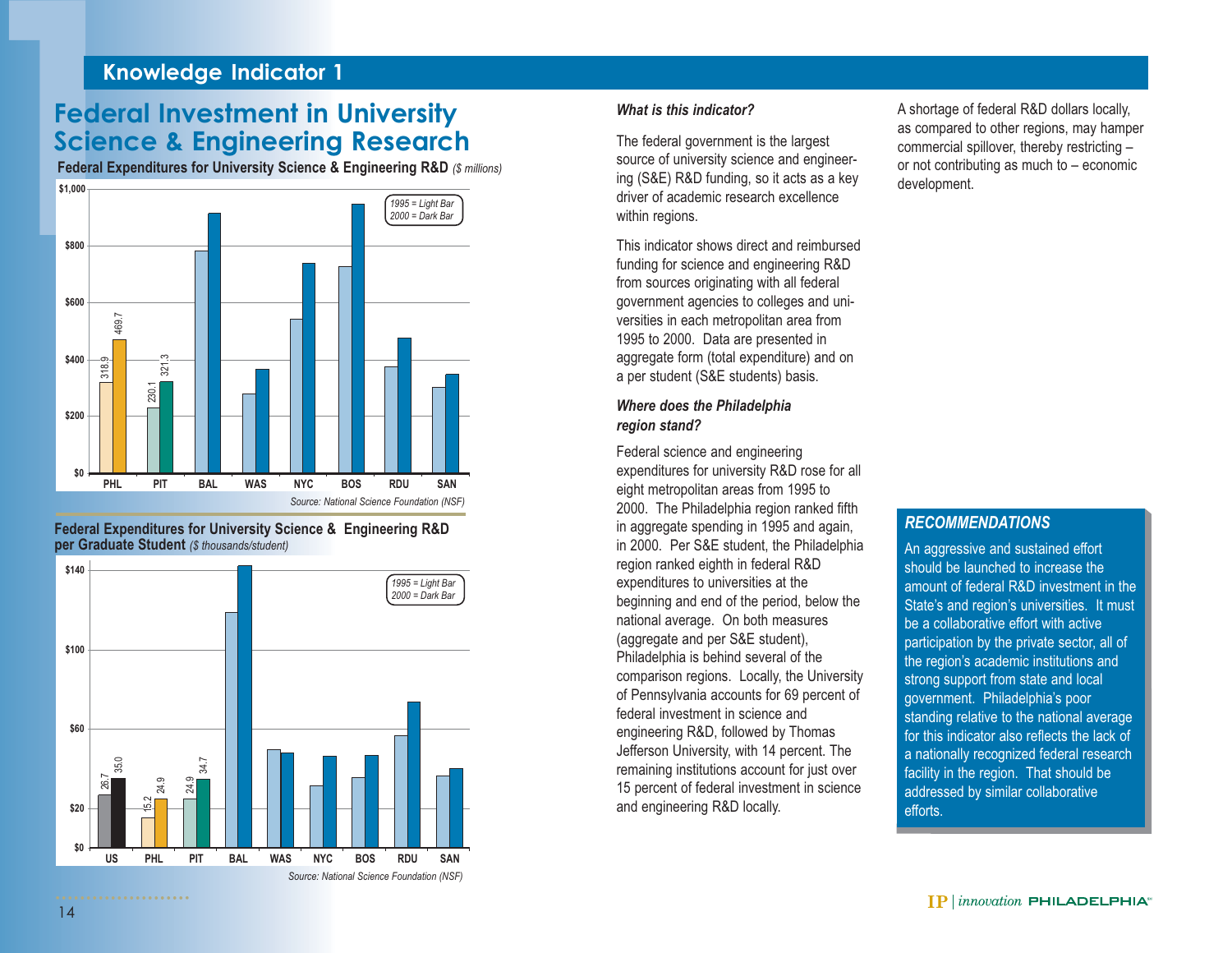#### *What is this indicator?*

In recent years, state and local government has become more engaged in using and leveraging university science and engineering R&D funds for economic development. That is indicative of state and local commitment tobasic research and commercialization efforts.Often, that commitment is geared toward particular sectors or industries in which a region has or desires to obtain a competitive advantage, such as nanotechnology or biotechnology.

This indicator shows investment forscience and engineering R&D from funds originating from all state, county, municipal and other local government agencies, to colleges and universities in each metropolitan area from 1995 to 2000. Data are presented in aggregate form (total expenditure) and on a per student (S&E students) basis.

#### *Where does the Philadelphia region stand?*

State and local science and engineering investment for university R&D varies widely by region and fluctuates from year to year. Overall, most regions, including Philadelphia, experienced an increase in state and local funding from 1995 to 2000. At the beginning and end of the period, Philadelphia ranked seventh in aggregate investment and per S&E student. The level was below thenational average for per student expenditures. For both aggregate and per S&E student investment, Philadelphia falls well below the leading regions.

A shortage of state and local government R&D dollars within the region will hinder competitiveness and hamper economic growth. More states and more regions are

using this type of investment as a catalyst for economic growth. Pennsylvania runs the risk of falling behind if state and local government does not lead by example and make a strong commitment to work with the academic sectorand private industry.

It should be noted that Pennsylvania's commitment of \$33.8 million for the Life Sciences Greenhouse initiative inSoutheastern Pennsylvania — out of a total \$100 million, which is also being split with Pittsburgh and central Pennsylvania — is too recent to show up in the data that is charted. Furthermore, the funds are a one-time investment, rather than recurring, and not aimed directly — nor exclusively — at university science and engineering R&D. In addition, other states have chosen more aggressive R&D investment strategies for their tobacco settlement monies and otherfunds committed to science and engineering research.

#### *RECOMMENDATIONS*

Pennsylvania is a large state with a diverse constituency, but the jobs that will assure global competitiveness in the future are based on knowledge creation and innovation. The two regions of the Commonwealth with the greatest mix of assets that foster innovation and drive theeconomy are Philadelphia and Pittsburgh. State and local government investment in university science and engineering research has to substantially increase in those regions to make a major statement globally and to demonstrate the Commonwealth's commitment of regional government to federal agencies and the private sector.

#### **State & Local Investment in University Science & Engineering Research**



#### **State & Local Expenditures for University Science & Engineering R&D per Graduate Student** *(\$ thousands/student)*



**Innovation & Entrepreneurial Index 2002 — www.IPphila.com**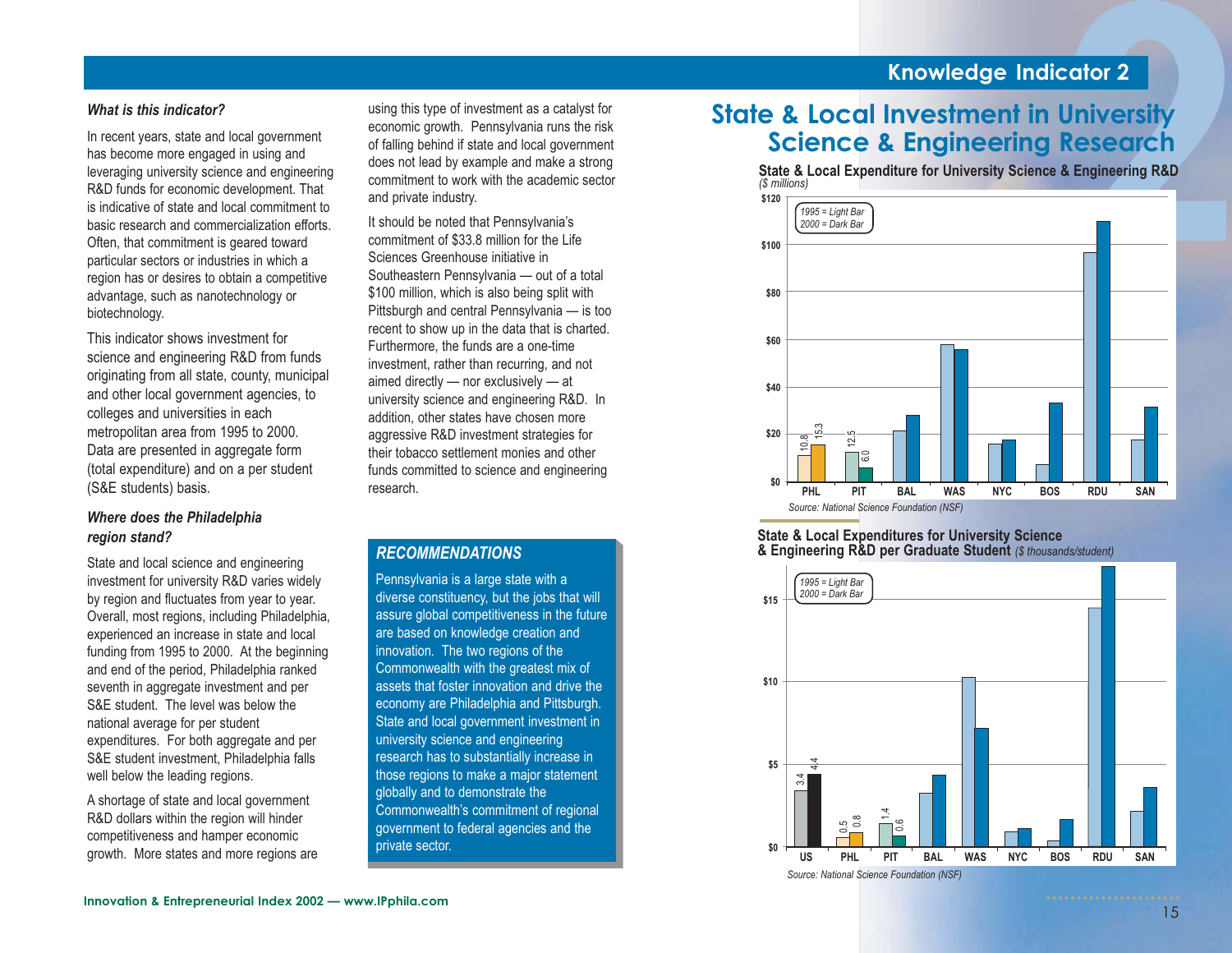**Industry Expenditures for University Science & Engineering R&D** *(\$ millions)*



**Industry Expenditures for University Science & Engineering R&D per Graduate Student** *(\$ thousands/student)*



#### *What is this indicator?*

Industry funding for university science and engineering R&D reflects the degree of interaction between a region's academic community and the business world and serves as an indication of industry's assessment of university R&D quality. Perhaps more directly than any other source of university R&D funding, industry investment in university research spills over into commercial success and translates to economic growth, however not all to the local region.

This indicator shows investments for university science and engineering R&D from profit-making organizations to colleges and universities in each metropolitan area from 1995 to 2000. Data are presented in aggregate form (total expenditure) and on a per student (S&E students) basis.

#### *Where does the Philadelphia region stand?*

Industry and other investment for university R&D increased for most regions, including Philadelphia, from 1995 to 2000. At the beginning of the period, Philadelphia ranked fourth in aggregate investment. The region moved up one place by 2000. Per S&E student, Philadelphia ranked sixth in both periods. That is below the national average. Philadelphia falls below the leading regions for both aggregate and per S&E student investment.

The relatively low aggregate and per student investment by industry in university science and engineering R&D in the Philadelphia region may present additional

opportunities for collaboration if it is due to incomplete knowledge by the business sector and not to negative perceptions of local institutional research. Even ifpessimism does account for the explanation, perceptions can be overcome provided that is not the reality.

A good example of strong commitment by industry as well as state and local government working together with academia to leverage federal investment in university R&D, shows up in Raleigh-Durham. From 1995 to 2000, industry investment in university R&D grew 144 percent. The benefits of such committed partnerships will be apparent in Raleigh-Durham for many years to come.

#### *RECOMMENDATIONS*

More collaboration between industriesbased in the State and region and local universities will spin out more commercial success stories regionally. Universities need to attract industrialpartners while the private sector needs to focus its attention and collaborate more closely with universities to help realize the potential for commercially driven applied academic R&D.

**..........**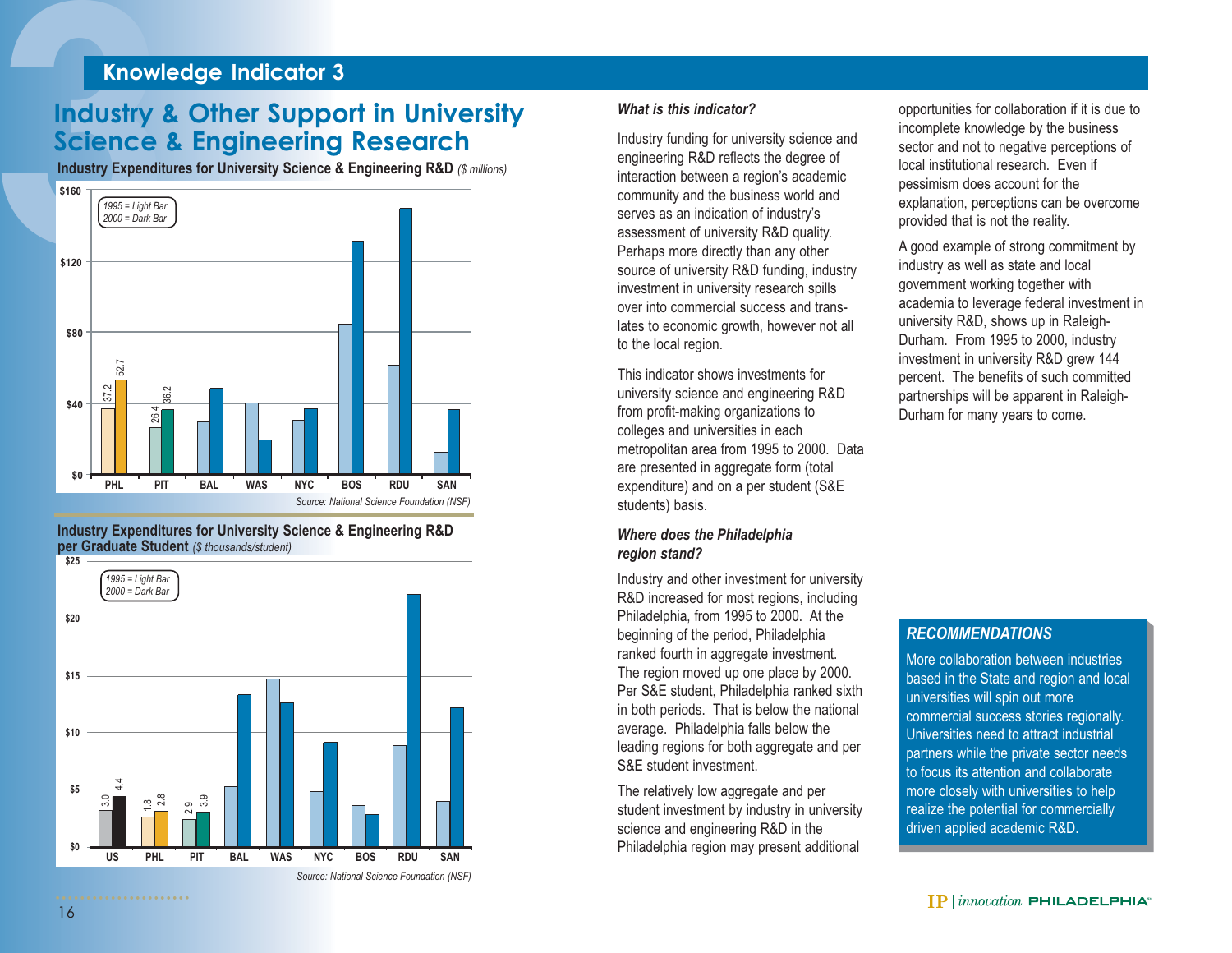#### *What is this indicator?*

In addition to investment from outsidesources and partners, universities also invest a portion of their own funds supporting inhouse science and engineering R&D. Investing in one's self is important both for the results it can produce and the message it sends within an organization and to the surrounding community.

This indicator shows the amount thatuniversities and colleges invest from their own funds to support internal science and engineering R&D. Data is presented in aggregate form (total expenditure) and on a per student (S&E students) basis.

#### *Where does the Philadelphia region stand?*

Self-funding for university R&D varies by region and fluctuated from 1995 to 2000. Most of the largest regions saw a significant increase over the period. That was not the case in Philadelphia. At the beginning of the period, Philadelphia ranked fifth in aggregate investment, moving down one place by 2000. Per S&E student, Philadelphia ranked seventh at the beginning of the period and sixth in 2000. That is far below the nationalaverage. In both aggregate terms and per S&E student, Philadelphia falls below the benchmark regions.

The relatively low aggregate and per student level of self-funded investment in university science and engineering R&D in the Philadelphia region may reflect internal perceptions regarding the adequacy of other funding sources, but it is an issue. Investors, including universities, tend to put their funds where they expect to receive the highest return. Low levels of self-funding, in aggregate and on an average basis, may cause other partners in the investment

process to question the opportunities that they perceive.

A good example of how self-investment can leverage other investment can be seen in Raleigh-Durham, where academic investment in university-based science and engineering R&D increased 142 percent from 1995 to 2000. At the same time, industry investment in academic R&D increased 144 percent. In 2000, the combined investment of state and local government, academia and industry in university science and engineering R&D was 45 percent of the total — \$272 million leveraged against \$477 million of federal investment. By comparison, state and local government, academic and industry investment in Philadelphia was just 21 percent of the total in 2000.

#### *RECOMMENDATIONS*

Academic self-funding for university science and engineering R&D needs to increase. It is not only a question of regional competitiveness but also one of institutional competitiveness. It is important to attract and retain worldclass faculty and students. Institutional investment is a necessary ingredient to attract and leverage other "outside" sources of capital. Furthermore, the returns generated from applied research that results in commercial success canbe reinvested to sustain and grow research and commercialization activity in a kind of virtuous circle. Universitiesalso need the collaborative support of the business community to achieve such commercial success.

## **4**<br> **14**<br> **14**<br> **14**<br> **14**<br> **14**<br> **14**<br> **14**<br> **14**<br> **14**<br> **14**<br> **14**<br> **14**<br> **14**<br> **14**<br> **14**<br> **14**<br> **14**<br> **14**<br> **14**<br> **14**<br> **14**<br> **14**<br> **14**<br> **14**<br> **14**<br> **14**<br> **14**<br> **14**<br> **14**<br> **14**<br> **14**<br> **14**<br> **14**<br> **14**<br> **14**<br> **14**<br> **Institutional Support in University Science & Engineering Research**

**Academic Institutional Expenditures for Science & Engineering R&D** *(\$ millions)*



#### **Academic Institutional Expenditures for Science & Engineering R&D per Graduate Student** *(\$ thousands/student)*

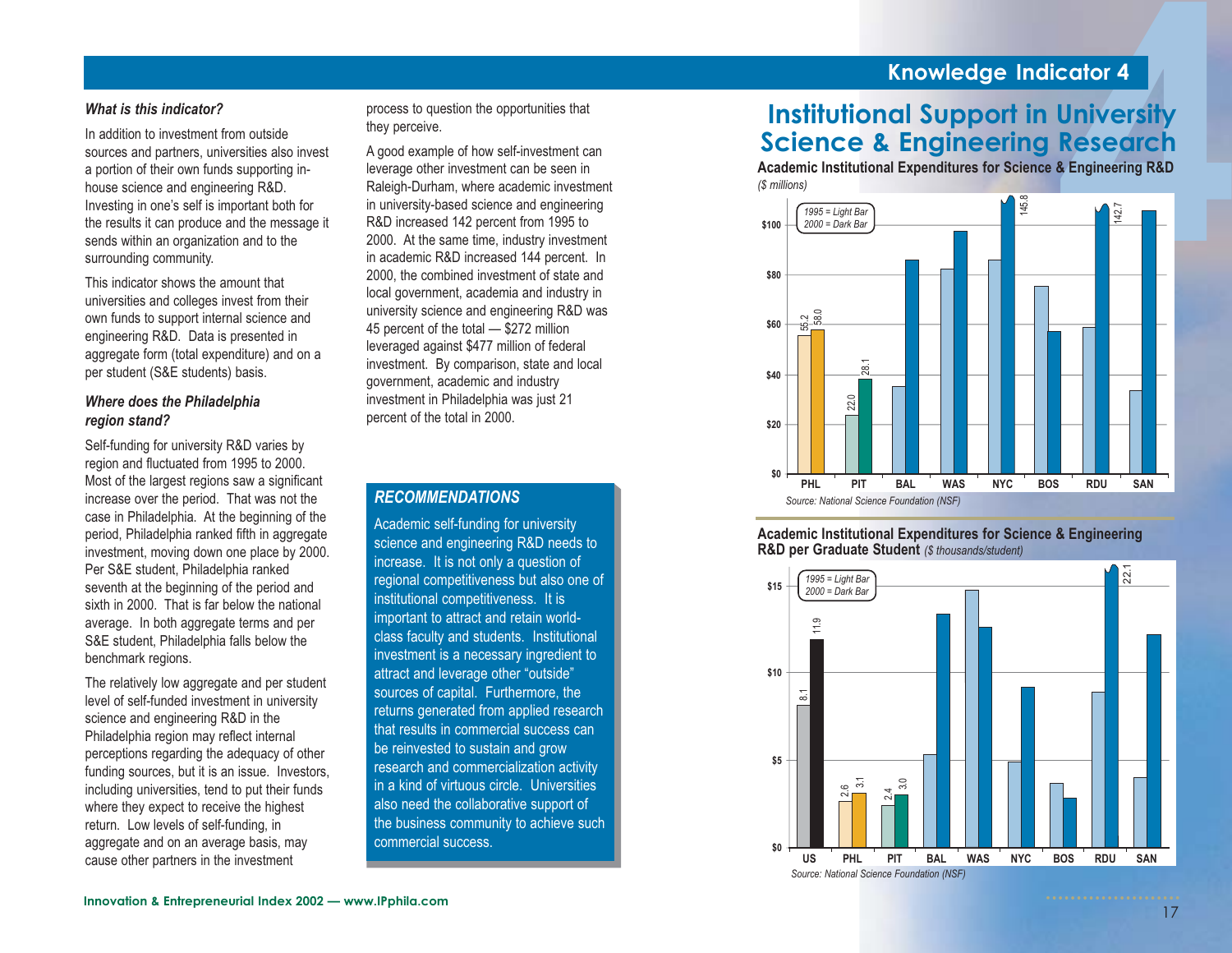**Total Value of Reported University Endowments** *(\$ billions)*



#### **Endowment per (1997) Student** *(\$ thousands/student)*



*Source: National Association of College & University Business Officers Enrollment: U.S. Department of Education*

#### *What is this indicator?*

College and university endowments represent investment potential that influences the future. Since theseinstitutions are a key regional economic force and are especially important to the technology sector, endowment strength can add leverage to economic development decisions.

This indicator measures the value of college and university endowments at the end of the academic year (1995-'96, 2000- '01), for reporting institutions in each region. Out of more than 500 institutions in the eight metropolitan areas examined, only 77 reported endowment value for both academic years. Typically, reporting institutions are four-year schools. Data are presented in aggregate form (total endowment) and on a per student basis.

#### *Where does the Philadelphia region stand?*

Philadelphia ranked third in aggregate endowment value and second per enrolled student in both periods. The University of Pennsylvania is the only local institution with an endowment greater than one billion dollars. The academic community in Philadelphia has the potential to be a significant force around the local economic development table by leveraging endowment strength and bringing to bear other resources.

#### **Metropolitan Area Share of Total (National) Endowments**

*(for Institutions Reporting Endowments)*



*Source: National Association of College & University Business Officers Enrollment: U.S. Department of Education*

#### *RECOMMENDATIONS*

It is important that a portion of university endowments be allocated as risk capital at work in the local economy. Typically universities allocate some proportion (five percent or less) of total endowment to alternative assets or private equity. To maximize benefits within the region, it is important that such high-risk investing occur among local early-stage companies rather than through an investment pool outside the area, where the spillover benefits of commercialization — new companies, jobs for knowledge workers or an increase to the tax base — would not be captured locally.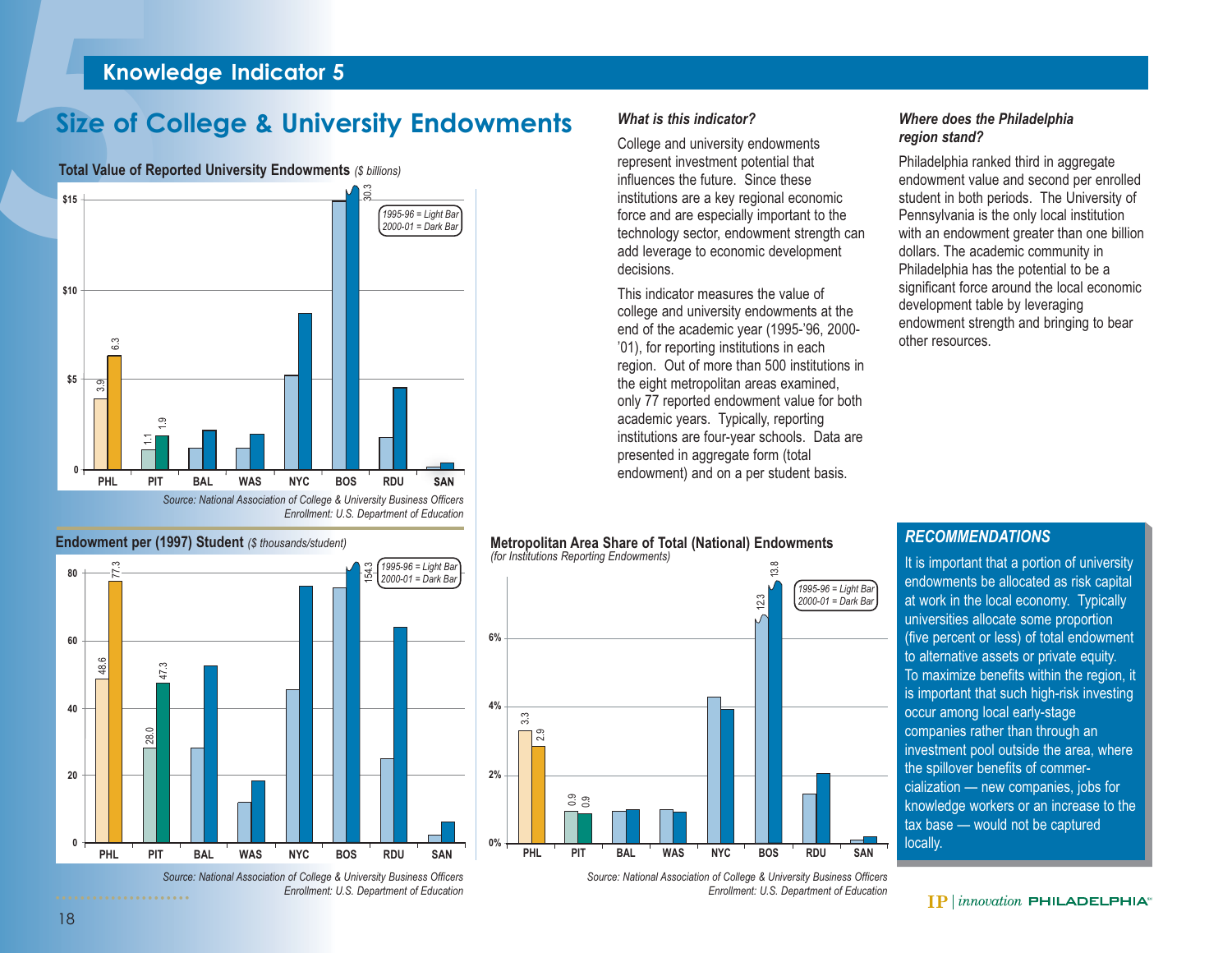#### *What is this indicator?*

Graduates of science and engineering programs are at the core of the Innovation Economy. The pipeline of graduating talent keeps universities and industry supplied with new researchers and skilled employees. Companies regularly cite access to a skilled workforce as critical to location decisions.Locally produced graduates are especially important, because they represent an immediately available resource that can be tapped at lower cost than graduates from outside the region.

This indicator presents the number of science and engineering degrees awarded by colleges and universities per 1,000 population for 1994 and 1998. Data are presented for doctorates, first professional degrees (such as a medical degree), master's and bachelor's degrees. Data are presented per 1,000 population to control for the varying size of each region.

#### *Where does the Philadelphia region stand?*

The Philadelphia region includes 71 colleges and universities with enrollment of 191,286 undergraduates and 53,002 graduate students. Philadelphia ranked third for the number of science and engineering doctorate and first professional degrees awarded per 1,000 population in 1994 and 1998, about twice the national average. The region ranked near the bottom of the group in both years, seventh or eighth, for bachelor's and master's degrees awarded per 1,000 students in science and engineering, near the national average.

This number of doctorate and first professional degrees awarded reflects Philadelphia's strength in medicine and the life sciences at the graduate level. Philadelphia is also home to many liberal arts, fine arts and other non-science degree programs, which account for the region's low performance in granting master's and bachelor's science and engineering degrees.

#### *RECOMMENDATIONS*

The region's academic strengths are the diversity of institutional offerings as well as the stature of teaching and research programs. It is important not to cede either attribute, but to continue to build and rebuild in order to keep the academic pipeline full of talent. The region needs to change the local "brain drain" to "brain gain" and develop a world-class lifelong learning environment.

Innovation Philadelphia is an active member of the Knowledge Industry Partnership, a coalition of regional business, government, academic and civic organizations working together to improve connections between the region's knowledge industry — colleges and universities — and regional economic development efforts.

#### **Bachelor's Degrees in Science & Engineering per 1,000 Population**



*Source: Degrees: National Science Foundation (NSF). Population: U.S. Census Bureau*



**PhDs & First Professional Degrees in Science & Engineering per 1,000 Population Including Medicine & Life Sciences**

**Master's Degrees in Science & Engineering per 1,000 Population Including Medicine & Life Sciences**



*Source: Degrees: National Science Foundation (NSF). Population: U.S. Census Bureau*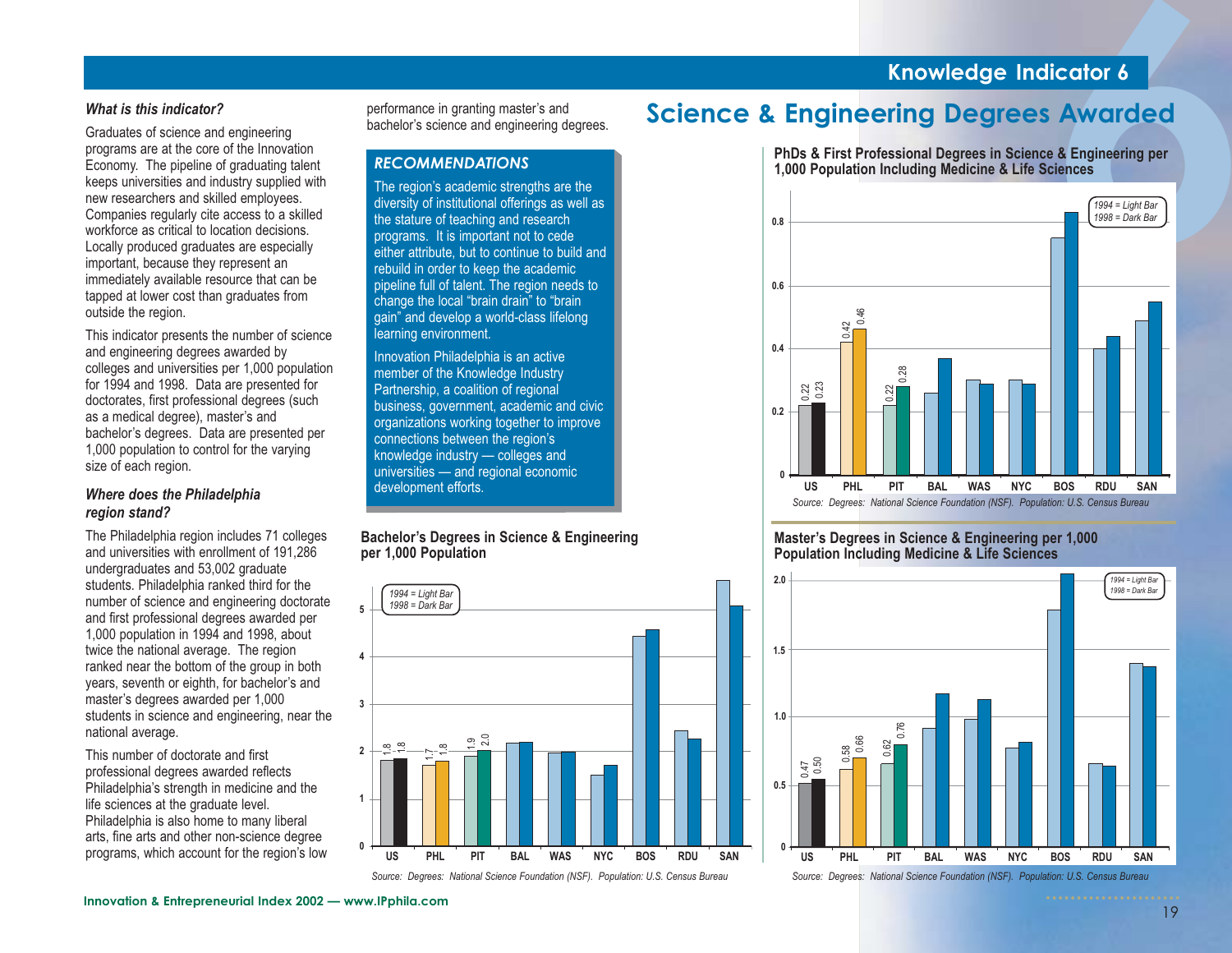#### **Invention Disclosures Filed by Colleges & Universities**



#### **Patents Issued to Colleges & Universities**



*Source: Association of University Technology Managers, Inc. (AUTM)*

#### *What is this indicator?*

Commercial success that originates in academia and spills over to the local economy begins with invention disclosures and patent filings. These are among the earliest measures of the vitality of the technology transfer process. There is evidence in the literature that suggests these measures correlate with funding levels for university R&D. In general, more investment in university R&D yields more patents and disclosures, which in turn have the potential to result in more commercialization and spinout activity. Since not all disclosures result in patents, disclosures typically outnumber patents for a given institution.

This indicator presents invention disclosures filed and patents issued to colleges and universities in 1995 and 2000.

#### *Where does the Philadelphia region stand?*

Philadelphia ranked second in 1995 and fourth in 2000 among the regions examined in both invention disclosures andpatents issued at colleges and universities Several of the other regions experienced faster rates of growth for both indicators over the period. All of the regions were far behind Boston for both indicators.

#### *RECOMMENDATIONS*

Philadelphia's relative success with technology transfer should be leveraged to bolster economic development through more commercialization and spinout activity at the same time that the technology transfer process itself is improved to increase the yield rate of patents from disclosures. Performance in this indicator can be strengthened by an infusion of new investment, new talent, expanded technology transfer initiatives and more institutionscommitted to technology transfer.

New investment can come from outsidesources as well as the proceeds of previous commercial success. New talent can result from retaining and attracting the best and the brightest. Initiatives such as the Knowledge Industry Partnership, which links private and public organizations and academia with regional economic development efforts to reduce the brain drain, are important to this effort.

Other initiatives, such as the Mid Atlantic Commercialization Corporation, are geared toward accelerating the rate of commercialization of market-driventechnologies and providing support to university applied research and technology efforts.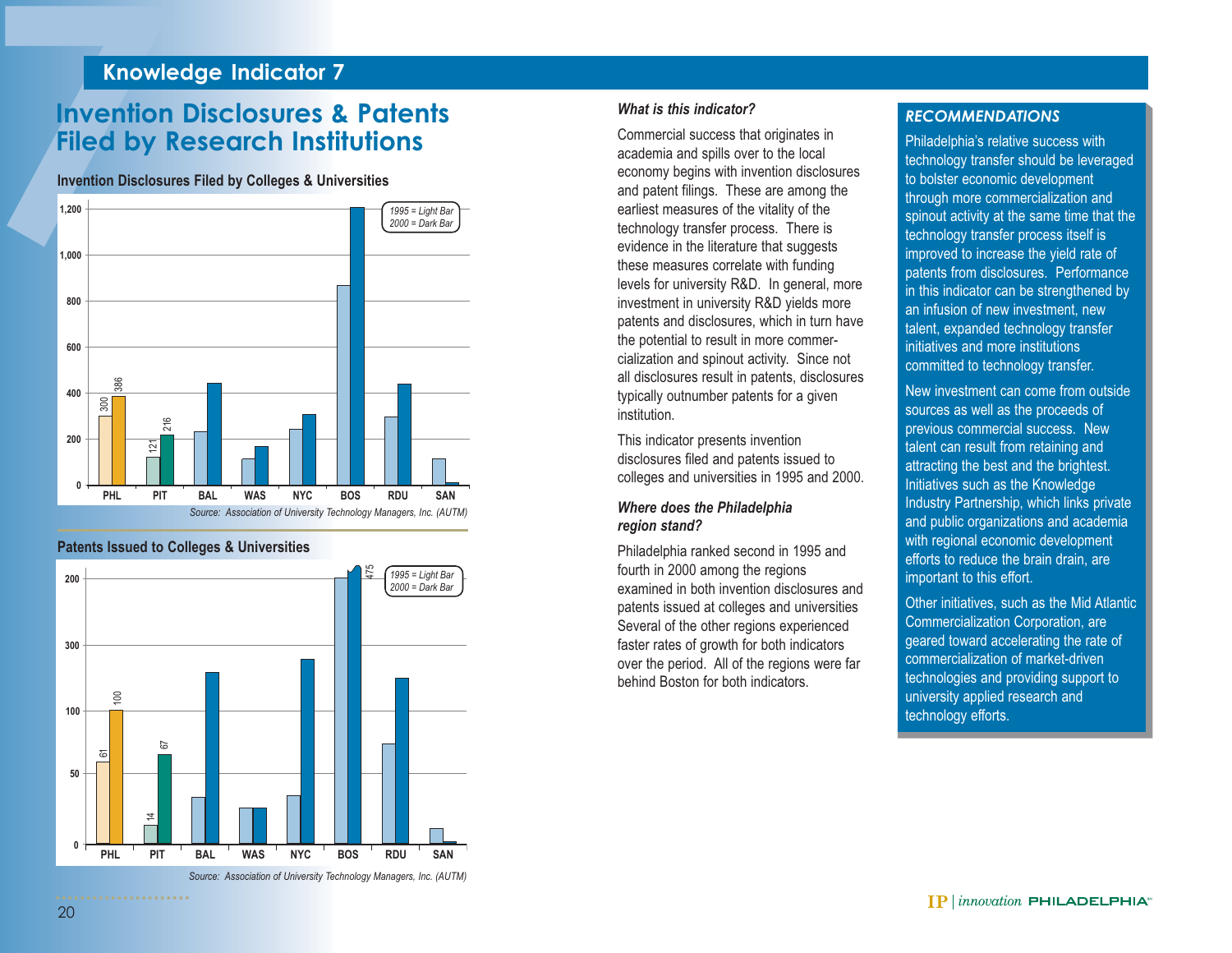#### *What is this indicator?*

Patents issued can be used as a proxy for the level of research and innovation in aregion. A patent recognizes the viability of a research discovery and sets the stage for possible commercialization. A large number of patents is an indicator of much innovative activity. Regions with a focus on innovation generate more patents in total and per scientist and engineer than other regions.

This indicator measures total number ofpatents issued to inventors for consecutive five-year periods, ending in 1996 and 2001, respectively. Cumulative patents for both five-year periods are presented, as well as patents per 1,000 scientists and engineers for the most recent half-decade (1997 to 2001).

#### *Where does the Philadelphia region stand?*

Philadelphia ranked second in cumulative patents issued from 1992 to 1996 and third from 1997 to 2001. Philadelphia ranked second in number of patents per 1,000 scientists and engineers for both periods.

The Philadelphia region is a major source of innovative ideas that could ultimately lead to commercial success. Life sciencesplay an important role in the region's patent productivity.

It is important to also note the strong growth of patent activity in the other metropolitan regions during the past five years. Clearly, Philadelphia cannot rest on past success alone.

#### *RECOMMENDATIONS*

Philadelphia's solid performance in the past must continue. Patent productivity in other regions is beginning to accelerate at the same time that global economic forces are buffeting some of the key patent producers, locally specifically pharmaceutical companies.

Future success in this indicator meansproviding the right mix of assets and eliminating constraints so that innovation can flourish in existing companies as well as newly formed start-ups — for example, in the biotechnology sector.

#### **Total Patents Issued in Five-Year Period**



*Number of Scientists & Engineers: U.S. Department of Labor*

#### **Aggregate Patents per 1,000 Scientists/Engineers, 1997 to 2001**



*Number of Scientists & Engineers: U.S. Department of Labor*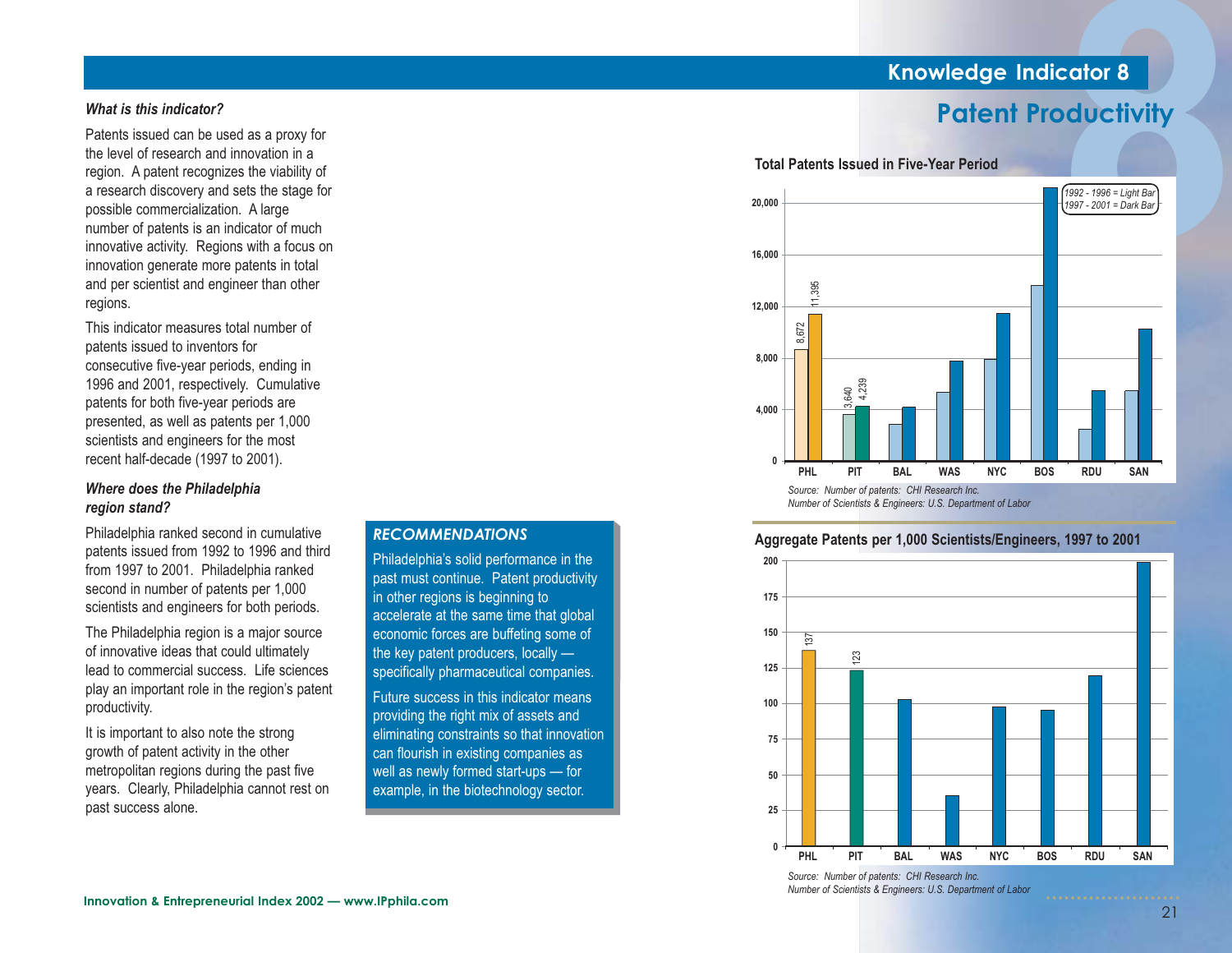# **9**<br> **Royalty & Licensing<br>
Income to Universities**<br> **Gross License Income (Royalties) Received by**<br> **Gross License Income (Royalties) Received by**<br> **Gross Light Bar**

#### **Gross License Income (Royalties) Received by Research Institutions** *(\$ millions)*



#### **Innovation Philadelphia Commercialization Model**

*Successful Investment is the Foundation of a Successful Commercialization Model*



#### *What is this indicator?*

Royalty and licensing income measures the value assigned to intellectual property as technology transfers from campus out through the economy toward commercialization. Technology transfer is not the same as commercialization, however. Commercialization that occurs locally, results in spillover benefits to the local economy, such as new companies, jobs for knowledge workers and new tax revenues. Intellectualproperty can also be licensed far from the region where it was originally produced, in which case local spillover benefits are negligible.

Institutions can exert great influence through the successful commercialization of ideas thatoriginate on campus. Locally, life science companies such as Centocor, Cephalon and Neose Pharmaceuticals, show the potential of homegrown commercialization and start-up activity.

This indicator presents gross license income accruing to universities for 1995 and 1999.

#### *Innovation Philadelphia's Commercialization Model*

The chart to the left illustrates InnovationPhiladelphia's virtuous circle of commercialization. IP seeks to maximize returns forboth the researcher/scientist/inventor and thelocal economy. IP provides support or assistance for researchers throughout the process of development, technology transfer, commercialization and reinvestment.

During the early stages of discovery, feasibility analysis, proof-of-concept and prototype development, (Steps 1-5 on the chart), IP provides the resources and networking to help secure government and private funding and provides a network of business advisors who can help launch ideas and businesses.

Once a company is viable or technology is transferred (Step 6), it begins to generate royalties, profits or equity (Step 7). IP helps successful researchers/entrepreneurs utilize those gains to reinvest and begin work on the next generation of technology spinouts (Step 8). Such reinvestment keeps spillover benefits local and creates greater public return in addition to private benefits.

IP's assistance throughout the commercialization life cycle process helps more ideas lift off of paper and leave the laboratory while remaining part of the local economy, thus producing more direct and indirect benefits to the community.

#### *Where does the Philadelphia region stand?*

Philadelphia ranked third in gross license income at the beginning and end of the period. As measured by this indicator the royalty income accruing to intellectual property generated on local campuses is not particularly high.

#### *RECOMMENDATIONS*

Besides increasing the number of licensing deals and the value of individual deals, the Philadelphia region's performance can be improved by commercializing university technology and licensing it locally to existing companies and to start-ups spun from the university technology transfer process.

Specific initiatives such as the Mid Atlantic Commercialization Corporation accelerate the rate of commercialization of marketdriven technologies and provide support to academic applied research in the region.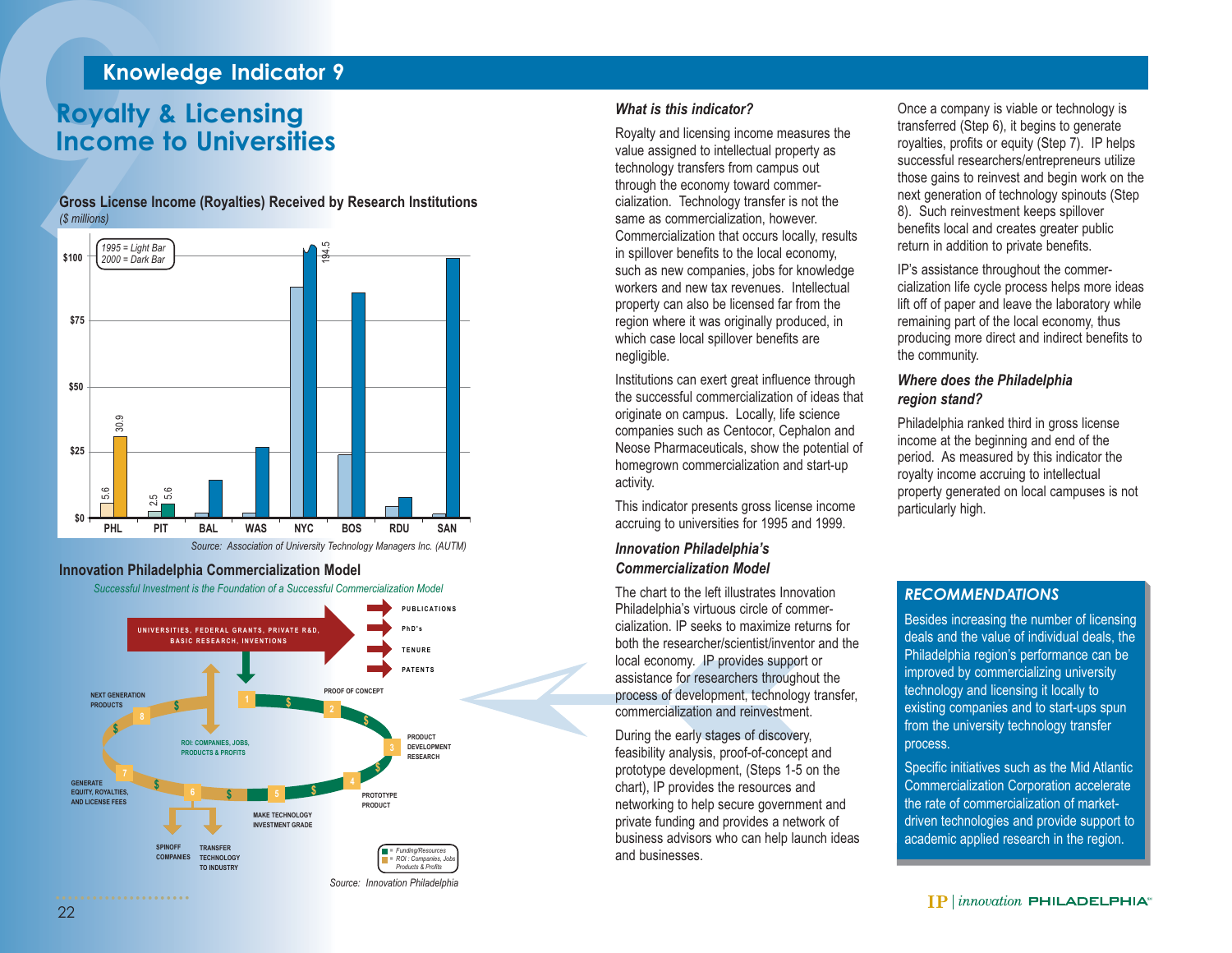#### *What is this indicator?*

Commercial success that originates in academia may or may not generate new business starts. Technology spillover from academia to the commercial sector thatdoes not result in start-up activity can be licensed to companies anywhere in the world. In recent years, however, new companies formed around technology originating inside academic institutions especially biotechnology and computing have generated much excitement and commercial success. When spun out locally, start-ups create new jobs for knowledge workers and expand the tax base, as they grow and vie for profitability. Locally, Centocor, Cephalon and Neose Pharmaceuticals are three examples that show the potential of homegrown start-ups spun out of university technology.

This indicator presents the number of start-up companies formed based on university research in 1995 and 2000.

#### *Where does the Philadelphia region stand?*

Philadelphia ranked third at the beginning of the period and sixth at the conclusion in number of start-up companies formed around university technology. The other regions under examination experienced growth over the period, most of it quite rapid, while Philadelphia experienced decline. All of the regions lagged far behind Boston.

While there is no reason that the number ofstart-ups should rise continually, Philadelphia's success with technology transfer, as based on other indicators, does not generate a comparable level of new business activity, which can pose obstacles in the way of fostering an entrepreneurial climate.

#### *RECOMMENDATIONS*

The local region's great strength in academic R&D, especially life sciences, must spin out more start-up companies. Local universities have shown aproclivity for basic rather than applied research, in the past. They have also shown more strength in technology transfer, than in commercialization. In particular for life science companies, the risk profile is steep — commercial success is not quaranteed even after consuming substantial time and huge capital resources — but more start-ups should yield greater commercial and economic success in later years.

Specific initiatives like the new Mid Atlantic Commercialization Corporation accelerate the rate of commercializationof market-driven technologies and provide support to university applied research and technology efforts.

# **10 10 10 Start-up Companies Formed from University Research**<br> **10 Companies Formed from University Research**<br> **10005 = Light Bar** (10000 = Dark Bar (2000 = Dark Bar)

**Start-up Companies Formed from University Research**



**Total Number of Start-up Companies Formed from University Research, 1995 - 2000**



*Source: Association of University Technology Managers Inc.(AUTM)*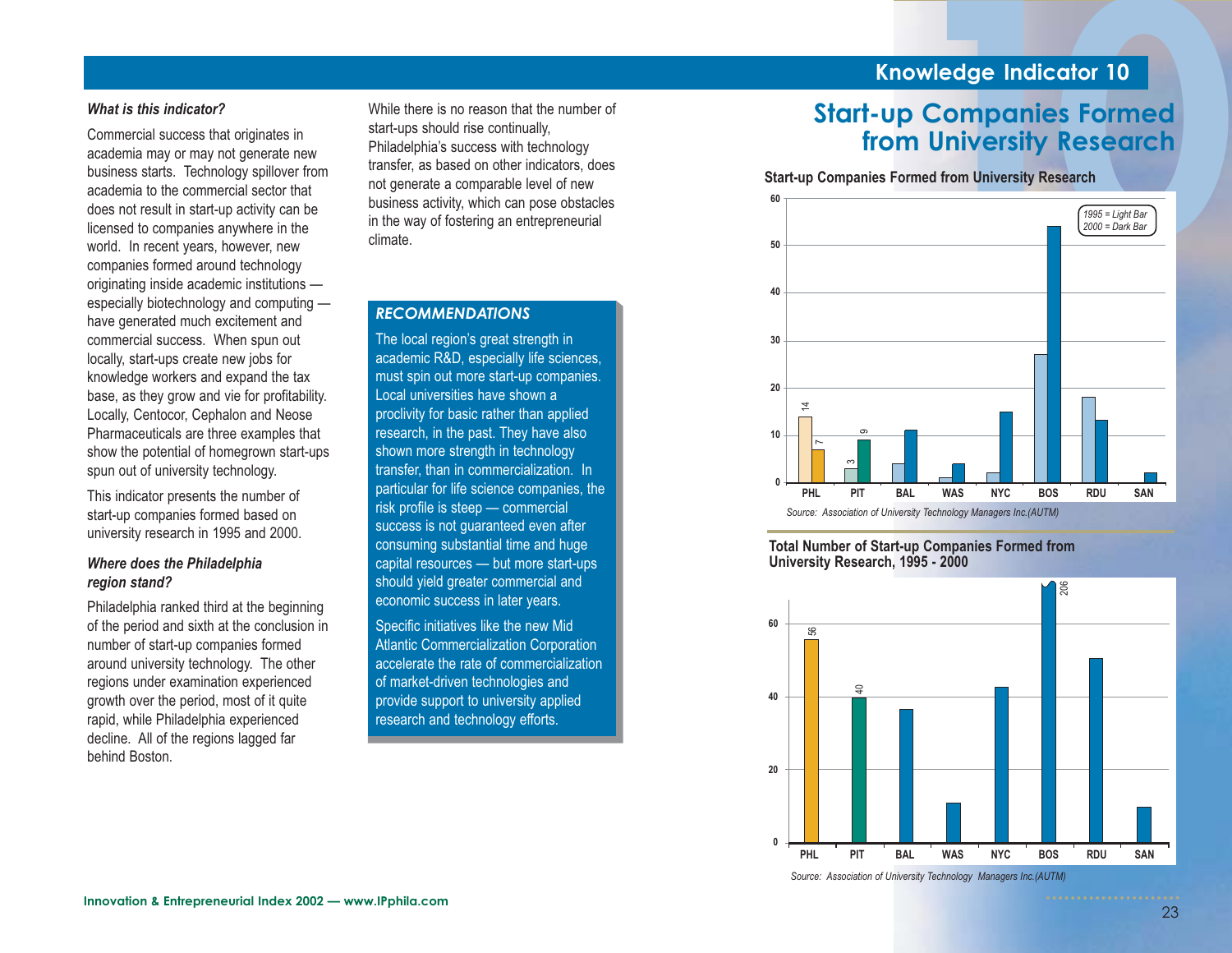*"The importance of money flows rs*<br>n<br>另<mark></mark> *from it being a link between the present and the future.*

**John Maynard Keynes** British Economist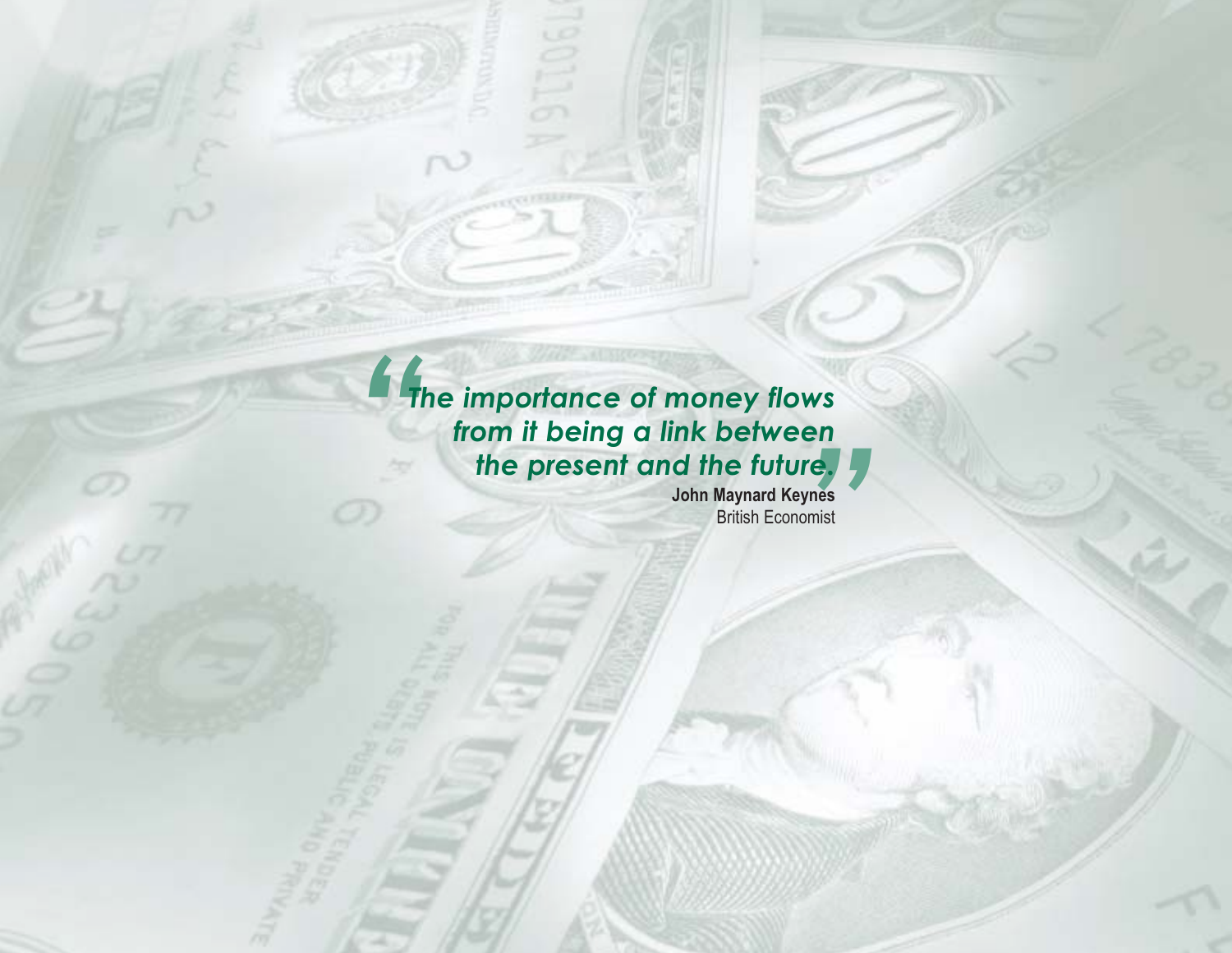## **CAPITAL Overview**

Innovation is at the heart of the Innovation Economy. There are many ways to judge and encourage the quality of innovation. Thomas A. Edison recognized the hard work and tenacity that goes into successful innovation when he insightfully said, "Genius is one percent inspiration and ninety-nine percent perspiration." But to persevere takes time and costs money. Without either, ideas truly are a dime a dozen — plentiful but never brought to fruition.

#### *Federal Programs*

The federal government is a bountiful source of early stage capital to assist entrepreneurs and help researchers move ideas from the laboratory closer to commercial success. A number of programs exist that provide funds on a competitive basis and allow researchers at least momentary rest from the persistent need to raise capital so that they may fine tune technology, complete market research and advance business strategy. These include the Small Business Innovation Research (SBIR) program, Small Business Technology Transfer program (STTR), and Advanced Technology Program (ATP). The goals of these programs are commercial success and public benefit.

Unfortunately, Philadelphian's have not made as much use as they could — or should — of the federal programs that are available

#### *Other Financing Issues*

The free market provides additional opportunities to foster innovation and spawn commercial successes through venture capital and public capital markets. These structures balance risk against reward and strongly encourage innovation. A corollary is that innovation begets more innovation when the risk-reward mechanism turns out successes.

Philadelphia investments do not always receive the requisite amount of risk capital to achieve commercial success and thereby make the region more competitive in the Innovation Economy by increasing opportunities for knowledge workers.

#### *Growing the Local Innovation Economy*

Each of the above mechanisms feeds the innovation pipeline. Regions that are rich in such resources have greater potential for economic success as a result of the continual churn of ideageneration and creation — that is, acting to turn laboratory ideas into commercial realities. Entrepreneurs, who are shrewd risktakers and opportunists by nature, recognize those facts, so the feedback loop is complete and self-perpetuating: If a region rewards risk-taking, it will encourage successful risk-takers. They will be homegrown and they will migrate from elsewhere to cluster in such regions. And, most importantly, they will stay and add to the success of the region.

#### *RECOMMENDATIONS*

- 1. The State and region must become more aggressive at applying for and winning competitive federal small business research investment awards.
- 2. The State and region must increase the total pool of risk capital available locally, especially angel, pre-seed, seed and early stage funds. It is important that adequate funds be available to capitalize emerging technology businesses throughout their life cycles. Tax credits and other tax policy are important tools for increasing the available pool of risk capital. Industry, academia and government must all participate to create effective tax legislation.
- 3. Effective business assistance programs must be made available to local start-ups to increase their prospects for commercial success and raise the amount of outside capital they are able to attract.

## **IP EconomicIP EconomicStimulus Fund**



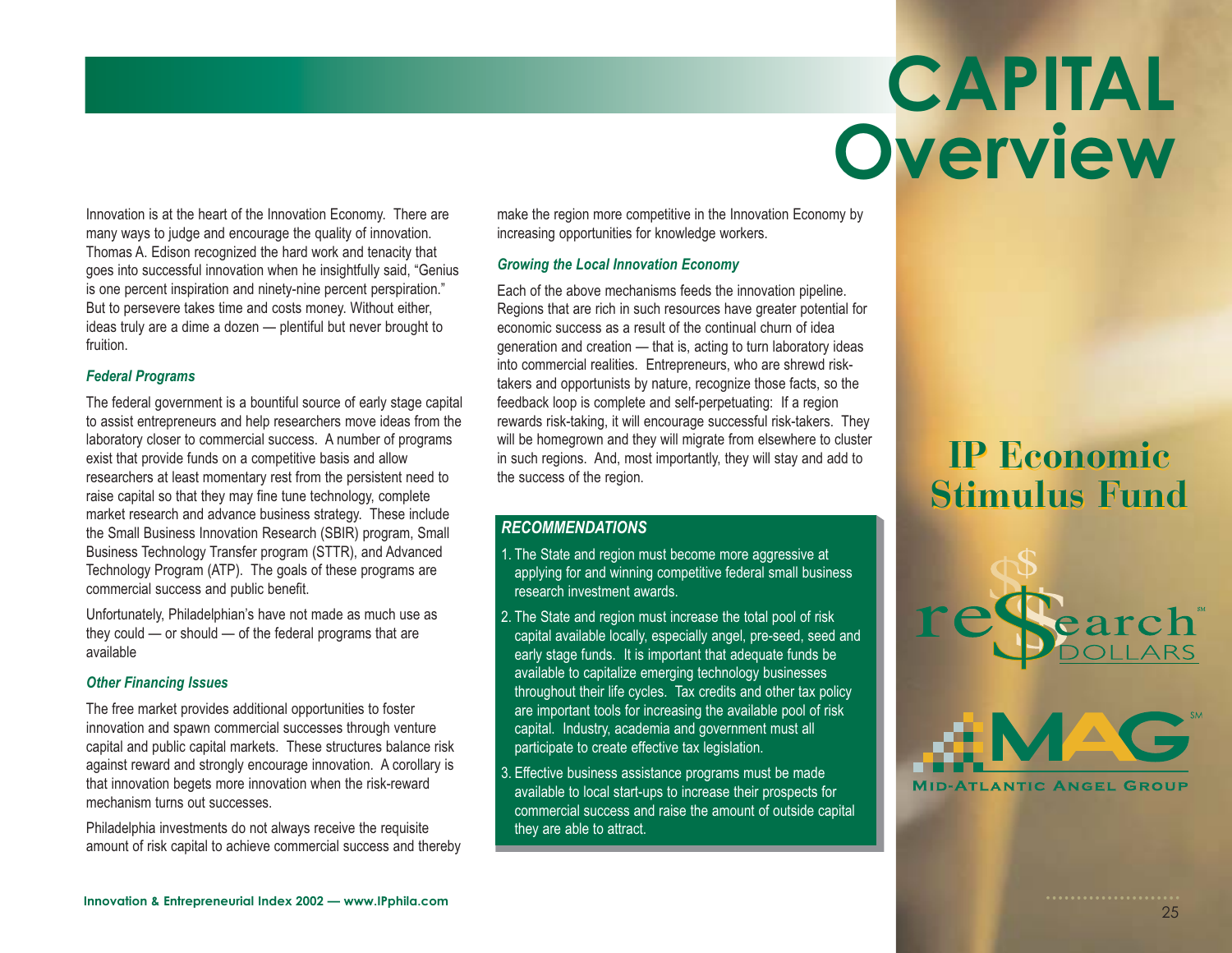#### **SBIR & STTR Awards**

#### **Total Funding for SBIR & STTR Phase I** *(\$ millions)*



#### **Total Number of Firms Receiving SBIR & STTR Phase I Funding**



**Capital Indicator 11**<br> **SBIR & STTR Awards**<br>
Total Funding for SBIR & STTR Phase I (*S millions)*<br>
Total Funding for SBIR & STTR Phase I (*S millions)*<br>
SHER AND TOTAL CONDITIONS (SBIR) Program<br>
Invoides competitive grant I is no guarantee of success in the second phase but there is a relationship. The Small Business Technology Transfer (STTR) Program is a similar but smaller program aimed at partnerships between small business and nonprofit research institutions, including universities.

> Both programs are important sources of financing for entrepreneurs. They are the purest form of public venture capital, with virtually no strings attached — no equity dilution, no repayment, no ceding intellectual property rights and no personal guarantees. For many start-up companies, they constitute the initial revenue stream and make the difference between "go" and "no-go" decisions. Phase I provides up to \$100,000, and Phase II awards are up to \$750,000 or \$500,000 for SBIR and STTR, respectively. The SBIR and STTR programs provide \$1.5 billion for commercialization of new products and processes.

> Nationally, companies that receive funding from Phase II of the SBIR program outperform similar companies that do not receive such support. Program participants can leverage the credibility associated with the award and the experimental data developed through their research to attract strategic partners and outside capital.

This indicator measures Small BusinessInnovation Research (SBIR) and Small

Business Technology Transfer (STTR) Phase I and Phase II grants awarded in 1995 and 1999. Data are presented for total number and total dollar value ofawards.

#### *Where does the Philadelphia region stand?*

Philadelphia ranked fourth in total number of Phase I proposals funded in 1995 and 1999, as well as total number of Phase II proposals funded in 1999. The region ranked fourth in Phase I dollars awarded in1995 and fifth in 1999. Philadelphia ranked fourth for total value of Phase IIawards in 1999.

Philadelphia's middle-of-the-pack standing with respect to SBIR and STTR awards is of concern, given each programs' role in new business formation as a source offederal dollars and as a due diligence mechanism or filter for outside partners.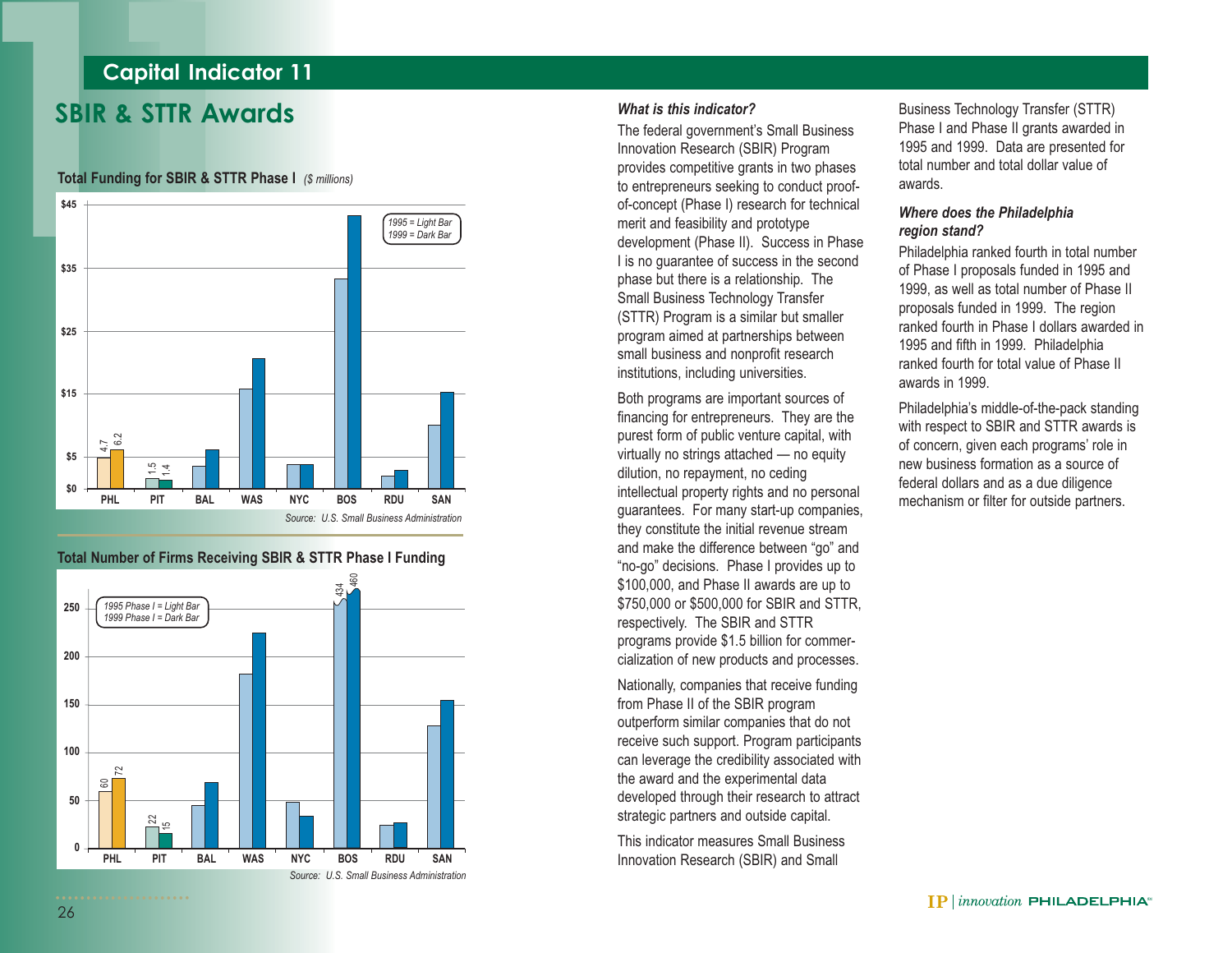*"Innovation Philadelphia's Research Dollars program delivers a critical business tool for regional technology companies that need access and information on federal funding programs to help their businesses grow.* 

g<br>d<br>**7, 5** *By increasing the number of federally funded proposals and leveraging federal and state funding awards, we can help emerging technology companies deliver new technology to market and create high paying jobs in the region.*



### **11**<br> **11**<br> **11**<br> **11**<br> **11**<br> **11**<br> **11999 = Dark Bar**<br> **1999 = Dark Bar**<br> **1999 = Dark Bar PHL PIT BAL WAS NYC BOS RDU SAN\$0 \$10 \$30 \$50 \$70** 9.0 18.0 2.5 5.5 108.7 *1995 = Light Bar 1999 = Dark BarSource: U.S. Small Business Administration*

#### **Total Number of Firms Receiving SBIR & STTR Phase II Funding**



*Source: U.S. Small Business Administration*

#### *RECOMMENDATIONS*

The State's and region's performance in terms of SBIR and STTR activity must increase. The barriers that exist towriting and submitting competitive program applications must be removed. While more applications should result in more awards, the quality of the applications must also be enhanced at the time of production to increase the yield. The more funded SBIR & STTR projects in the pipeline, the greater the likelihood of later stage commercial success.

Innovation Philadelphia's Research Dollars program is designed specifically to increase the quantity and quality of regionally generated federal grant proposals by technology-driven businesses.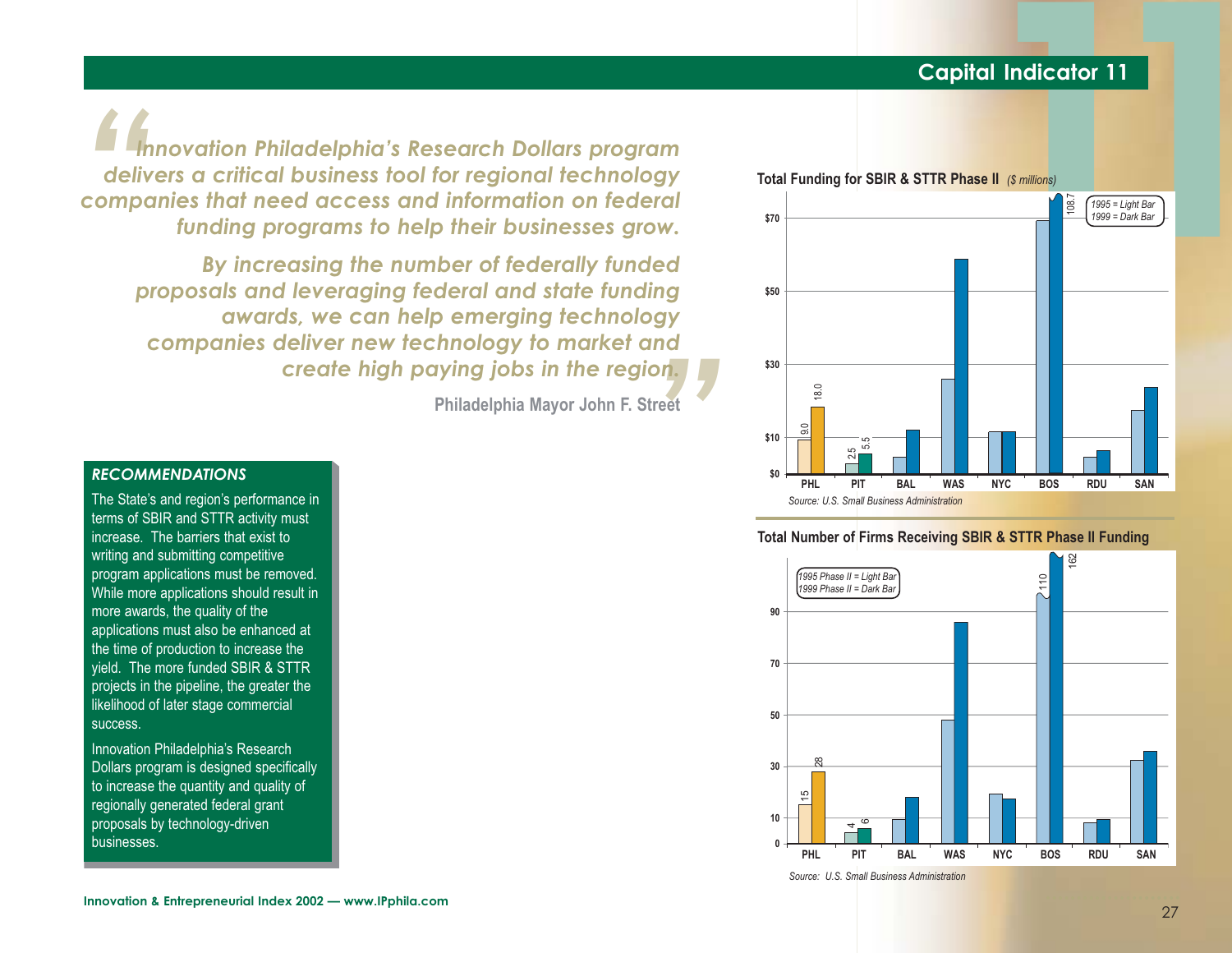#### **Total Number of NIH SBIR/STTR Phase I Proposals**



**NIH SBIR/STTR Phase I Award Dollars** *(\$ millions)*



#### *What is this indicator?*

More than one-third of all Small BusinessInnovation Research (SBIR) and Small Business Technology Technology Transfer (STTR) awards in 1999 were made by the National Institutes of Health (NIH). These grants are an important source of earlystage financing for emerging life sciences companies. These programs represent the purest form of public risk capital available, with no strings attached. There is no equity dilution, no repayment, no intellectual property giveaway and no personal guarantee. Program participants are able to leverage the credibility associated with an award and the experimental data developed through their research, to attract strategic partners and outside capital.

The SBIR Program provides competitive grants to entrepreneurs seeking to conduct

proof-of-concept research (Phase I) and prototype development (Phase II). The STTR Program is similar but smaller and aimed at partnerships between small business and nonprofit research institutions, including universities. Phase I provides up to \$100,000, and Phase II awards are up to \$750,000 or \$500,000 for SBIR and STTR, respectively — or \$850,000 for combined NIH SBIR Fastrac awards.

This indicator measures NIH SmallBusiness Innovation Research (SBIR) and Small Business Technology Transfer (STTR) Phase I and Phase II proposals and grants awarded in 1996 and 2001. Data are presented for total number and total dollar value of awards, as well as the yield rate — funded proposals as a share of proposals submitted. Yield is a proxy for the quality of submitted proposals.

#### **NIH SBIR/STTR Phase I Yield Rate**



*Source: National Institutes of Health (NIH)*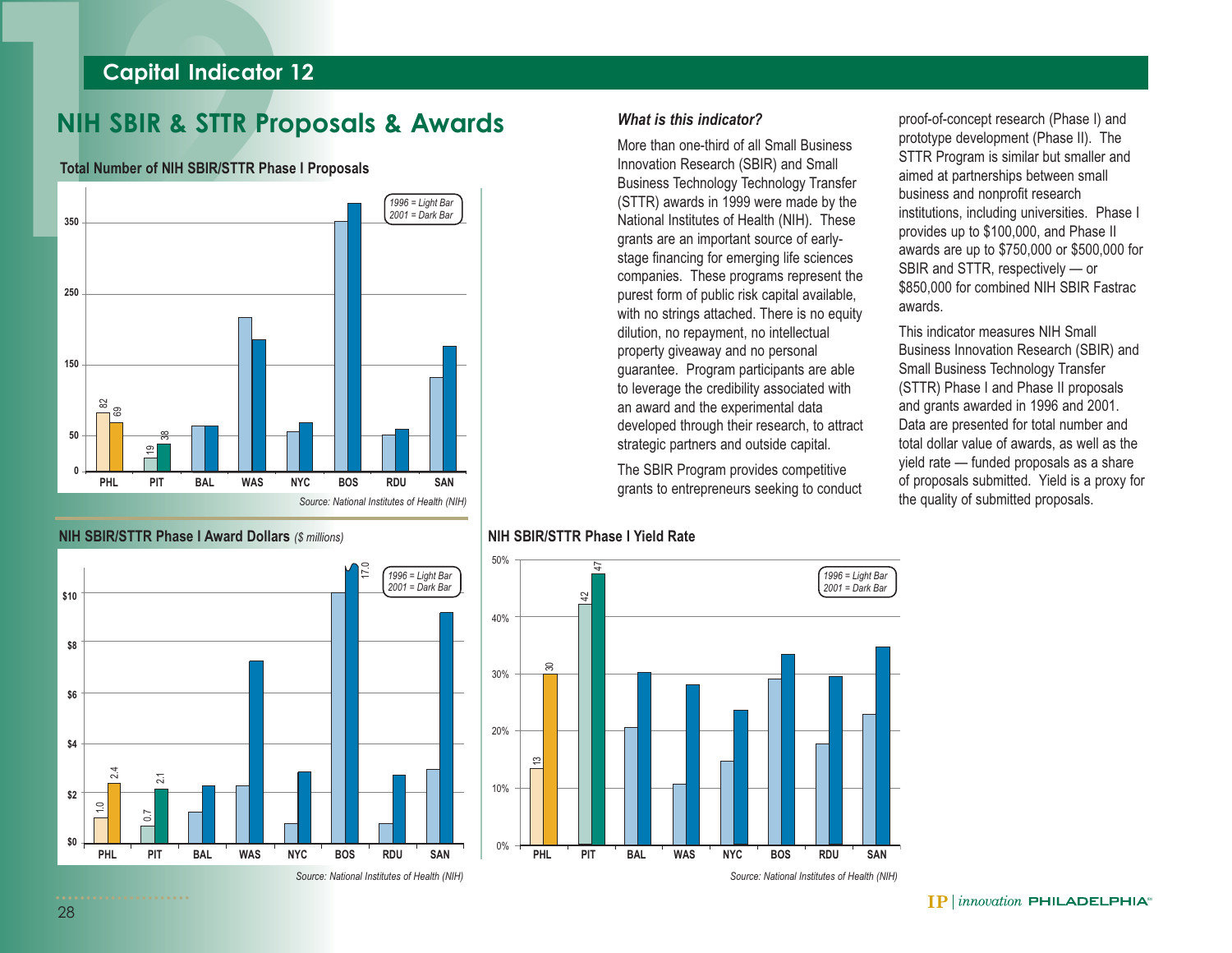#### *Where does the Philadelphia region stand?*

Philadelphia's performance places it in the middle of the group for most of these indicators. The region did experience a notable increase in the yield rate for Phase II proposals by the end of the period.

Philadelphia's middle-of-the-pack standing with respect to SBIR and STTR awards is of concern, given the programs' roles in new business formation, both as a source of federal dollars and as a due diligence mechanism for outside partners. Given the high cost in dollars and time to create successful life sciences companies, an increase in activity at the earliest stages corresponding to an increase in SBIR and STTR activity — is likely to improve later stage success.

#### *RECOMMENDATIONS*

As with the other SBIR and STTRprograms, the absolute number of applications being submitted from within the State and region must increase. The barriers or constraints to completing funding applications must be removed. Application quality should be enhanced before submission in order to increasethe yield. The more funded SBIR and STTR projects in the pipeline, the greater the probability of later stage commercial success.

Innovation Philadelphia's Research Dollars program is designed to specifically increase the quantity and quality of regionally generated federal grant proposals by technology-driven businesses.









#### **NIH SBIR/STTR Phase II Award Dollars** *(\$ millions)*



*Source: National Institutes of Health (NIH)*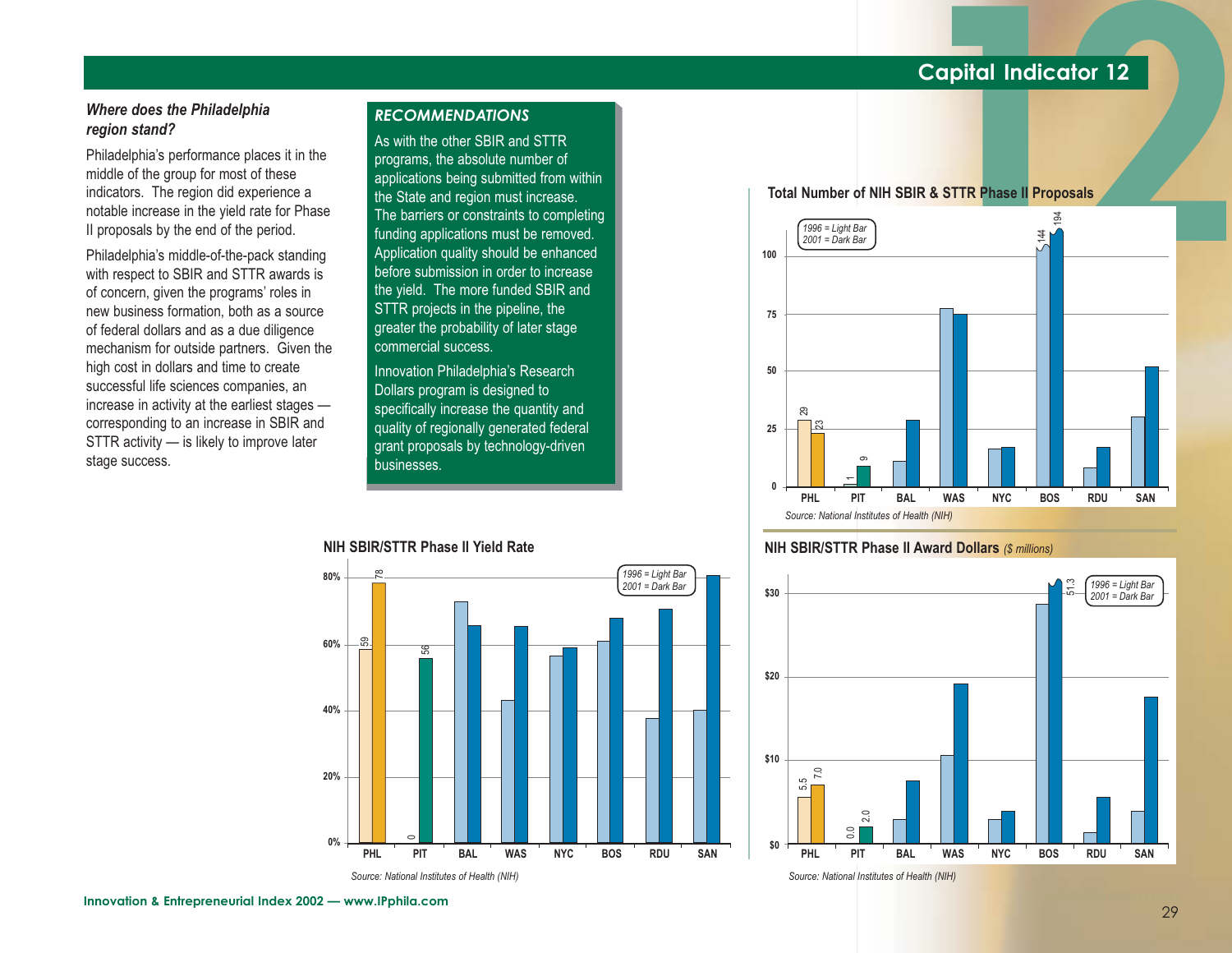## **13Capital Indicator 13 Advanced Technology Program (ATP) Proposals & Awards**

**ATP Proposals Submitted**



#### *What is this indicator?*

The Advanced Technology Program (ATP) is a federal program that supports technology entrepreneurs. Like other federal programs, such as SBIR and STTR, ATP is an important source of early stage funding. The program also serves as a due diligence filter for outside and followon capital. It is geared toward longer range, higher yield research. The ATP provides funding for partnerships with the private sector to advance innovative technologies that promise significant commercial payoffs and widespread benefits for the nation. Many partnerships include academic researchers. Since1990, almost 600 projects and 1,300 participants — including 150 universities and 25 national laboratories — havereceived \$1.8 billion of ATP funding, with 61 percent of the projects led by small businesses. The ATP terms require no

intellectual property concessions and typically provide about \$1 million per project per year.

This indicator measures AdvancedTechnology Program (ATP) proposals and grants awarded by the National Institute of Standards and Technology (NIST) in 1997 and 2001. Data are presented for total number and total dollar value of awards, as well as the yield rate — funded proposals as a share of proposals submitted. Yield is a proxy for the quality of submitted proposals.

#### *Where does the Philadelphia region stand?*

The State's and region's performance place them in the middle of the group. The region experienced a notable increase in proposals submitted by the end of the period.



#### **ATP Award Funding** *(\$ millions)*



#### *RECOMMENDATIONS*

The absolute number of ATPapplications and the yield rate must both increase in the region and the State. Barriers to completing applications need to be removed and application quality enhanced before submission.

Through Innovation Philadelphia's Research Dollars Program, more proposals and more awards in the pipeline should result in more commercial success stories.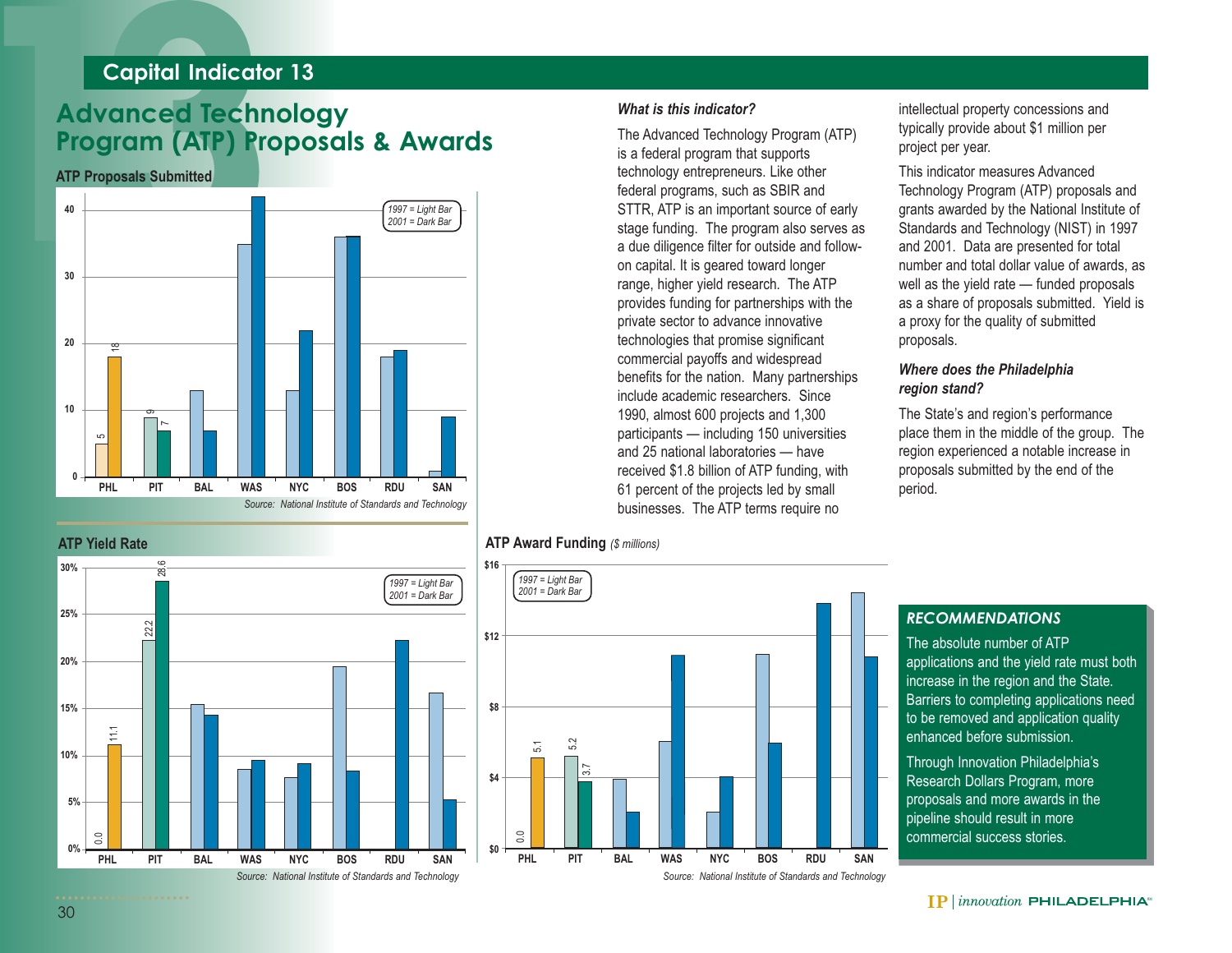#### **Innovation & Entrepreneurial Index 2002 — www.IPphila.com**

#### *What is this indicator?*

Venture capital is a critical source of funding for growth-oriented companies in the Innovation Economy. Venture capital investment is attracted to firms in industry clusters with the potential for exceptionally high rates of growth over various periods, based on the type and stage of investment. Regions with high levels of venture capital offer a healthy climate for new entrepreneurial activity.

It is important for early stage investments where the risks associated with newventures are greatest, that venture capital should be available not just in large, multimillion dollar tranches, but also to fill the capital gap that may exist between the earliest project funding — typically selffunding and funds from friends and family members, government awards and private angel investors, which in the local region includes: Loosely Organized Retired Executives (LORE), Pennsylvania Private Investors Group (PPIG) and Robin Hood Ventures — and later, larger funding rounds.

This indicator measures total and early stage venture capital (which includes start up, seed and early stage funds) for all companies in 1996 and 2001.

#### *Where does the Philadelphia region stand?*

Philadelphia performed near the middle of the pack, with early stage and combined funding levels that place it in fourth and fifth place at the beginning and end of the period, respectively. Just over one-fourth of the region's funding was classified as early stage in 2001, above the national average (22 percent) and the proportion for all of the benchmark regions except

Baltimore (37 percent). The proportion of companies that received early stage funding (16 companies, 36 percent of all companies funded) in 2001 was higher than the national average (31 percent) and the proportion for all of the other benchmark regions except Baltimore (nine companies; 44 percent).

The average size early stage investment in Philadelphia in 2001 was \$5.4 million. (Average equals the sum of early stage investments divided by number of companies.) Detailed data shows that a limited number of deals received the bulkof the funds that were invested leaving relatively little to be distributed among the remaining companies in parcels of \$250,000 to one million dollars.

With venture capitalists becoming even more cautious during the past year, the situation in Philadelphia will deteriorate unless more funds are committed on aregional basis.

#### *RECOMMENDATIONS*

New sources of venture funding must be attracted and created. The pool of early stage venture capital invested locally must be increased. At the same time, the capital gap that exists for ventures seeking between \$500,000 and \$1.5 million must be closed. Since smallerdeals result in a larger portfolio that may be more difficult to manage, the issue of risk must be addressed. InnovationPhiladelphia's Mid Atlantic Angel Group (MAG) and Economic Stimulus Fund (ESF) are initiatives that address local venture capital availability.

## **124Capital Indicator 14 Early Stage Venture Capital Investments**

#### **Sum of all Venture Capital Investments – All Stages** *(\$ millions)*



#### **Sum of all Venture Capital Investments – Early Stage** *(\$ millions)*

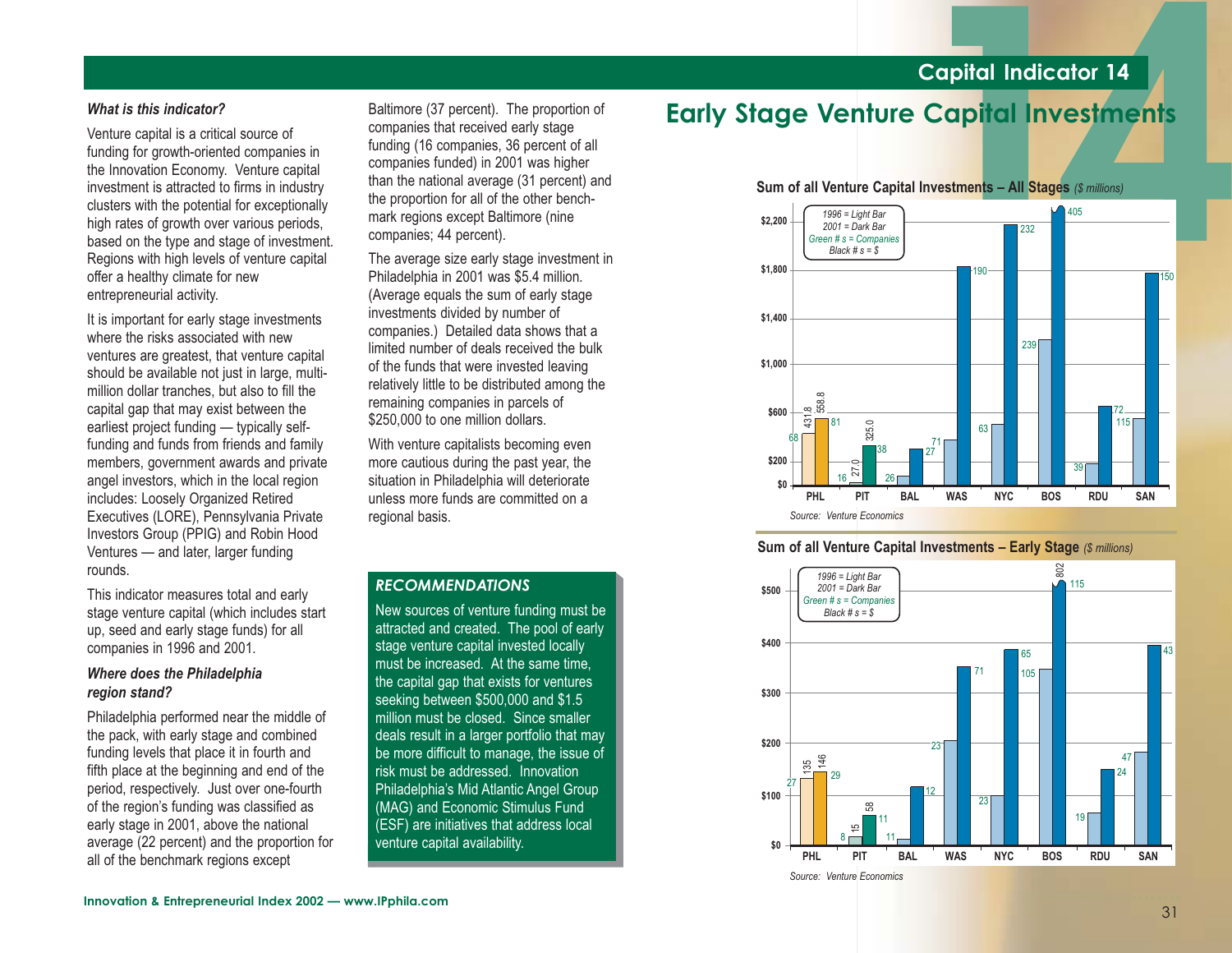## **15Capital Indicator 15 Medical/Health/Life Science Venture Capital Investments**

**Sum of All Venture Capital Investments in Medical/Health/Life Sciences – All Stages** *(\$ millions)*



**Sum of All Venture Capital Investments in Medical/Health/Life Sciences – Early Stage** *(\$ millions)*



#### *What is this indicator?*

Venture-capital investment is attracted to firms in industry clusters with the potential for exceptionally high rates of growth over various periods, based on the type and stage of investment. The risks associated with lifesciences investments are particularly high, due to the lengthy testing and regulatory process before commercialization. Many companies require substantial capital (between \$300 million and \$500 million) and many years before products are on the road toward profitability. Life sciences companies struggle for survival until the time they are profitable, so outside support remains necessary throughout their life cycles or until they go public.

It is especially important for early stage investments, where the risks associated with new companies are greatest, that venture capital should be available not just in large, multi-million dollar tranches but also to fill the capital gap that may exist between the earliest project funding typically self-funding and funds from friends, family members, government awards and private angel investors — and later, larger funding rounds. Especially for the high-risk life sciences sector, a healthy early stage "pipeline" provides increased likelihood of later commercial success.

This indicator measures total and early stage venture capital (which includes start-up, seed and early stage funds) for medical, health and life sciences companies in 1996 and 2001.

#### *Where does the Philadelphia region stand?*

Philadelphia performs near the middle of the pack, with early stage and combined funding levels that place it in third and fourth place at the beginning and end of the period,

respectively. Almost one-third of the region's funding was classified as early stage in 2001, above the proportion for all of the other benchmark regions. Forty-two percent (eight companies) of all regional companies funded in 2001 received early stage funding. That proportion is near the middle of the pack (maximum: Baltimore, 50 percent; minimum: Pittsburgh, 26 percent).

The average size early stage investment in Philadelphia in 2001 was \$8.7 million. (Average equals the sum of early stage investments divided by number of companies.) Detailed data shows that a limited number of deals received the bulkof invested funds, leaving relatively little capital for the remaining companies.

Venture capitalists continued their cautious investing during the past year. The situation in Philadelphia will deteriorate unless more funds are committed on a regional basis.

#### *RECOMMENDATIONS*

New sources of venture funding must be attracted and created. Early-stage life sciences venture capital invested locally must be increased and the capital gap for ventures seeking \$500,000 to \$1.5 million must be closed. It is important that funding not simply be shifted from later- to early-stage, or from larger tranches to smaller tranches, but that the total amount of funds available be increased.Innovation Philadelphia's Mid Atlantic Angel Group (MAG) and Economic Stimulus Fund (ESF) are initiatives that address local venture capital availability.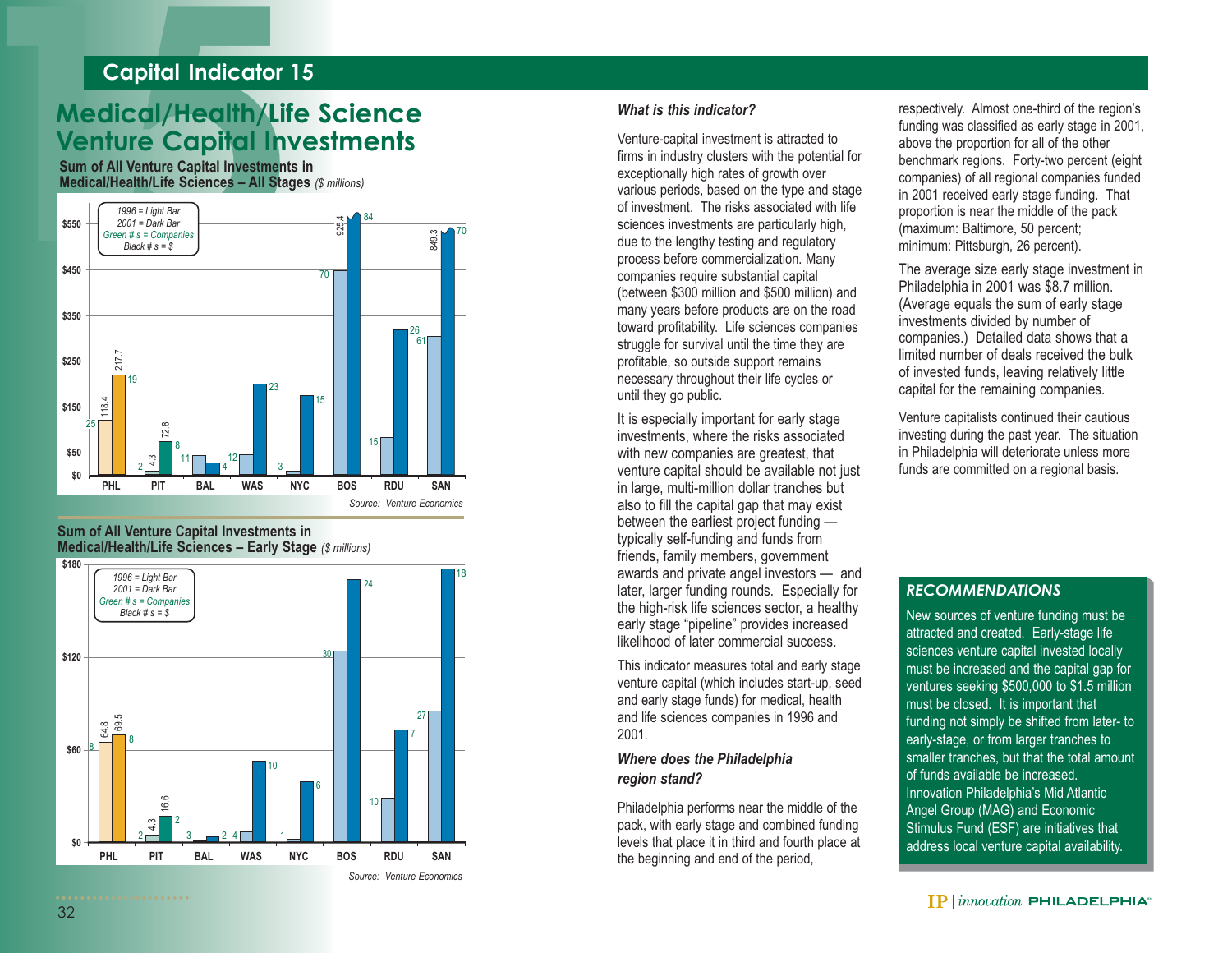Venture capitalists invest in industry clusters that are expected to achieve above average returns during the period under consideration, based on type and stage of investment. Regions with high concentrations of venture capital generally offer a better entrepreneurial climate.

As the dot-com explosion — the boom and bust — shows, even venture capitalists may be swayed to follow the crowd. When that happens, companies or whole industry clusters may be overlooked. Public venture capital provides some counter measure to such bias. For early stage investments, where risk is particularly high, venture capital should be available to fill the capital gap that often exists between earliest project funding — from friends, family members, and angel investors, which in the local area includes: Loosely Organized Retired Executives (LORE), Pennsylvania Private Investors Group (PPIG) and Robin Hood Ventures — and later, larger rounds.

This indicator measures total and early stage venture capital (which includes start-up, seed and early stage funds) for information technology companies in 1996 and 2001.

#### *Where does the Philadelphia region stand?*

Philadelphia performs near the middle of the pack, with early stage and combined funding levels that place it in third and fifth place at the beginning and end of the period, respectively. The region experienced an increase in venture capital committed to information technology during the period, but the growth rate was lower than for the other benchmark regions. One-fifth of the region's funding was classified as early stage in 2001, close to most benchmark regions (maximum: Baltimore, 45 percent; minimum: Washington, D.C., 18 percent). The proportion of companies that received early-stage funding

(16 companies; 34 percent of all companies funded) in 2001 was also near the middle of the pack (maximum: Baltimore, 50 percent; minimum: Boston, 28 percent).

The slower local rate of growth for information technology venture capital, is reflected by the average 2001 early stage investment in Philadelphia of \$4.3 million about half the average size investment in Pittsburgh, the region with the next lowest average deal size. (Average equals the sum of early stage investments divided by the number of companies.) That may reflect the dominance of a single publicly traded venture investor in the Philadelphia region and the large concentration of local IT deals funded and held in that portfolio during the period.

With venture capitalists becoming even more cautious during the past year, the situation in Philadelphia will deteriorate unless more funds are committed, locally.

#### *RECOMMENDATIONS*

Early stage information technology venture capital invested locally must be increased. New sources of venturefunding must be attracted and created. At the same time, the capital gap that exists for ventures seeking between \$500,000 and \$1.5 million must be closed. It is important that funding not simply be shifted from later to earlier rounds but that the total amount of fundsavailable be increased. Since smallerdeals result in a larger portfolio that is more difficult to manage, the associated risk must be addressed. Innovation Philadelphia's Mid Atlantic Angel Group (MAG) and Economic Stimulus Fund (ESF) are initiatives that address local venture capital availability.



**Sum of all Venture Capital Investments in Information Technology – All Stages** *(\$ millions)*



#### **Sum of all Venture Capital Investments in Information Technology – Early Stage** *(\$ millions)*

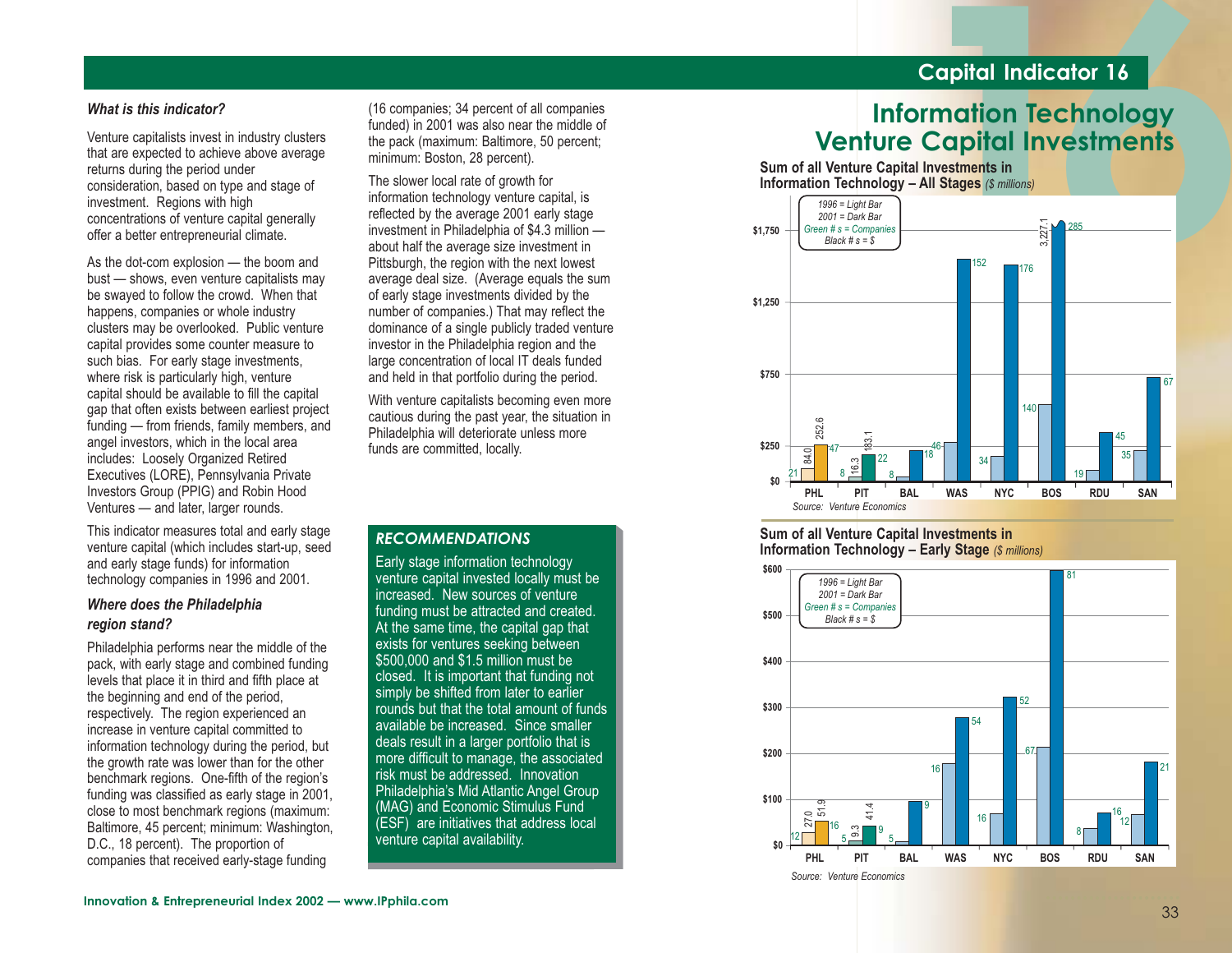#### **Publicly Traded Companies**

#### **Number of Publicly Traded Companies Based in Metropolitan Area, June 2002**



#### **Number of Publicly Traded Companies per 100,000 Population, June 2002**



**Capital Indicator 17**<br> **Publicly Traded Companies**<br>
Number of Publicly Traded Companies Based<br>
Number of Publicly Traded Companies Based<br>
Number of Publicly Traded Companies Based<br> **Publicly Traded Companies Based**<br>
Numbe since they belong to the strategic industry clusters at the heart of the InnovationEconomy. Finally, corporations build stronger ties, such as philanthropic and volunteer support, in the communities where they are headquartered.

> This indicator measures the number ofpublicly traded companies with headquarters in each region as of June 2002. Data are presented in total and per 100,000 population.

#### *Where does the Philadelphia region stand?*

Philadelphia is third in total number of headquarters and fourth per 100,000 population, well above the national average. Based on the number of hightechnology companies, Philadelphia, with 64 firms, is fifth among the group. Based on the number of biotechnology companies, the region, with 35 firms, ranks fourth. For both subgroups, the concentration per 100,000 population in Philadelphia is well above the national average.

#### Regional headquarters concentration is important to watch, somewhat like the canary in the coal mine. Trends over time may be indicative of overall regional economic performance. Likewise, headquarters trends for high technology and biotechnology companies are important, as these are a haven for knowledge workers and also a good measure of strategic technology cluster trends.

#### *RECOMMENDATIONS*

When headquarters disappear, it is important to mine the talent that remains— managerial and technical knowledge workers — to retain as many as possible and to reallocate other where necessary rather than see talent leave the region. During periods of economic turmoil, headquarters talent should be tapped to grow toward startups and advance those firms to commercial success. Efforts should beaimed at strategic technology clusters to encourage knowledge worker retention.

Preserving corporate headquarters and growing new firms are activities that require significant interaction with New York investment banking firms and legislators and regulators around Washington, D.C. Philadelphians should use their competitive advantage — close proximity to both cities to cultivate and strengthen those business ties.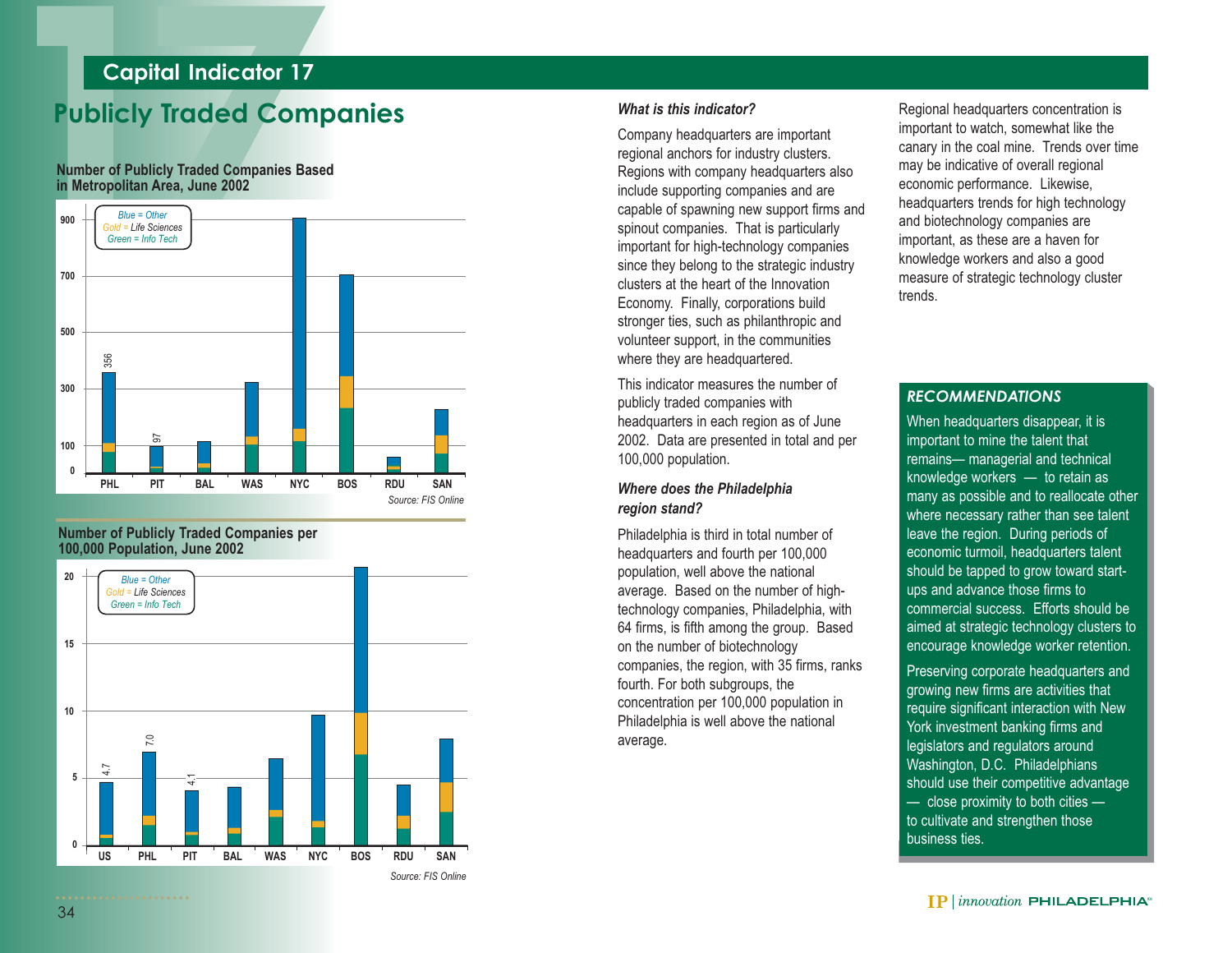#### *What is this indicator?*

Initial Public Offering (IPO) activity speaks directly to the Innovation Economy. IPOs allow companies to access public capital markets, which provide leverage and accelerate growth. IPOs are also a route to liquidity for entrepreneurs and early investors, such as venture capitalists. The proceeds of going public are typically reinvested in new venture activity — that is, new ideas and new opportunities — in a virtuous circle. Finally, IPOs are important as a measure of how well a region produces companies that investors regard as durable — long lasting and with significant growth potential.

Life sciences companies usually require larger sums of private investment, like venture capital, and a longer time before they achieve the prerequisite milestones that precede IPO and commercial success.

This indicator measures the total number of initial public offerings from 1996 and 2001, as well as total activity over that period.

#### *Where does the Philadelphia region stand?*

Philadelphia ranked fourth in total number of IPOs from 1996 to 2001. The regions that were ahead during that period experienced more of an IPO bubble due to the dot-com phenomenon.

In total biotech IPOs during the period, Philadelphia, (eight IPOs) was in fourth place, behind Boston (29 IPOs), San Diego (24 IPOs) and New York City (nine IPOs). In total information technology IPOs, Philadelphia (22 IPOs) was in fifth place.

#### *RECOMMENDATIONS*

The stage needs to be set for more IPO activity. Philadelphians should utilize their competitive advantage — close proximity to the investment banks and the venture capitalists of New York City and the Washington, D.C. area — to strengthen those business relationships.

Innovation Philadelphia is engaged in several initiatives that will ultimately increase local IPO activity, including its work to create the Mid AtlanticCommercialization Corporation — which will link technology transfer resources and assist in the commercialization ofstrategic technologies — and the creation of Research Dollars — whichwill provide support for federal technology commercialization award applicants (such as SBIR, STTR and ATP).





#### **Total IPOs 1996 to 2001**



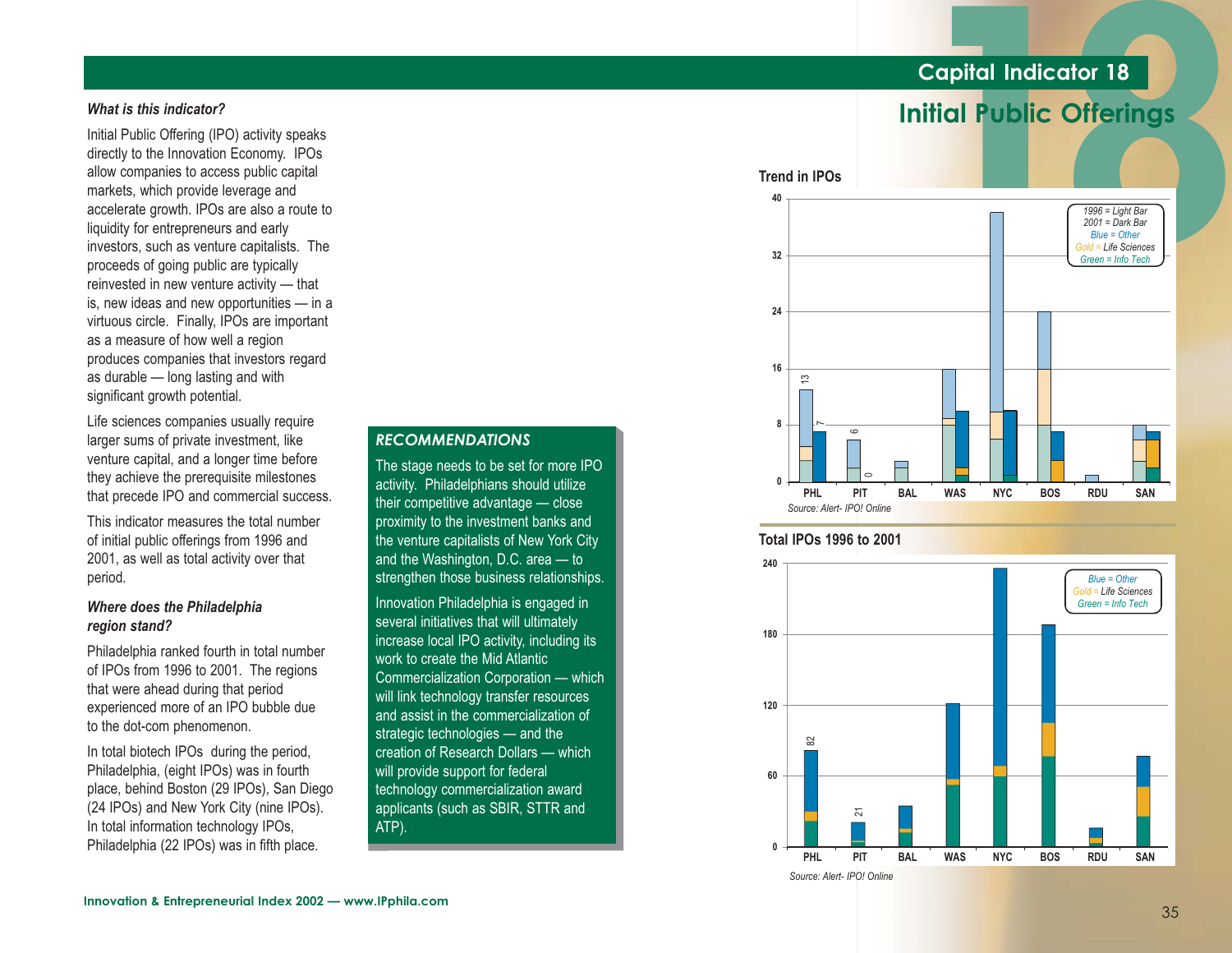#### *"...Greater Philadelphia 'the buckle of the money belt' " – halfway between the international financial capital (New York City) and the country's seat of public capital (Washington, D.C.).* **Bruce Katz***<u> ESSENTEN DE M</u>INITER*

**SEI exxi** 

Director, Brookings Institute's Center on Urban and Metropolitan Policy Building a Competitive Philadelphia *Speech to Pennsylvania Biotechnology Association, October 10, 2001 as quoted in the report, The State of the Venture Community in the Greater Philadelphia* 

*and the Mid-Atlantic Market, produced by The Greater Philadelphia Venture Group*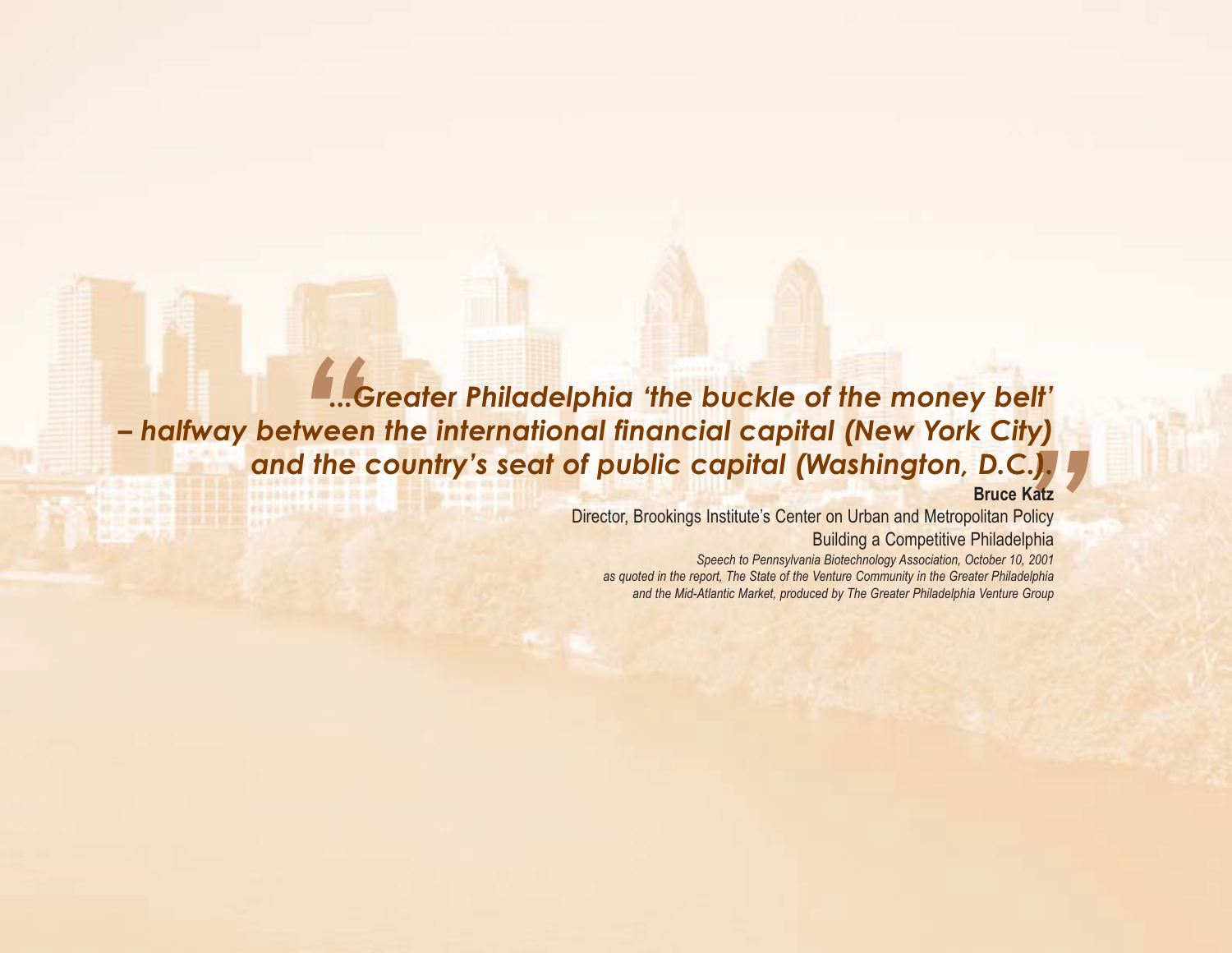## **LOCATION Overview**

**N.Y.C.**

**D.C.**

**Philadelphia**

Regions that are — or will become — economic success stories regionally, nationally and internationally have other requirements and must possess other positive characteristics besides those in the Knowledge and Capital sections of this report. They must provide a continually replenished pool of skilled and semi-skilled knowledge workers from which companies can derive necessary talent. They must possess the necessary infrastructure, such as high-speed Internet capacity, and must be globally connected to markets, suppliers, regulators, financiers and others.

Since perception often shapes reality, successful economic regions must be portrayed positively. Success often begets success. The opposite is also true. Any image that is portrayed has the potential to be self-fulfilling. It is easier to enhance and build upon a positive image, but it is just as important to overcome negative perceptions — witness the many cycles that Los Angeles and New York have gone through.

The indicators in this section pertain to perception and reality regarding location. Some of them try to rank regions. Others are based on indicators that are specific and objective. In every case, indicators reflect the past but also have the potential to influence the future. Indicators are also subject to influence and can be changed over time. That is the ultimate objective of this report to improve the Commonwealth's and Philadelphia's standing in the Innovation Economy.

Philadelphia is uniquely positioned to be the North American headquarters for a number of global companies. It can serve as gateway to much of the developed world. Unlike other U.S. cities, it is situated halfway between the private financial capital of the world, Manhattan, and the nation's capital, Washington, D.C., seat of government, regulatory agencies, and public funding.

It is necessary to change perceptions about Philadelphia. The city is already a global competitor, even if that image is not held by everyone, local or outsider. Image enhancement, such

as the "Positively Philadelphia" consortium provides, will help to change the view from outside the region. Locally, the Knowledge Industry Partnership, which links the region's knowledge industry of colleges and universities with regional economic development efforts, is working to change the view from inside the region and to change the "brain drain" to "brain gain" in the process.

#### *RECOMMENDATIONS*

- 1. Philadelphia must capitalize upon the great competitive advantage of its location as a global gateway, and network to strengthen relationships in Harrisburg, New York and Washington, D.C.
- 2. The State and region must strengthen the connections between industry and academia, to address future workforce needs, create world-class lifelong learning opportunities and improve collaborations that lead to the commercialization of academicapplied research.
- 3. The State and region must create a vibrant environment for new business start-ups, for retaining and growing existing businesses and for recruiting firms in strategic technology clusters.
- 4. The State and region must enhance the image of the Commonwealth and Philadelphia as global leaders in the Innovation Economy, at home and globally, and must aggressively promote Pennsylvania and Philadelphia as quality places to live and conduct business.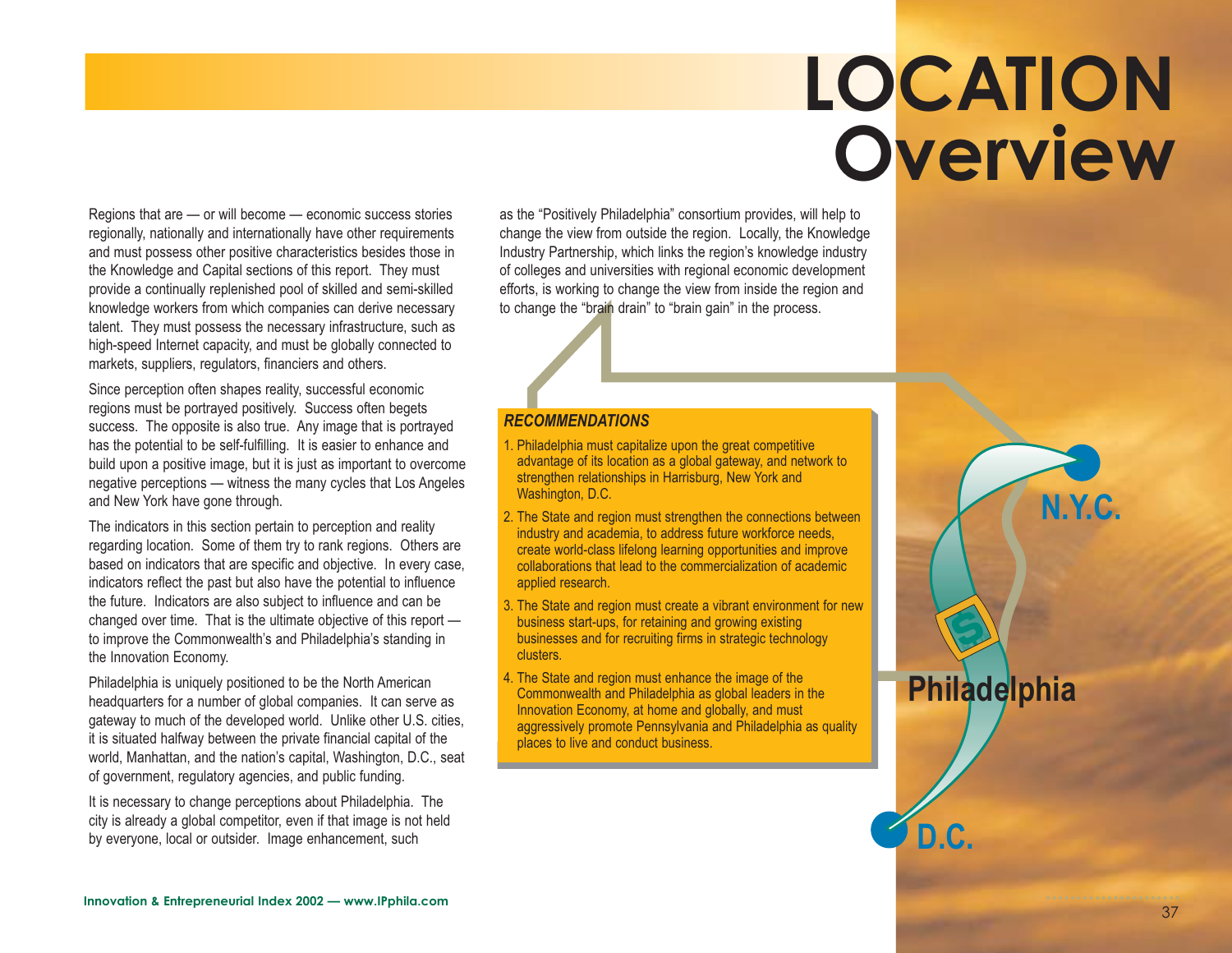#### **Transport Time to D.C. & N.Y.C.**

**Shortest Travel Time to N.Y.C. or D.C. by Plane or Train: Business District to Business District, July 2002**



**Total Travel Time to both N.Y.C. or D.C. by Plane and Train: Business District to Business District, July 2002**



#### *What is this indicator?*

Convenient access to capital, legislators and regulators are important criteria for entrepreneurs and businesses in the Innovation Economy. For example, many early stage investors prefer to invest in companies they can reach in less than two hours. That makes it easier to provide hands-on management when necessary. Life sciences companies and many larger businesses also require proximity to regulators, clients and partners.

Philadelphia enjoys the best proximity to Manhattan and Washington, D.C., of any major city in the United States. Philadelphia is like "**the buckle of the money belt**" of the nation, between Manhattan — center of the private capital world— and Washington, D.C. — locus of a significant amount of public capital available for research and commercialization. The D.C. metro area is also the center of regulatory, lobbying, and legislative activity, and is extremely important for high-technology clusters like biotechnology.

This indicator measures travel time fromeach region's central business district to the business districts of New York City and Washington, D.C., individually, as well as the combined travel time between NewYork, Washington and each region's central business district.

#### *Where does the Philadelphia region stand?*

Travel time from Philadelphia is about two hours door-to-door to New York City and to Washington, D.C. Even single day trips between Philadelphia and both destinations

can be arranged without difficulty. No other city on the list offers such convenience to both destinations. Proximity is an asset when marketing the region to out-of-area firms. It is also a quality of life attribute when marketing to knowledge workers.



#### *RECOMMENDATIONS*

Convenient access to and fromPhiladelphia is a positive feature that needs to be promoted when the region is marketed to companies and knowledge workers. Philadelphia is in an attractive geographic location for companies to establish North American headquarters. Through its participation in "Positively Philadelphia" and other outreach activities, Innovation Philadelphia is in position to do just that.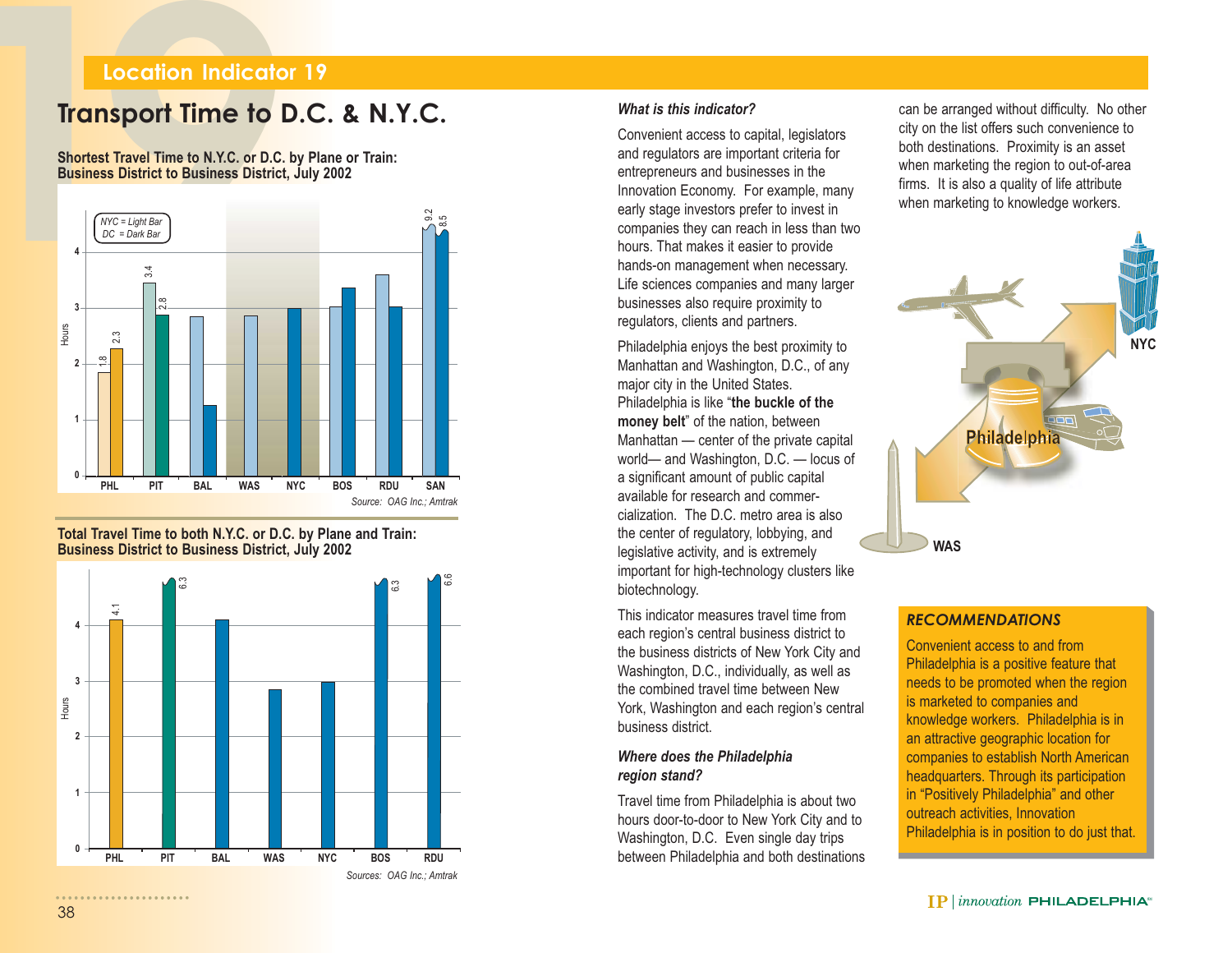#### *What is this indicator?*

Mobile phones, faxes and the Internet notwithstanding, most business still requires human connectivity — face-to-face meetings and personal interaction between clients and colleagues. That is the case for regional, national and international business, where proximity and access remain<sup>56</sup> issues. A convenient airport with non-stop routes all over the world is important for a region to remain competitive. Otherwise, business costs are increased by the inconvenience of traveling outside the area to begin most trips.

This indicator measures how many domestic and international destinations areserved by non-stop flights originating at major airports in each region.

#### *Where does the Philadelphia region stand?*

Philadelphia ranks third among the eight regions in domestic and international destinations served by non-stop flights. Philadelphia International Airport (PHL) is easily accessed from the region's major business centers. The region also provides reasonably convenient access to other major airports, such as Newark and Baltimore-Washington International Airport, and several smaller regional airports, including those in Trenton, Harrisburg, and Atlantic City.

Philadelphia International Airport is not large in terms of passenger volume. It is the nation's 19th largest airport in total passenger departures, serving 85 domestic and 26 international cities. Low volumecombined with good accessibility are attractive features that can be marketed asassets for the region.

#### *RECOMMENDATIONS*

Philadelphia definitely has the location and transportation resources to compete globally. Convenient access to and from Philadelphia is a positive feature that needs to be promoted when the region is marketed to companies and knowledge workers. The region must protect this asset by keeping operations at Philadelphia International Airport viable.

Innovation Philadelphia is in a position to market the region through participation in "Positively Philadelphia" and other outreach activities.

**20**<br>**20D** Destinations Served<br>**20 Non-Stop Destinations Served**

## **17 Adtion was ever fuined by trade.**<br>**Benjamin Franklin**

#### **Number of International & Domestic Cities Served fromMetropolitan Area Airports; Scheduled Flights July 2002**



**Innovation & Entrepreneurial Index 2002 — www.IPphila.com**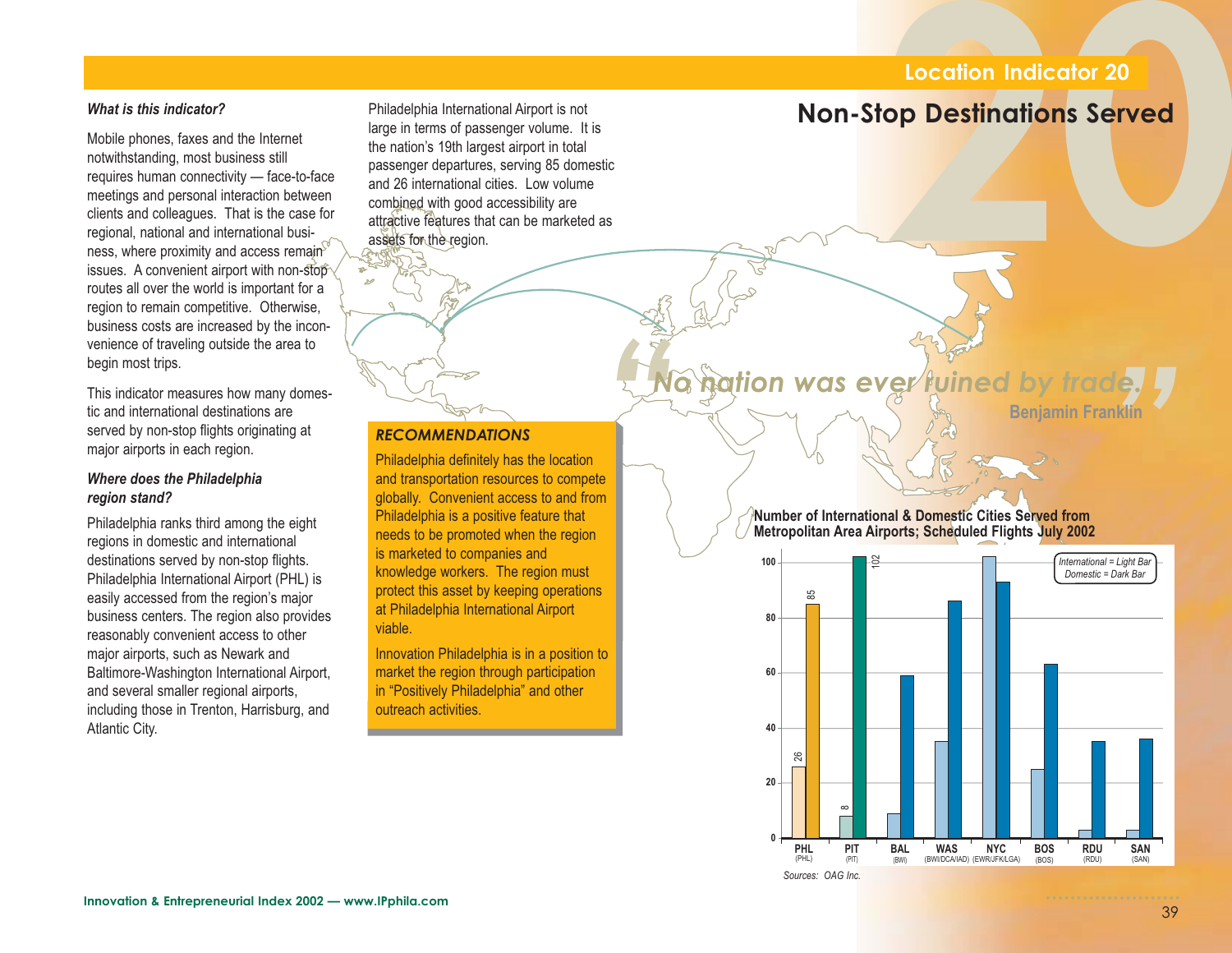# **21Location Indicator 21 Broadband Internet Availability** *What is this indicator?*

#### **Percent of ZIP Codes in Metropolitan Area Served by Four or More Broadband Internet Providers**



As digital communication continues to expand, the ability to transfer large amounts of data over the Internetincreases in importance for all kinds of businesses. The ability to move large volumes of data is determined by bandwidth availability — that is, the carrying capacity of the connection between sender and receiver.

This indicator measures the share of ZIPcodes served by four or more cable, DSL and other broadband service providers in each metropolitan area, as of June 30, 2001. This measure provides an indication of the extent of the broadband market, as well as some (limited) measure of competition. It is a proxy for how wired a region is.

#### *Where does the Philadelphia region stand?*

Philadelphia is wired to compete globally. At 46 percent, Philadelphia ranks fourth in the share of metropolitan area ZIP codes served by four or more broadband service providers. That puts it closer to the top three regions and well ahead of the four regions that lag behind.

The extent of Philadelphia's broadband digital infrastructure adds to the region's competitiveness in attracting, retaining and growing companies that are important to

#### *RECOMMENDATIONS*

Vital and critical infrastructure should beemphasized when the State and region are marketed. In order to attract, retain and grow firms in local strategic technology clusters, it is critical to monitor their needs and ensure that the private and public services they require are available.

......................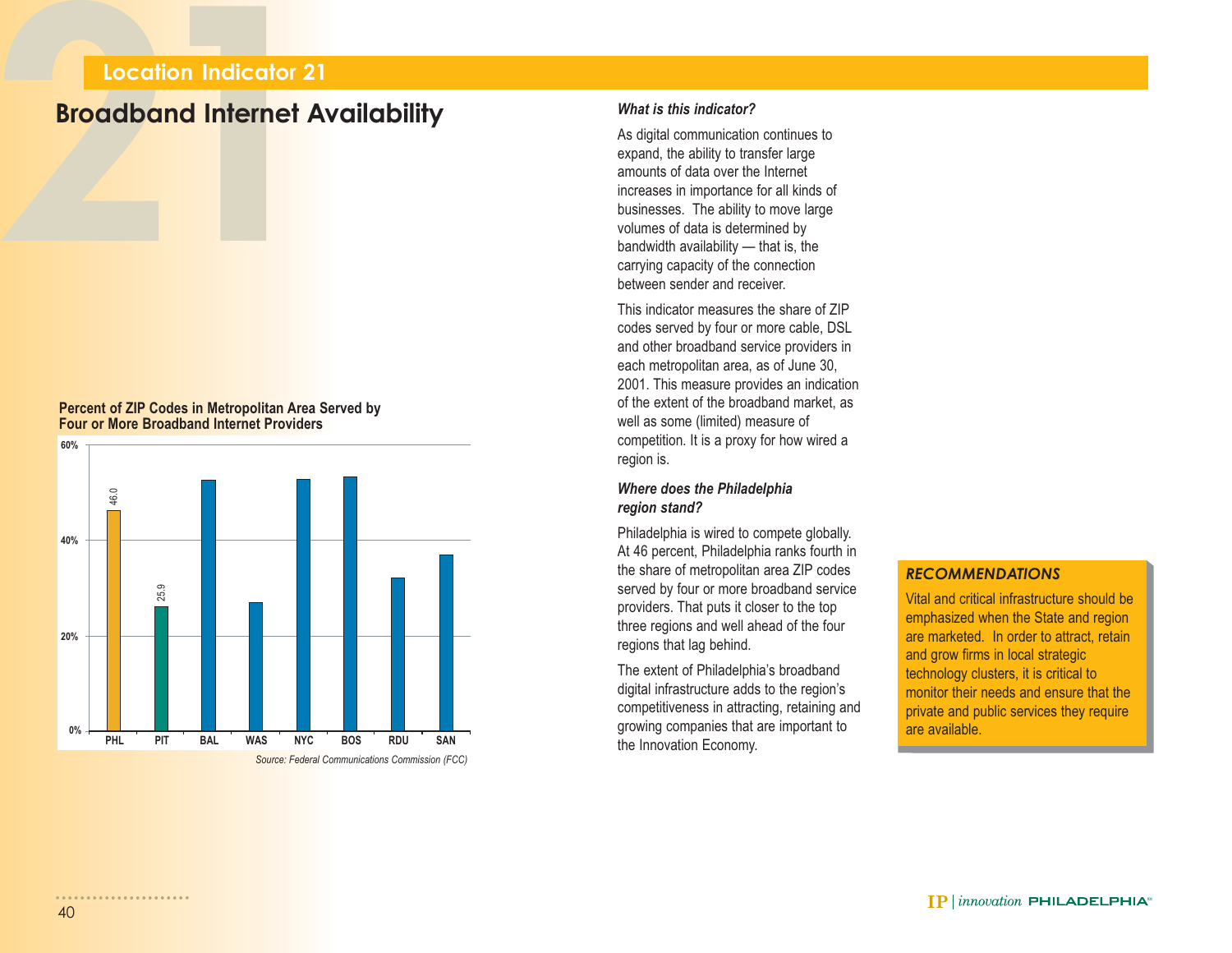#### *What is this indicator?*

Increasingly, the world is driven by greater and more sophisticated skills. A skilled workforce is an asset to a region's economy and adds to its competitiveness and the ability to attract, retain and grow new businesses, particularly those that are vital to the Innovation Economy. From the perspective of employees, the level of wages relative to other regions is a factor in regional attractiveness.

These indicators measure the total numberof skilled information-technology (IT) scientists and engineers in the workforce, that number as a share of total workforceand the average hourly wage for those workers.

#### *Where does the Philadelphia region stand?*

Philadelphia ranks fourth in total skilled information-technology workers and fifth in the share of skilled information-technology employees in the regional workforce. The region ranked fourth in average hourly wages for skilled IT workers, close to the national average.

Philadelphia is closer to the regions that rank below it in skilled IT workers and theshare of total workforce than it is to thoseahead of it for those measures. Thatcreates challenges when marketing the local region. It also creates difficulties for local companies that have skilled hiring requirements.

#### *RECOMMENDATIONS*

Collaborative efforts between industry, academia and the public sector to aggressively market the State's and region's concentration of skilled information technology workers must be made in order to attract, retain and grow businesses. Average hourly wages are at parity with the national average and slightly below the average for Boston, Washington metro and New York region is another asset for employers that needs to be stressed.

Attracting and retaining skilled information technology workers is another activity where private, public and academic organizations collaborate. The region's image must be enhanced and positive quality-of-life attributes must be aggressively marketed.

**Information Technology Scientists & Engineers: Average Hourly Wage, 2000**



#### **Skilled Information Technology Workforce**



**Information Technology Scientists & Engineers: Share of Workforce, 2000**



*Source: U.S. Department of Labor, Carnegie Mellon*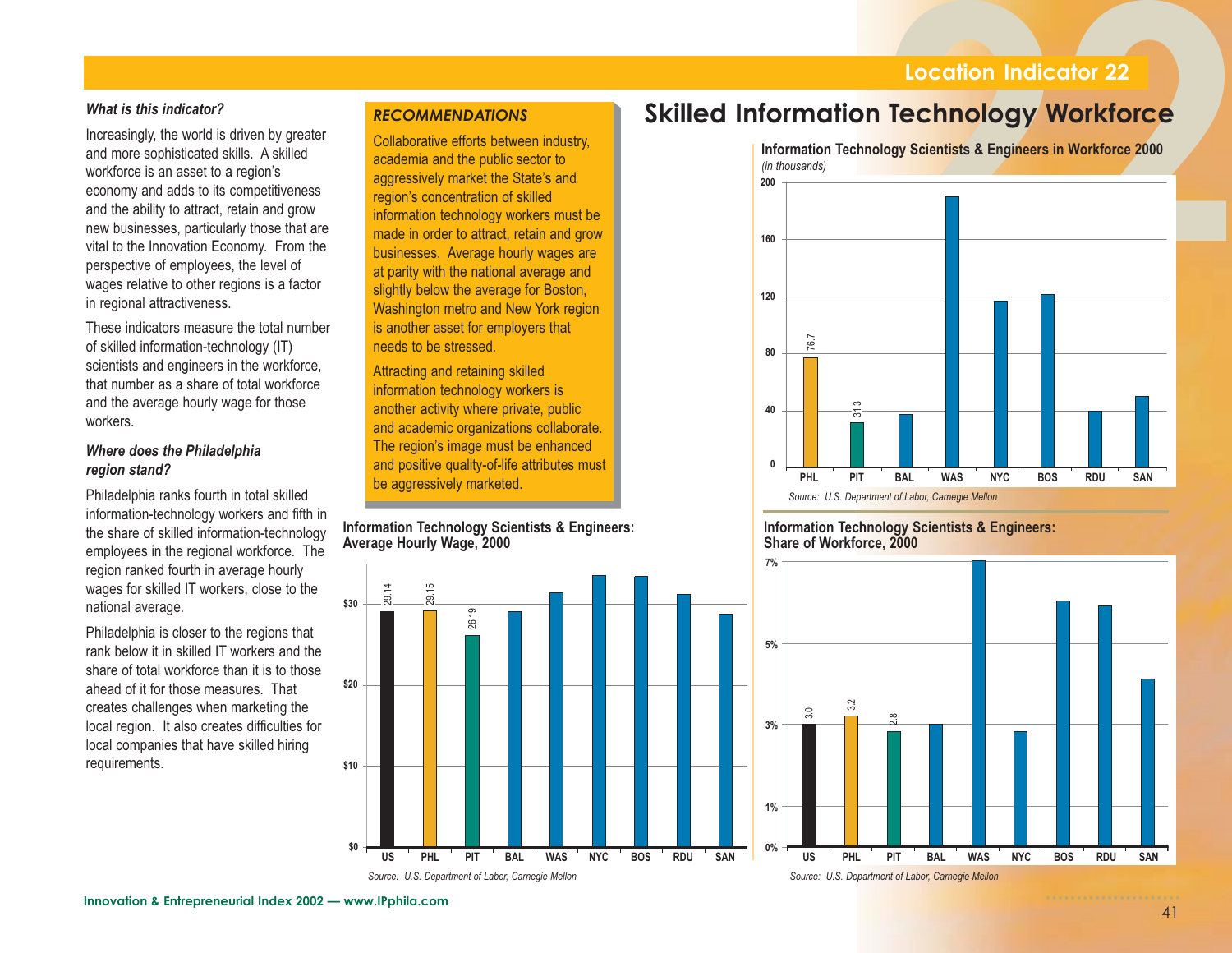#### **Location Indicator 23**

#### **Skilled Life Sciences/ Biotechnology Workforce**

**Life Sciences/Biotech Scientists & Engineers in Workforce, 2000**



#### **Life Sciences/Biotech Scientists & Engineers: Share of Workforce, 2000**



#### *What is this indicator?*

As industrial technology accelerates, the need to address it through skilled labor grows correspondingly. The size of a region's skilled workforce creates competitive advantages and the ability to attract, retain and grow new businesses, especially those important to the Innovation Economy. From the perspective of employees, the level of wages relative to other regions is a factor in regional attractiveness.

These indicators measure the total numberof skilled life science and biotech scientistsand engineers in the workforce, that number as a share of total workforce andthe average hourly wage for those employees.

#### **Life Sciences/Biotech Scientists & Engineers: Average Hourly Wage, 2000**



#### *Where does the Philadelphia region stand?*

Philadelphia ranks fourth in total skilled life science and biotech workers and sixth inthe share of those knowledge workers in the regional workforce. Philadelphia is close to the regions that rank above it in skilled life sciences and biotechnology workers and the share of total workforce.The region ranked fifth in average hourly wages for skilled life science and biotech workers, close to the national average.

#### *RECOMMENDATIONS*

The relative concentration of skilled lifescience and biotechnology workers in the region creates opportunities when marketing the State and region to companies with skilled hiring requirements. The pool of knowledge workers needs to be marketedaggressively to attract, retain and grow businesses. Average hourly wages at parity with the national average and slightly below the average for Boston, Washington metro and New York, is another advantage for employers that should be stressed.

Given the volatility intrinsic to life sciences as job and company dynamics shift, it is important that Pennsylvania not yield its competitive advantages. Attracting and retaining skilled and semiskilled (e.g. lab techs) workers is an activity that requires the collaboration of private, public and academic organizations. The Knowledge Industry Partnership is a broad coalition of Philadelphia institutions that are working to better connect the region's knowledge industry of colleges and universities to regional economic development activity.

#### $\mathbf{IP}$  | innovation PHILADELPHIA<sup>®</sup>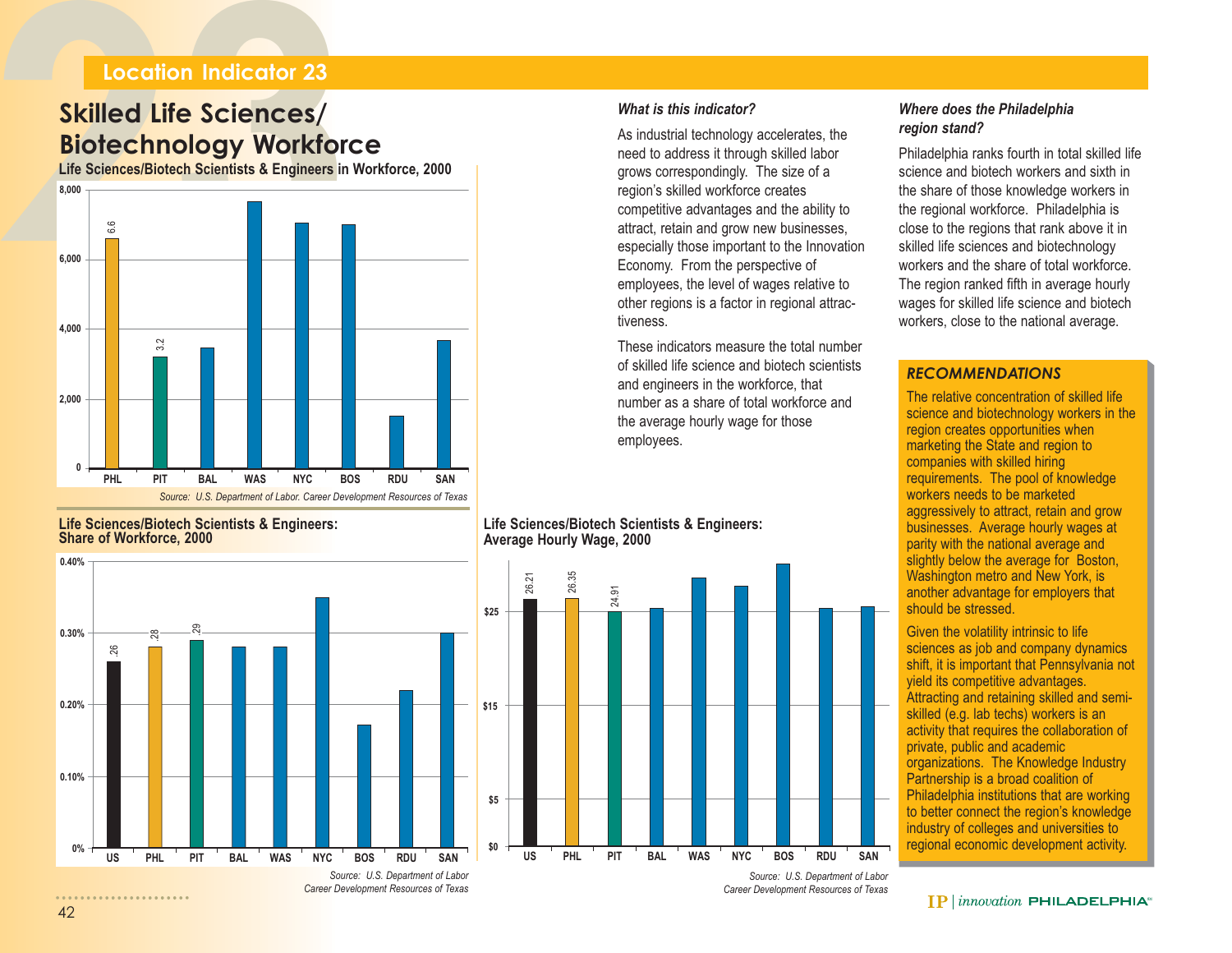#### *What is this indicator?*

The Brookings Institution recently completed a study that examined the potential for life sciences as a regional economic development driver at locations around the United States. The study concluded that the metropolitan areas at the forefront of life sciences are Boston, Los Angeles, New York, Philadelphia, Research Triangle Park, (NC), San Diego, San Francisco, Seattle and Washington/ **Baltimore** 

This indicator shows Philadelphia's performance in three areas relative to the other life sciences regions identified by Brookings: market capitalization of public biotechnology companies (2001), total venture capital investment in biopharmaceuticals (1995 to 2001) and total biotechnology patents (1990 to 1999).

#### *Where does the Philadelphia region stand?*

While the region merited ranking by Brookings, several of the other regions identified outperformed Philadelphia. Philadelphia had the lowest market capitalization of public biotech firms in the group. Philadelphia ranked fifth based on total venture capital invested in biopharmaceuticals from 1995 through 2001 — \$500 million — while San Francisco, the leader, received more than three billion dollars **2,800** in funding. Philadelphia ranked third in the group, based on the number of biotechnology patents issued during the past decade.

#### *RECOMMENDATIONS*

The Brookings Institution identified Philadelphia among the nation's biotechnology leaders. The region must become more aggressive to remain competitive in life sciences. Philadelphia's stature can be advanced and promoted through greater commitment of state funds and greater leverage against federal funds to commercialize technology, seed early ventures and start and build more lifescience companies in the region. While the Commonwealth recently committed a total of \$100 million for three Life Sciences Greenhouses across the state — part of the proceeds gained from the multi-state settlement with tobacco companies many other states are aggressively investing larger and longer term, multiyear portions of their tobacco settlement funds to accelerate life science commercialization activity through venture funds, dedicated agencies and other transaction mechanisms.



#### **Brookings Biotechnology Rankings**



**Total Venture Capital Investment in Biopharmaceuticals (1995 to 2001)** *(\$ millions)*

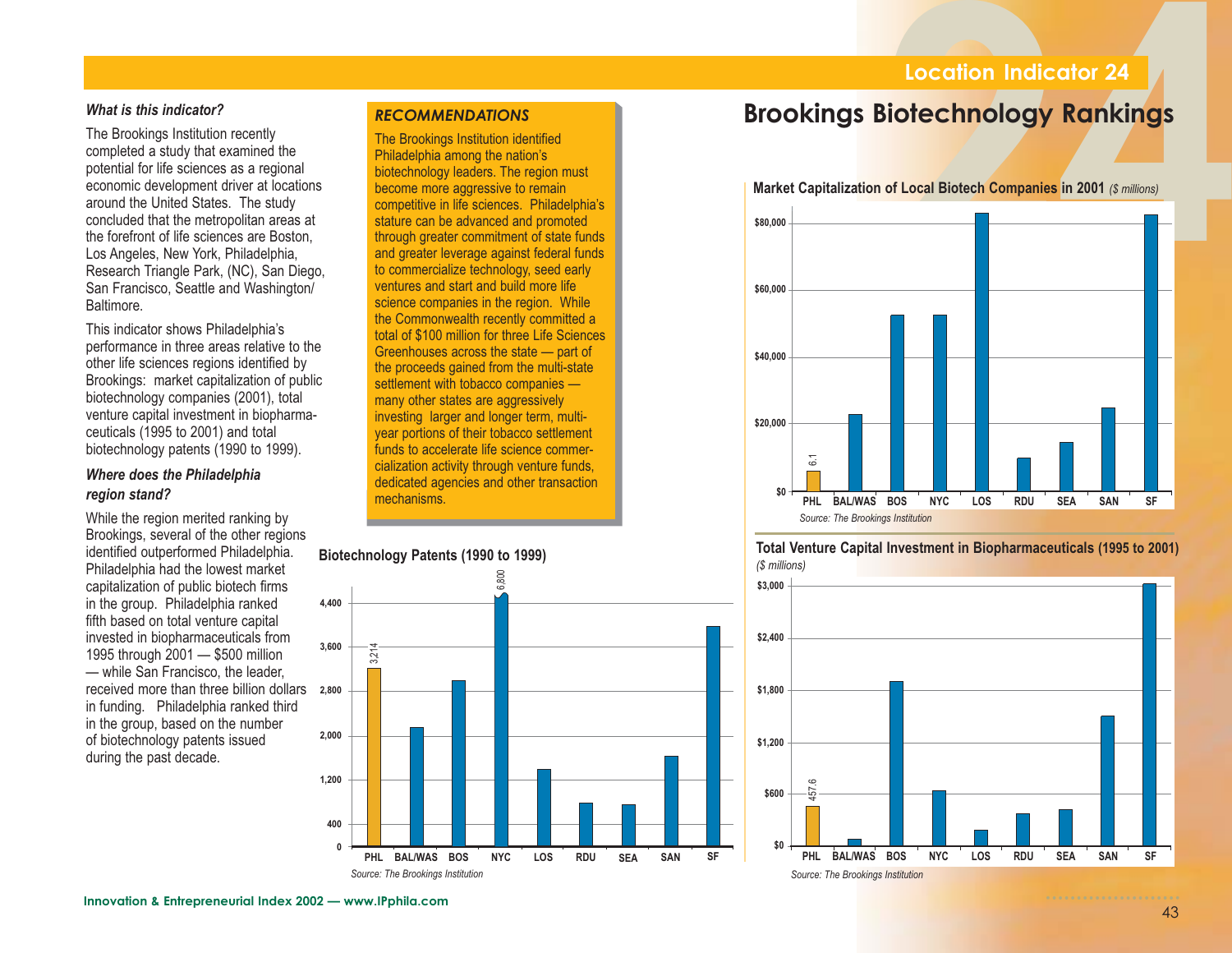#### **Business Location Rankings** *What is this indicator?*

| <b>Location Indicator 25</b>                                                                                |      |      |  |
|-------------------------------------------------------------------------------------------------------------|------|------|--|
| <b>Business Location Ranking</b><br>Inc Magazine/Cognetics Business Location Ranking*<br>(out of 50 cities) | 1999 | 2001 |  |
| Raleigh/Durham, N.C.                                                                                        | 4    | 3    |  |
| <b>Washington, D.C.</b>                                                                                     | 6    | 6    |  |
| <b>San Diego</b>                                                                                            | 17   | 16   |  |
| <b>Baltimore</b>                                                                                            | 27   | 27   |  |
| <b>Boston</b>                                                                                               | 36   | 31   |  |
| Philadelphia                                                                                                | 43   | 42   |  |
| <b>New York City</b>                                                                                        | 47   | 44   |  |
| <b>Pittsburgh</b>                                                                                           | 44   | 46   |  |

*\* NOTE: Lower rank corresponds to a more favorable ranking Source:* Inc Magazine *and* Cognetics Inc.

| Forbes/Milken Institute Business Location Ranking*<br>2002<br>1999<br>(Out of 162 cities) |     |     |  |  |
|-------------------------------------------------------------------------------------------|-----|-----|--|--|
| <b>San Diego</b>                                                                          | 12  | 1   |  |  |
| Raleigh/Durham, N.C.                                                                      | 18  | 20  |  |  |
| <b>Washington, D.C.</b>                                                                   | 21  | 28  |  |  |
| <b>Boston</b>                                                                             | 29  | 45  |  |  |
| <b>Baltimore</b>                                                                          | 137 | 81  |  |  |
| Philadelphia                                                                              | 84  | 116 |  |  |
| <b>Pittsburgh</b>                                                                         | 111 | 132 |  |  |
| <b>New York City</b>                                                                      | 48  | 152 |  |  |

*\* NOTE: Lower rank corresponds to a more favorable ranking Source:* Forbes Magazine and Milken Institute

Many factors enter into business decisions about where to locate initially and where to expand. Similarly, regions vary in the climate for success that they offer to entrepreneurs and emerging companies. The academic and popular business literature includes many studies that look at the relationship between business location and business success. Several studiescreate composite indexes that rate locations based on past economic performance.

*Forbes,* in conjunction with the Milken Institute, created a composite index that ranks 162 metropolitan areas based on employment and wage growth over oneand five-year periods, as well as a measure of local high technology activity. *Inc Magazine*, in conjunction with Cognetics Inc., created an index that ranks 50 metropolitan areas based on measures of firm and employment growth for young, small companies.

This indicator shows the rank in 1999 and2001 for each metropolitan area as calculated for the *Forbes*/Milken Institute(out of 162 regions) and *Inc*/Cognetics reports (out of 50 regions). Both studies consider a lower rank more desirable, with the best location ranked first (out of 162 and 50, respectively).

#### *Where does the Philadelphia region stand?*

Both studies generally favor areas in the south and West over areas in theNortheast as better business locations.While there are exceptions to the generalization and regions change position in the rankings from year to year, it is clear that neither study favors Philadelphia.

#### *RECOMMENDATIONS*

The Commonwealth needs toaggressively refute its poor showing in business location rankings such as those produced by *Inc*/Cognetics and *Forbes/*Milken Institute. Positivemarketing must be combined with the collaborative efforts of the private, public and academic sectors to reverse trends for parameters where Philadelphia scores poorly.

Innovation Philadelphia participates with other public and private entities to inform the public about Philadelphia's many assets for business and lifestyle.

**Extence is intimately integrated with the<br>whole social structure & cultural tradition,** *Science is intimately integrated with the whole social structure & cultural tradition.*

**Talcott ParsonsSociologist**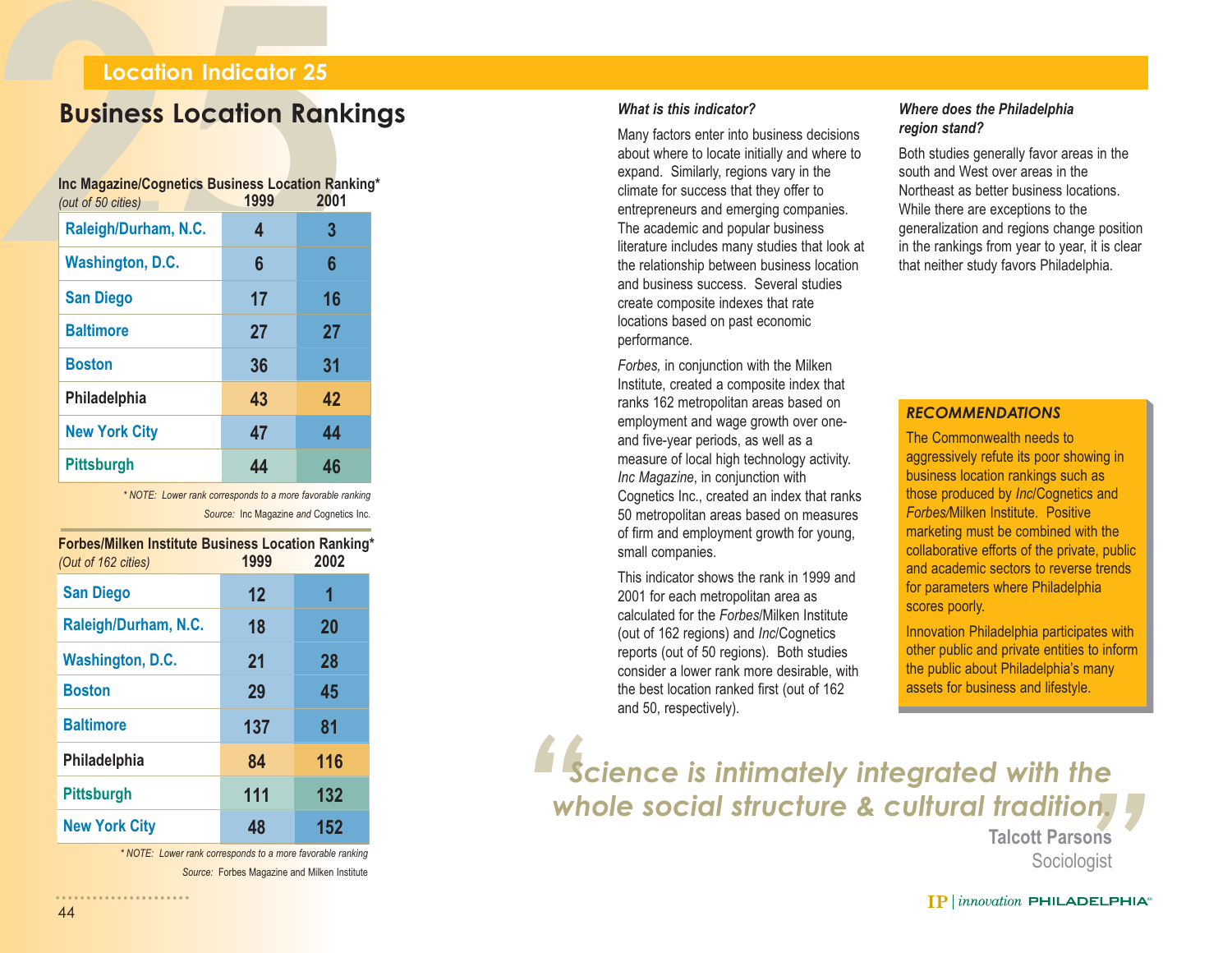#### **New Business Starts**

#### *What is this indicator?*

New businesses are an essentialingredient of what the economist Joseph Schumpeter described as *Creative Destruction*, or the "essential fact about capitalism" *(Capitalism, Socialism and Democracy; Harper: New York, 1975).* For the local region to remain dynamic and to compete in the Innovation Economy, newbusiness starts are an essential ingredient. They embody innovation. Through the identification of new or overlookedopportunities and the application of new ideas, new businesses continuously refresh the economy, replacing old or declining businesses and creating new jobs. New businesses, which almost always begin under risky conditions, are also a gauge of a region's entrepreneurial climate.

This indicator shows the number of newbusinesses started in each region in 2001, in aggregate and per 1,000 population.

#### *Where does the Philadelphia region stand?*

Philadelphia ranked fourth in total number of new businesses created in 2001. Theregion ranked sixth in new business starts per 1,000 population, below the national average. Examining the data for each city by firm size, based on employment and revenue, shows no significant variation in the mix of starts for any of the locations.

The relatively low number of business starts in the region is of concern. While many new businesses are small and neighborhood oriented (such as

restaurants and dry cleaners) and are closely linked to population trends, the low number of business starts can indicatechallenges when it comes to replacing old, declining industry jobs with knowledgebased future-oriented companies and workers.

#### *RECOMMENDATIONS*

New business starts must be raised inthe Commonwealth through the collaborative efforts of organizations in the private, public and academic sectors. The Philadelphia region requires a global positioning strategy with respect to the Innovation Economy. Once that is established, there needs to be an education process, within the area and beyond, to inform people about Philadelphia's many competitive advantages.



#### **New Business Starts in 2001 per 1,000 Population**

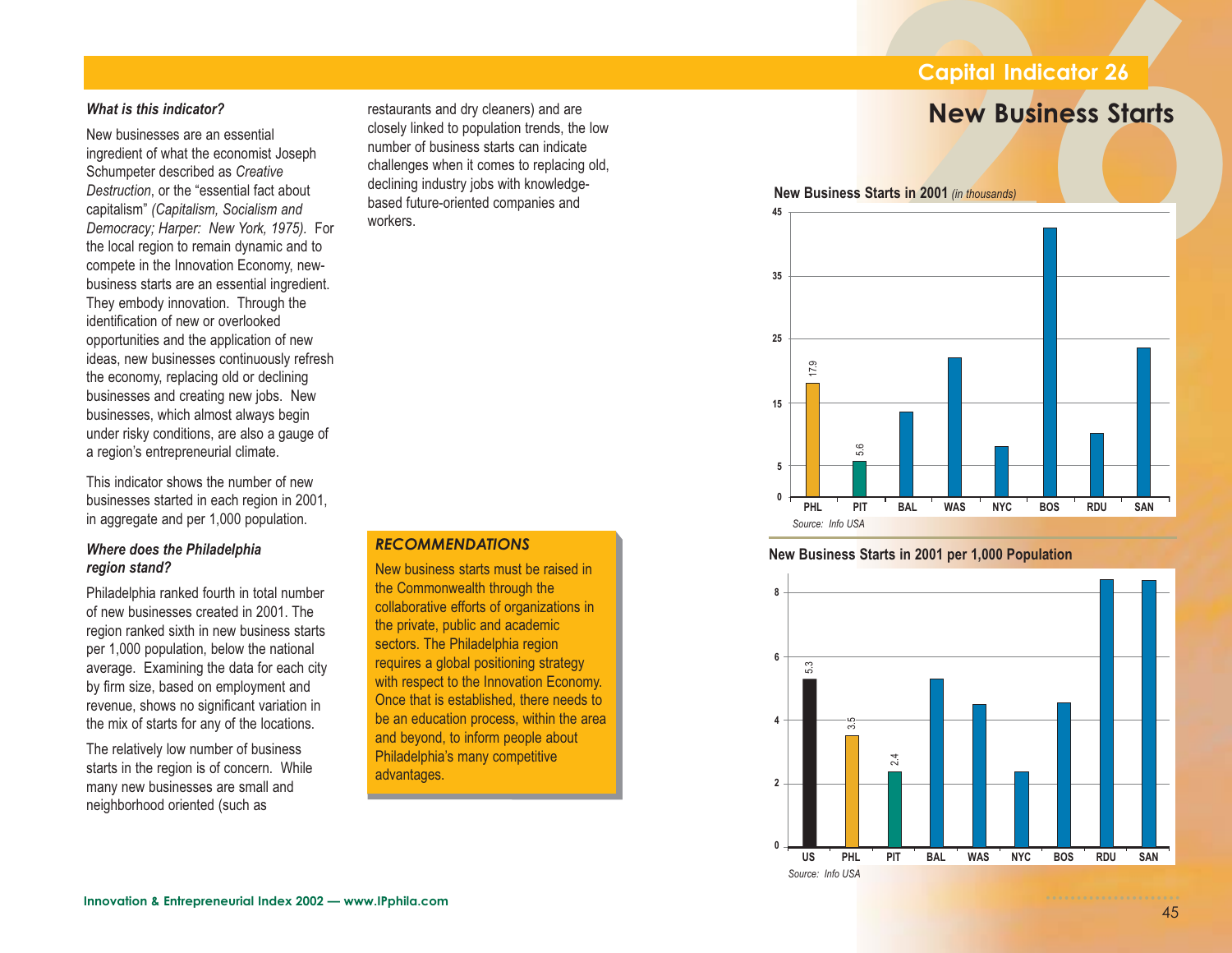### **Business Migration** *Business Migration Business migration statistics provide a*

#### **Philadelphia PMSA Business Migration by Sector 1998 to 2001**



#### **2,000** *Business In Business Out***1,500** *Net Gain/Loss***1,000** 627 Number of Businesses Number of Businesses **500**248 62 -71 -186 **-500**-698 **-1,000 -1,500 -2,000 PHL PIT BAL WAS NYC BOS RDU SAN***Source: BizMiner*

**Metropolitan Area Business Migration 1998 to 2001**

record of actual business decisions tomove into or out of a region. They indicate the relative desirability of a region to those making business location decisions.

This indicator measures the number ofbusinesses that moved in or out of eachregion from 1998 to 2001. Additional data by industry sector are reported for Philadelphia.

#### *Where does the Philadelphia region stand?*

Philadelphia was one of four regions with more firms leaving (698 firms) than moving in (627 firms), although the net loss (71 firms) was relatively small. This has negative implications for Philadelphia as a place for businesses to locate. Based on either employment or revenues, there appear to be no differences in the mix of firms moving in or out of Philadelphia, as compared with the other benchmark regions.

A detailed look at business migration data by industry for Philadelphia shows that net out migration occurred in every sector but transportation and public utilities, where one would expect firm location to be relatively fixed.

While net migration out of Philadelphia from 1998 to 2001 is small given the total size of the region, the net loss of firms is troubling — however, it should be possible to envision and orchestrate a turnaround that is, net positive business migration as a result of improving desirability.

#### *RECOMMENDATIONS*

Net negative migration contributes to image problems for the region. As the data indicates, out migration was 111 percent of in migration from 1998 to 2001. Details of the imbalance shouldbe examined, and a concerted collaborative effort by the public, private and academic sectors should be madeto reverse the trend by addressing specific issues — such as costs of doing business and quality-of-life — where they are identified. In addition, an aggressive campaign to change the region's image and promote Philadelphia as a quality place to work and live needs to be conducted.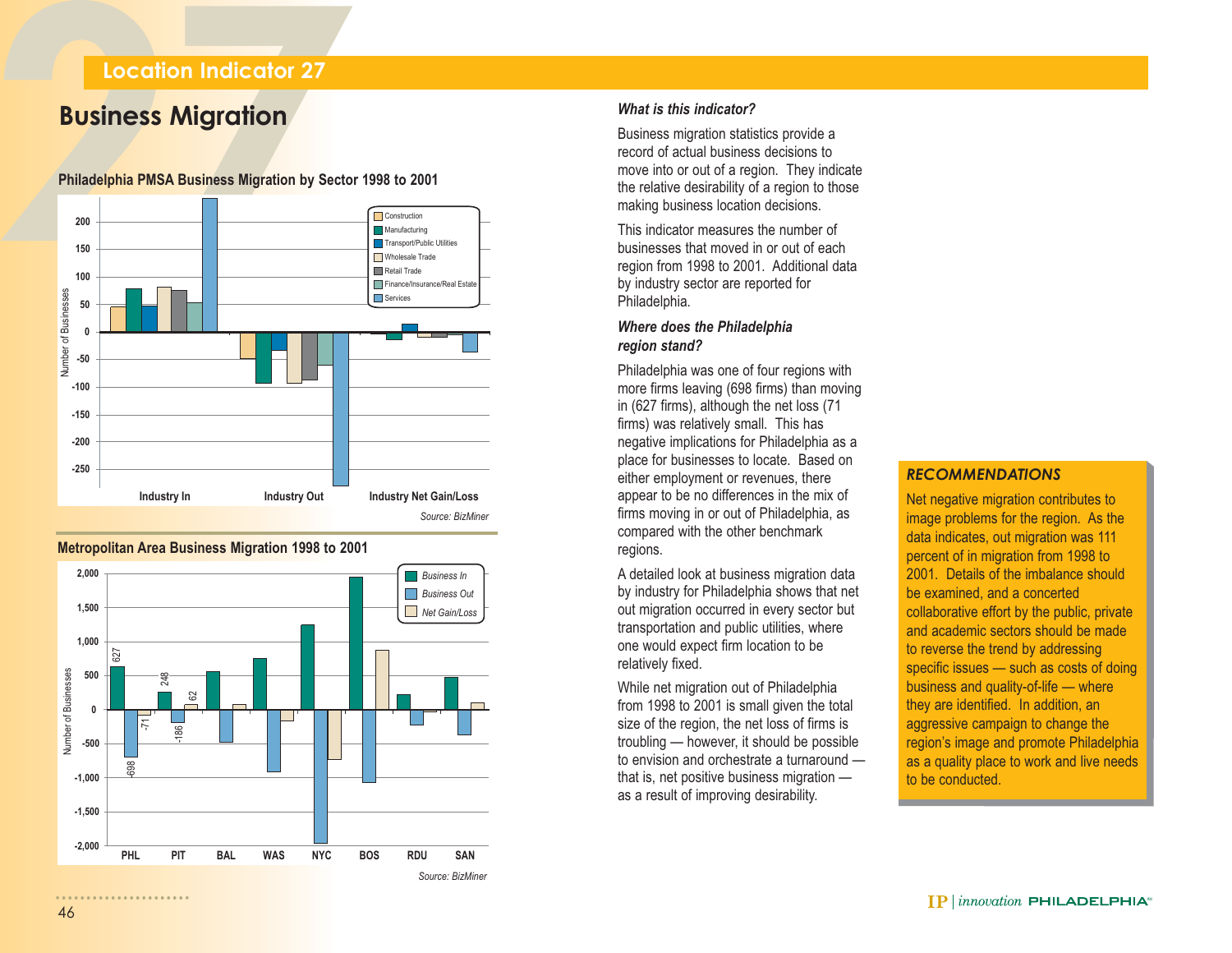#### *What is this indicator?*

Numerous studies have demonstrated thatyoung firms with high rates of employment growth account for the majority of new jobs created in the United States — by some estimates as many as two-thirds to threequarters of net new jobs. A region with a high proportion of such firms and jobs is indicative of a dynamic local economy. Gazelle firms are defined as companies with an initial sales base of at least\$100,000 that grow at least 20 percent per year over a continuous four-year period.

This indicator measures the number ofworkers employed by gazelle firms in 1997 and 2000, as well as the share of total regional employment that gazelle firms constitute.

#### *Where does the Philadelphia region stand?*

Philadelphia ranked third in total employment by gazelle firms in 1997 and 2000. At the beginning of the period, Philadelphia ranked fourth in the share of total workers employed by gazelles, falling to fifth place by the end of the period. In both years, the local share of total employment by gazelles was slightly below the average for the 50 largest metropolitan areas. That reflects the composition of Philadelphia's employment mix, with older, larger firms accounting for the largest share of total employment.

There is nothing wrong with a large employment base inside mature firms, however the more entrepreneurial components of the Innovation Economy rely on gazelles and other small, rapidly growing businesses for innovation and

ideas as well as employment growth. In the United States, small business represents more than 99 percent of all employers and accounts for more than half of all private sector employees and output.

#### *RECOMMENDATIONS*

Philadelphia's competitive advantages, which result in a strong concentration of gazelles, should be aggressively marketed to attract other newcompanies and knowledge workers.

A concerted effort should be made to increase local gazelle firm activity through the provision of superior smallbusiness assistance in the region. That requires the collaboration and participation of many organizations from the private, public and academic sectors.





#### **Regional Share of Employment by Gazelle Firms**

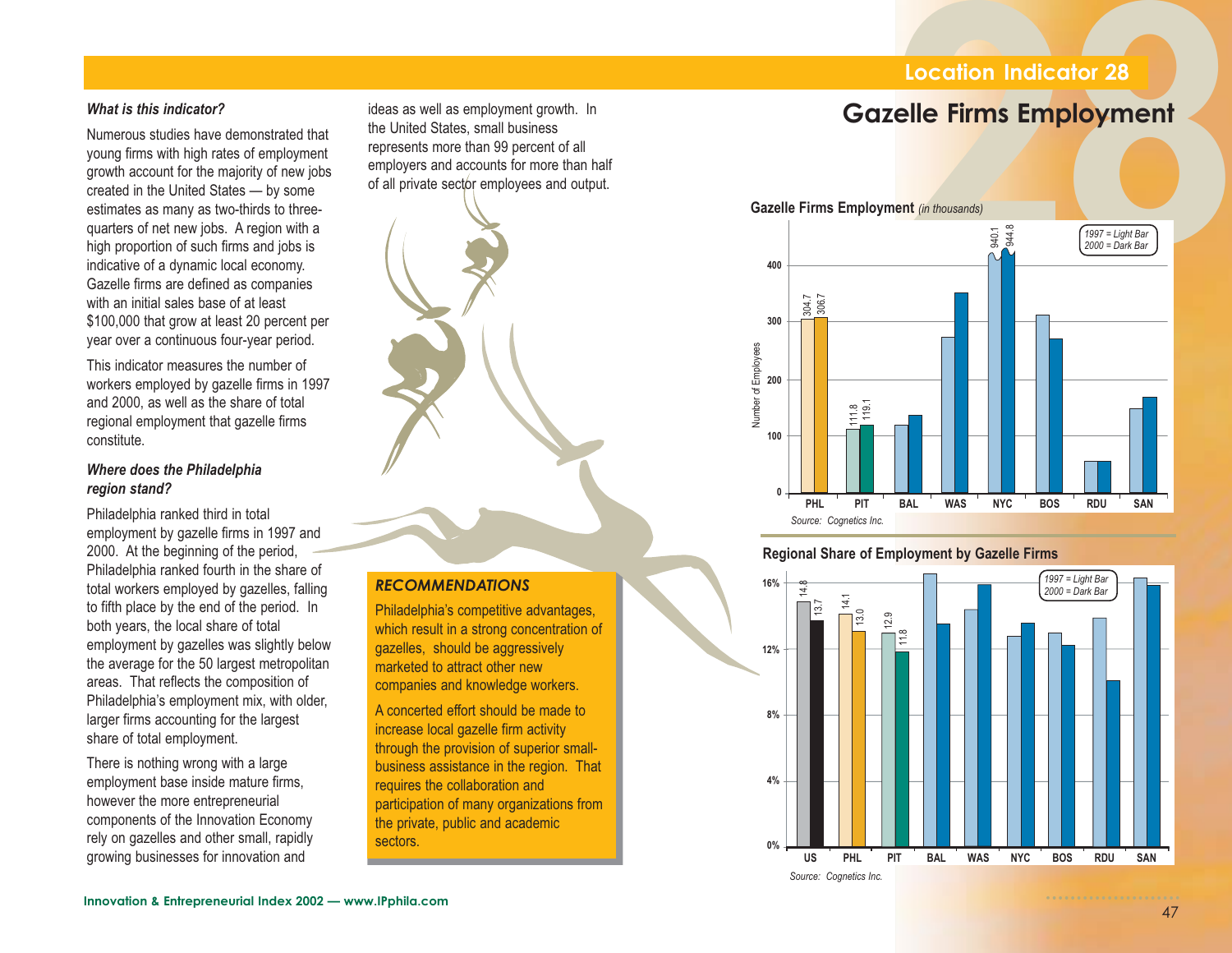# **29Location Indicator 29 Creative Class Ranking**

#### **Overall Creative Class Ranking in U.S.\*** *(out of 268 regions)*

| (out of 268 regions)        | <b>Overall Rank Creative</b><br>(1 million+ population) Class |                         | High<br><b>Tech</b> | <b>Innovation Diversity</b> |     |
|-----------------------------|---------------------------------------------------------------|-------------------------|---------------------|-----------------------------|-----|
| <b>San Diego</b>            | 3                                                             | 6                       | $\overline{2}$      | 12                          | 41  |
| <b>Boston</b>               | 4                                                             | 30                      | 14                  | 13                          | 4   |
| Raleigh-Durham, N.C.        | $6\phantom{a}$                                                | 5                       | 16                  | 8                           | 52  |
| <b>Washington-Baltimore</b> | 8                                                             | $\overline{\mathbf{4}}$ | 5                   | 85                          | 18  |
| <b>New York City</b>        | 9                                                             | 25                      | 15                  | 54                          | 20  |
| Philadelphia                | 17                                                            | 27                      | 17                  | 36                          | 70  |
| <b>Pittsburgh</b>           | 36                                                            | 53                      | 31                  | 50                          | 210 |

*Source:* The Rise of the Creative Class, *Richard Florida, 2002 \* NOTE: Lower rank corresponds to a more favorable ranking*

#### *What is this indicator?*

Just as the economy has undergone past transitions from agriculture to heavy industry to knowledge, so that progression continues. Dr. Richard Florida, H. John Heinz III Professor of Regional Economic Development, Carnegie Mellon University, has identified creativity as a key strength that underlies the transition andincreasingly contributes to economic development. By Florida's analysis, the so-called Creative Class includes nearly 38 million Americans in many diverse fields, representing more than 30 percent of the workforce. Regions that are rich with Creative Class workers and that provide the attributes to attract and retain suchpeople hold a competitive advantage in the Innovation Economy.

This indicator shows the composite rank for each metropolitan area as calculated by Dr. Florida based on their rank in fourcategories of inputs: Creative Class, High Tech, Innovation and Diversity. A lower rank is more desirable, with the best location ranked first. Rankings are based on 268 regions for which data are available.

*Where does the Philadelphia region stand?*

Philadelphia ranked 19th overall (and 17th out of 49 regions with population over one million). By Florida's definition, almost one-third of the local employment base in the Philadelphia region (927,000 out of 2,879,000 jobs) belongs to the Creative Class. Six of the eight regions compared within this study ranked in the top 10 (out of 268 regions overall and 49 regions with population over one million). Only Pittsburgh (57th overall and 36th out of regions with population over one million) ranked lower than Philadelphia.

Although Philadelphia ranks in the top 20 nationally, it lags other regions that are generally regarded as leaders in the Innovation Economy race.

#### *RECOMMENDATIONS*

Philadelphia's and Pittsburgh's ranks against other benchmark regions should be improved through concerted collaborative efforts by public, private and academic elements to improve performance on parameters that go into the rankings. Efforts in which Innovation Philadelphia participates, such as the Knowledge Industry Partnership — to change the local "brain drain" to "brain gain" and create a world-class life long learning environment and diverse workforce — and "Positively Philadelphia" — a collaborative marketing consortium — are working to improve the region's rank.

*"Creativity has come to be valued –* and all other good economic things flow from it. *and systems have evolved to encourage and harness it – " because new technologies, new industries, new wealth and all other good economic things flow from it.* **Dr. Richard Florida**

H. John Heinz III ProfessorCarnegie Mellon University

......................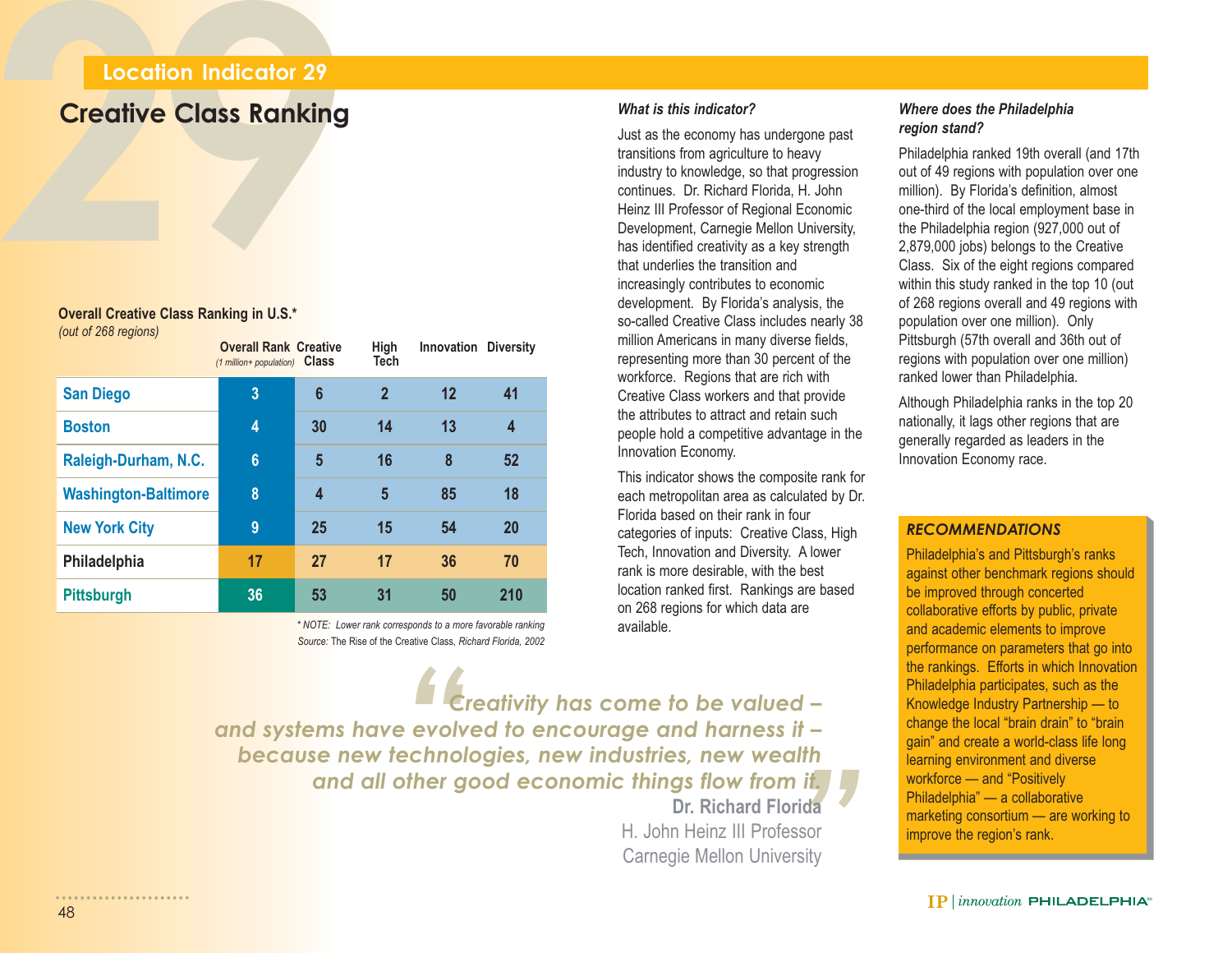#### *The Metropolitan Area (MA) Program, MAs and MSAs: Regional Building Blocks*

The Federal government's Metropolitan Area (MA) program has been in existence since the 1950 decennial Census, to ensure the quality and consistency of statistical data produced by Federal agencies. The concept underlying Metropolitan Areas is that of a core area containing a large population concentration along with adjacent communities that have a high degree of economic and social integration to the core. In general, entire counties form the MA building blocks, except in New England, where cities and towns are the basic geographic units. The current definitional standards were published in the Federal Register on December 27, 2000, by the Office of Management and Budget (OMB), in accordance with the results of the 2000 decennial census.

By 1990, OMB standards defined an area as a Metropolitan Statistical Area (MSA) in one of two ways:

1. If it included a city of at least 50,000 population, OR

2. If it included a Census Bureau-defined urbanized area (of at least 50,000 population) with a total metropolitan population of at least 100,000 (75,000 in New England).

An MSA may include additional counties that have strong economic and social ties to the central county or counties containing the main city or urbanized area. The ties are determined chiefly by census data on commuting to work. MSAs may contain more than one city of 50,000 population and may cross state lines.

#### *CMSAs and PMSAs: Where We Fit In*

An area that meets the requirements for recognition as an MSA but also has a total population of one million or more may be recognized as a Consolidated Metropolitan Statistical Area (CMSA) if:

1. Separate component areas can be identified within the entire area that meet specified statistical criteria as an MA (i.e., central urban core, economic and social integration), AND

2. Local opinion indicates there is support for the separate component areas.

If recognized, the separate component areas are designated Primary Metropolitan Statistical Areas (PMSA), and the entire areas becomes a CMSA. CMSAs, by definition, always have one million population or more. However, if no PMSAs are recognized, the entire area is designated an MSA. Another way to think of CMSAs is as contiguous or linked MSAs.

MAs are titled using the names of their largest, central cities, which are designated under the standards for each MA and CMSA. Up to three city names may appear in a title. Titles of most PMSAs also are based on central city names, but in certain cases consist of county names. Titles of CMSAs generally are based on the names of the MAs or CMSAs to which they pertain.

Thus, the Philadelphia, Pennsylvania-New Jersey PMSA, as it is officially designated, is part of the Philadelphia-Wilmington-Atlantic City CMSA, which includes counties in Pennsylvania, New Jersey, Delaware and Maryland. The larger CMSA regional designation holds because:

1. The entire region has population greater than one million, AND

2. There are multiple separate and identifiable urban cores, all tied together as part of a larger economic entity, based on census data on commuting to work.

The Philadelphia, Pennsylvania-New Jersey PMSA, which corresponds to the region described throughout this publication, is designated as a PMSA because it represents one of the urban cores — Philadelphia County — and the surrounding, economic and socially integrated counties in the larger CMSA.

#### *MAs Compared in this Publication*

The Metropolitan Areas considered in this publication, including their component counties (and other geographic areas, where indicated primarily New England), are listed below. Abbreviations are listed in parentheses:

#### **Philadelphia, PA-NJ PMSA (PHL):**

Burlington County, NJ Camden County, NJ Gloucester County, NJ Salem County, NJ Bucks County, PA Chester County, PA Delaware County, PA Montgomery County, PA Philadelphia County, PA

#### **Pittsburgh, PA MSA (PIT):**

Allegheny County, PA Beaver County, PA Butler County, PA Fayette County, PA Washington County, PA Westmoreland County, PA

#### **Metropolitan Area (MA) Overview & Definitions**

#### **Baltimore, MD PMSA (BAL):**

Anne Arundel County, MD Baltimore County, MD Carroll County, MD Harford County, MD Howard, Maryland Queen Annes County, MD Baltimore (independent city), MD

#### **Washington, DC-MD-VA-WV PMSA (WAS):**

District of Columbia Calvert County, MD Charles County, MD Frederick County, MD Montgomery County, MD Prince Georges County, MD Arlington County, VA Clarke County, VA Culpeper County, VA Fairfax County, VA Fauquier County, VA King George County, VA Loudoun County, VA Prince William County, VA Spotsylvania County, VA Stafford County, VA Warren County, VA Alexandria city, VA Fairfax (city), VA Falls Church (city), VA Fredericksburg (city), VA Manassas (city), VA Manassas Park (city), VA Berkeley County, WV Jefferson County, WV

#### **New York, NY PMSA (NYC):**

Bronx County, NY Kings County, NY New York County, NY Putnam County, NY Queens, NY Richmond County, NY Rockland County, NY Westchester County, NY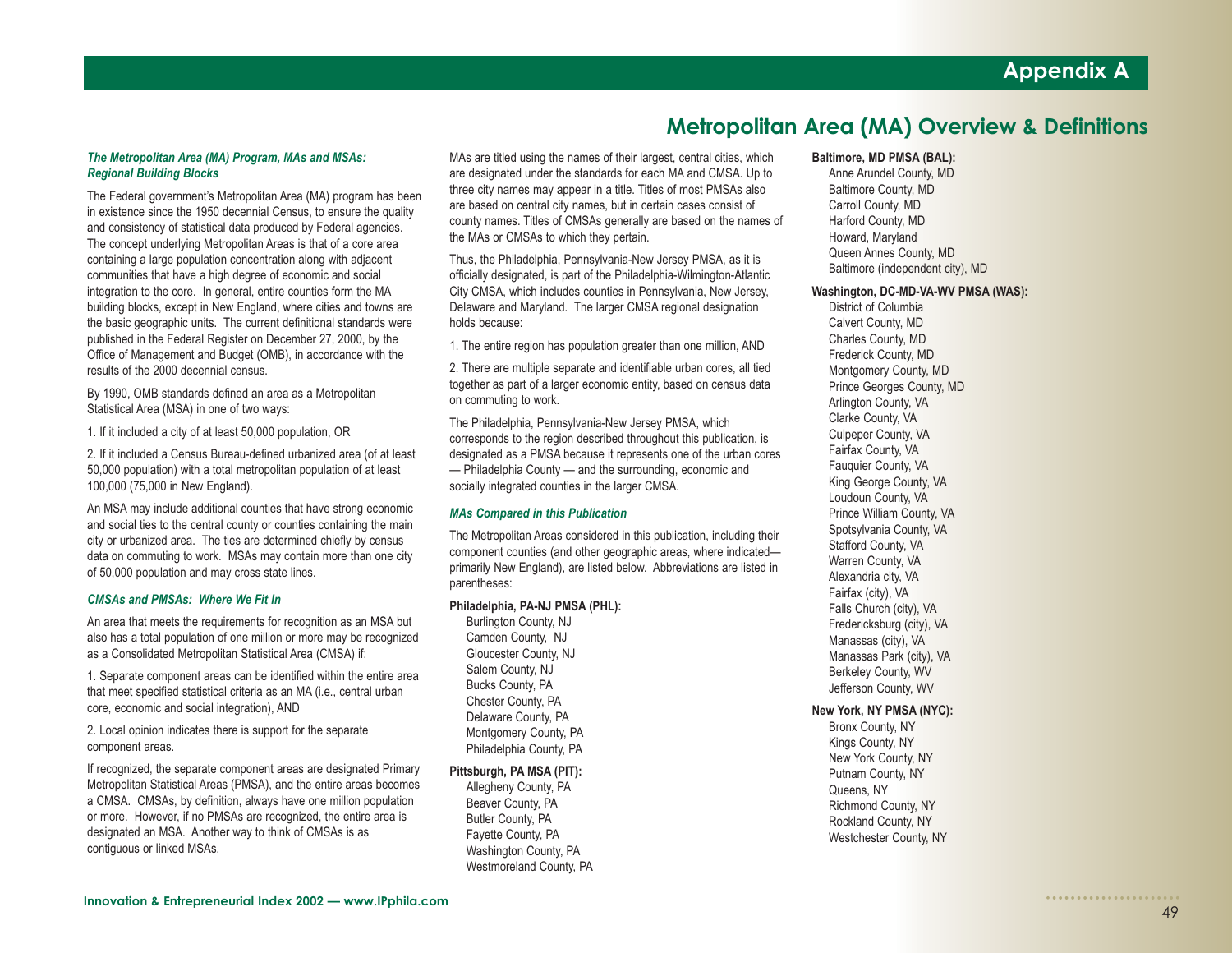#### **Appendix A**

#### **Boston, MA-NH PMSA (BOS):**

Bristol County, MA (part): Berkley (town) Dighton (town) Mansfield (town) Norton (town) Taunton (city) Essex County, MA (part): Amesbury (town) Beverly (city) Danvers (town) Essex (town) Gloucester (city) Hamilton (town) Ipswich (town) Lynn (city) Lynnfield (town) Manchester-by-the-Sea (town) Marblehead (town) Middleton (town) Nahant (town) Newbury (town) Newburyport (city) Peabody (city) Rockport (town) Rowley (town) Salem (city) Salisbury (town) Saugus (town) Swampscott (town) Topsfield (town) Wenham (town) Middlesex County, MA (part): Acton (town) Arlington (town) Ashland (town) Ayer (town) Bedford (town) Belmont (town) Boxborough (town) Burlington (town) Cambridge (city) Carlisle (town) Concord (town) Everett (city)

Framingham (town) Holliston (town) Hopkinton (town) Hudson (town) Lexington (town) Lincoln (town) Littleton (town) Malden (city) Marlborough (city) Maynard (town) Medford (city) Melrose (city) Natick (town) Newton (city) North Reading (town) Reading (town) Sherborn (town) Shirley (town) Somerville (city) Stoneham (town) Stow (town) Sudbury (town) Townsend (town) Wakefield (town) Waltham (city) Watertown (city) Wayland (town) Weston (town) Wilmington (town) Winchester (town) Woburn (city) Norfolk County, MA (part): Bellingham (town) Braintree (town) Brookline (town) Canton (town) Cohasset (town)| Dedham (town) Dover (town) Foxborough (town) Franklin (city) Holbrook (town) Medfield (town) Medway (town) Millis (town)

Milton (town) Needham (town) Norfolk (town) Norwood (town) Plainville (town) Quincy (city) Randolph (town) Sharon (town) Stoughton (town) Walpole (town) Wellesley (town) Westwood (town) Weymouth (town) Wrentham (town) Plymouth County, MA (part): Carver (town) Duxbury (town) Hanover (town) Hingham (town) Hull (town) Kingston (town) Marshfield (town) Norwell (town) Pembroke (town) Plymouth (town) Rockland (town) Scituate (town) Wareham (town) Suffolk County, MA (part): Boston (city) Chelsea (city) Revere (city) Winthrop (town) Worcester County, MA (part): Berlin (town) Blackstone (town) Bolton (town) Harvard (town) Hopedale (town) Lancaster (town) Mendon (town) Milford (town) Millville (town) Southborough (town) Upton (town)

Rockingham County, NH (part): Seabrook (town) South Hampton (town)

#### **Raleigh-Durham-Chapel Hill, NC (MSA):**

Chatham County, NC Durham County, NC Franklin County, NC Johnston County, NC Orange County, NC Wake County, NC

**San Diego, CA MSA (SAN):**

San Diego County, CA

. . . . . . . . . . . . . . . .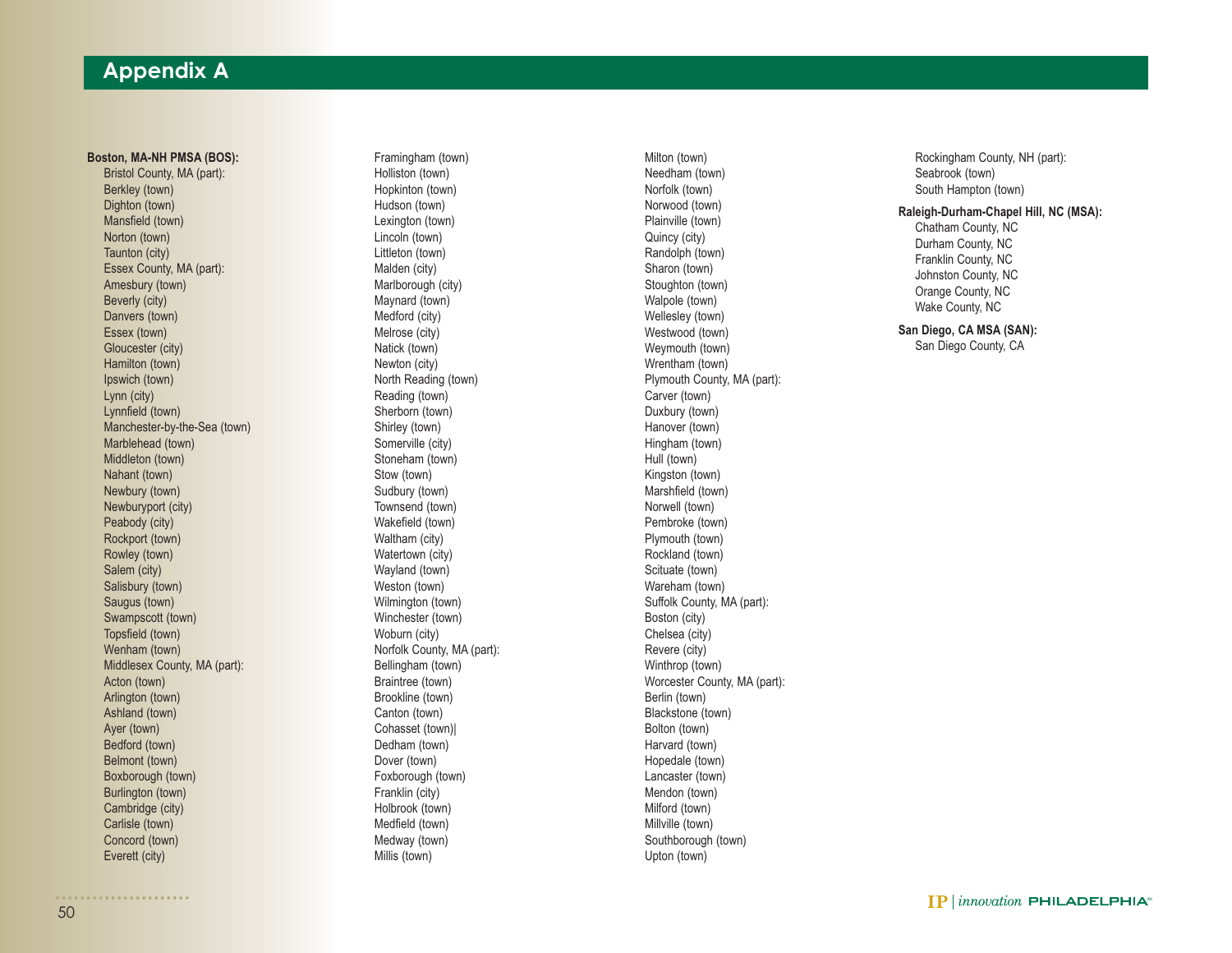#### **Data Sources**

- **Indicator 1: Federal Investment in University Science and Engineering Research; and**
- **Indicator 2: State & Local Investment in University Science and Engineering Research; and**
- **Indicator 3: Industry & Other Support in University Science and Engineering Research; and**

#### **Indicator 4: Academic Investment in University Science and Engineering Research**

#### *Source: National Science Foundation (NSF)*

Footnote: Information for academic years ending 1995 to 2000 was downloaded from the National Science Foundation's (NSF) WebCASPAR web site (http://caspar.nsf.gov.) The information is consistent with that contained in the NSF publication *Academic Research and Development Expenditures: Fiscal Year 2000*. Academic institutions were assigned to metropolitan areas based on their ZIP codes.

#### **Indicator 5: Size of College and University Endowments**

*Sources: Endowments: National Association of College and University Business Officers. Enrollment: US Department of Education*

Footnote: The source of the endowment information is the National Association of College and University Business Officers (NACUBO) annual Endowment Studies. This information is published by the Chronicle of Higher Education. Information was downloaded from the Chronicle's website for the period spanning the academic years 1995-1996 through 2000-2001 as six separate tables, one for each academic year. The NACUBO data has information for a total of 678 universities over this six year period. However, only 365 institutions reported endowment information for all 6 of these academic years. To make the sample as inclusive as possible, we included only the 424 institutions that reported endowment information in the two academic years 1995-1996 and 2000- 2001. 77 of these were in one of the eight (P)MSAs in this study. Endowment value for universities with multiple campuses was allocated among the campuses based on enrollment.

Academic institutions were assigned to metropolitan areas based on their ZIP code. We have normalized this information using the enrollment for the institutions reporting endowments. In general, enrollment information was for 1997 and is taken from the Higher Education General Information Survey and the Integrated Postsecondary

Education Data System which is conducted by the Department of Education's National Center for Education Statistics.

#### **Indicator 6: Science & Engineering Degrees Awarded**

*Sources: Degrees: National Science Foundation (NSF); Population: U.S. Census Bureau*

Footnote: Information is from the NSF WebCASPAR web site and covers doctorate, first professional, master's, and bachelor's degrees. The source of this data is the Higher Education General Information Survey and the Integrated Post-Secondary Education Data System, which is conducted by the Department of Education's National Center for Education Statistics. Academic institutions were assigned to metropolitan areas based on their ZIP codes.

#### **Indicator 7: Invention Disclosures & Patents Filed by Research Institutions**

*Source: Association of University Technology Managers Inc. (AUTM)*

Footnote: This indicator measures the adjusted license income as reported by the Association of University Technology Managers Inc. (AUTM). Data covers fiscal years 1995 to 2000 and includes U.S. universities as well as U.S. hospitals and research institutes. Adjusted license income is calculated by AUTM for 1996 to 2000 by subtracting license income paid to other institutions from gross license income received. The 1995 information was reported as gross royalties received and royalties paid to other institutions, and adjusted license income had to be calculated separately. Note: AUTM changed from using the term "royalties" to using "license income" from 1995 to 1996, but the terms are interchangeable. Note that the AUTM data does not include all universities. For example, in 2000, the AUTM data includes information from 168 U.S. universities, hospitals, and research institutes.

#### **Indicator 8: Patent Productivity**

*Sources: Patent number and impact: CHI Research Inc. Number of Scientists and Engineers: U.S. Department of Labor.*

Footnote: This indicator measures the total number of patents and the impact index for each of the eight metropolitan areas for 1992 to 2001. Information was purchased from CHI Research, Inc.

The number of patents is a count of Type 1 (regular, utility) patents issued in the U.S. patent system. Assignment to an MSA or PMSA is based on the residence of the inventor. Note that a patent will be included in the patent count for all (P)MSAs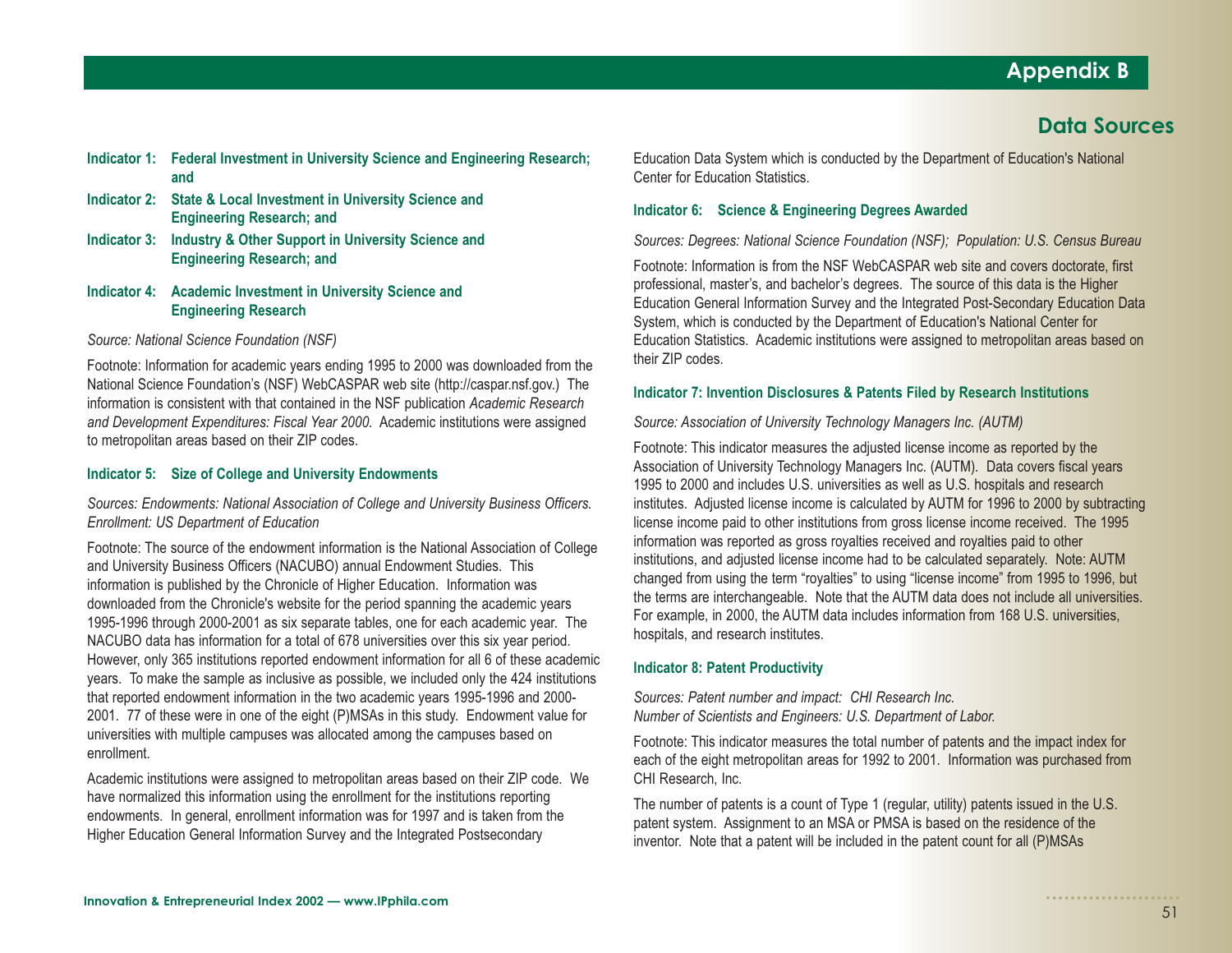#### **Appendix B**

represented by inventors. Thus, in those cases where multiple inventors are not all from the same (P)MSA, the same patent may be counted in more than one (P)MSA (http://www.chiresearch.com/about/data/tech/tlbp4.php3> for more detail.)

To derive the relative productivity of researchers in each metropolitan area, we divided the total number of patents by the number of scientists and engineers present in the workforce. To arrive at the number of scientists and engineers present in the workforce, we used information from the Occupational Employment Statistics (OES) Survey, produced by the Bureau of Labor Statistics, U.S. Department of Labor. The OES Survey provides information on the employment in each of the metropolitan area for 611 occupations. We selected from these occupations those 47 occupations that met the following criteria:

- 1) The occupation is included on a list of "high-tech" occupations in the May 2001 issue of INCONTEXT, published jointly by the Indiana Business Research Center at Indiana University's Kelly School of Business, the Indiana Department of Commerce, and the Indiana Department of Workforce Development.
- 2) The occupation is assigned to a training/education category of bachelors degree or above by the U.S. Bureau of Labor Statistics Office of Occupational Statistics and Employment Projections.

Note that information on the number of patents is provided for the Boston NECMA not the Boston PMSA. Information on workforce is available at the Boston PMSA level and not at the NECMA level (nor is it available at the county level, which would allow us to assemble the NECMA.) To account for this difference, we adjusted the number of scientists and engineers proportionally with the difference in total population between NECMA and the PMSA. This adjustment assumes that the concentration of scientists and engineers in the NECMA workforce is the same as in the PMSA workforce.

#### **Indicator 9: Royalty & Licensing Income to Universities; and Indicator 10: Start-ups Formed from University Research**

#### *Source: Association of University Technology Managers Inc. (AUTM)*

Footnote: This indicator measures the adjusted license income as reported by the Association of University Technology Managers Inc. (AUTM). Data covers fiscal years 1995 to 2000 and includes U.S. universities as well as U.S. hospitals and research institutes. Adjusted license income is calculated by AUTM for 1996 to 2000 by subtracting license income paid to other institutions from gross license income received. The 1995

information was reported as gross royalties received and royalties paid to other institutions, and adjusted license income had to be calculated separately. Note: AUTM changed from using the term "royalties" to using "license income" from 1995 to 1996, but the terms are interchangeable. Note that the AUTM data does not include all universities. For example, in 2000, the AUTM data includes information from 168 U.S. universities, hospitals, and research institutes.

#### **Indicator 11: SBIR & STTR Awards**

#### *Sources: U.S. Small Business Administration*

Footnote: Information was provided by the U.S. Small Business Administration as a listing of approximately 11,000 separate awards made in the ten states plus the District of Columbia in which part or all of the eight regions lie. Awards were assigned to metropolitan areas based on the ZIP code of the awardee.

To arrive at the number of scientists and engineers present in the workforce, we used information from the Occupational Employment Statistics (OES) Survey, produced by the Bureau of Labor Statistics, U.S. Department of Labor. The OES Survey provides information on the employment in each of the metropolitan area for 611 occupations. We selected from these occupations those 47 occupations that met the following criteria:

- 1) The occupation is included on a list of "high-tech" occupations in the May 2001 issue of INCONTEXT, published jointly by the Indiana Business Research Center at Indiana University's Kelly School of Business, the Indiana Department of Commerce, and the Indiana Department of Workforce Development.
- 2) The occupation is assigned to a training/education category of bachelors degree or above by the U.S. Bureau of Labor Statistics Office of Occupational Statistics and Employment Projections.

#### **Indicator 12: NIH SBIR & STTR Proposals & Awards**

#### *Source: National Institutes of Health (NIH)*

Footnote: The National Institutes of Health provided Information as a listing of approximately 5,550 funded and 9,500 unfunded proposals made in the ten states plus the District of Columbia in which part or all of the eight regions lie. To protect confidentiality, only the ZIP code of the proposing organization was provided. Awards were assigned to metropolitan areas based on the ZIP code of the awardee.

.....................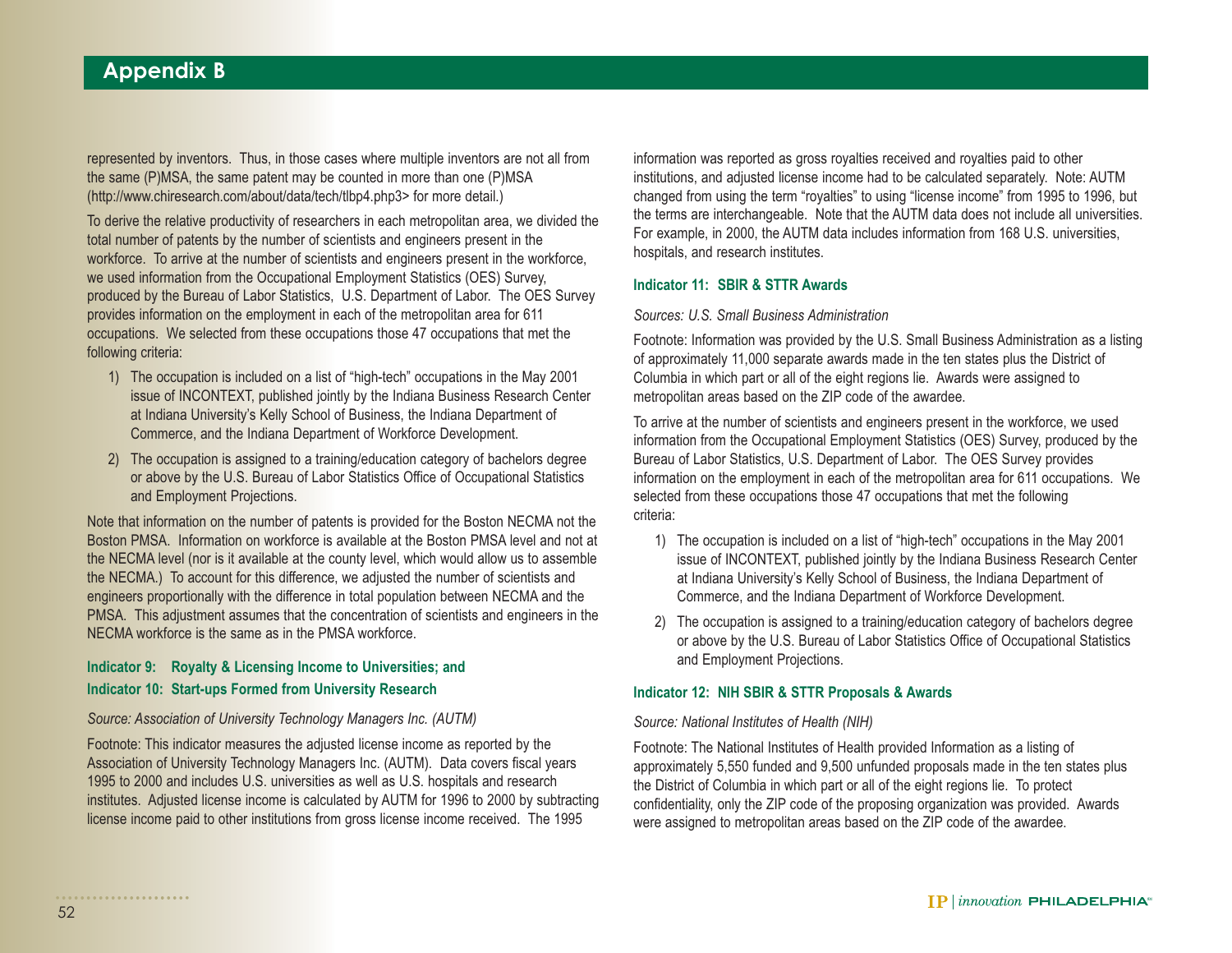#### **Indicator 13: ATP Proposals and Awards**

#### *Source: National Institute of Standards and Technology (NIST)*

Footnote: Information was provided by the National Institute of Standards and Technology as a listing of approximately 1,600 proposals made in the ten states plus the District of Columbia in which part or all of the eight regions lie. To protect confidentiality, only the ZIP code of the proposing organization was provided. Awards were assigned to metropolitan areas based on the ZIP code of the awardee.

#### **Indicator 14: Early Stage Venture Capital Investments; and**

#### **Indicator 15: Medical/Health/Life Sciences Venture Capital Investments**

#### **Indicator 16: Information Technology Venture Capital Investments**

#### *Source: Venture Economics*

Footnote: Information was provided by Venture Economics, a division of Thomson Financial (www.tfn.com).

#### **Indicator 17: Publicly Traded Companies**

#### *Source: FIS Online (www.fisonline.com)*

Footnote: The information is from FIS online (http://www.fisonline.com/). In order to be included, companies must be incorporated in the United States and have at least \$100,000 in assets.

#### **Indicator 18: Initial Public Offerings**

#### Source: *Alert-IPO! online (ww*w.alert-ipo.com)

Footnote: The data covers 1996 to 2001 and was obtained from Alert-IP! online. In order to be included in the data for a particular year, the IPO's must have been filed between January 1st to December 1st of the specified year. The IPOs could have been priced anywhere from January 1, 1996, to December 1, 2002.

#### **Indicator 19: Transport Time to D.C. & NYC**

#### *Sources: OAG, Inc; Amtrak*

Footnote: Total time consists of time to airport/train station, time before departure, flight/train duration, and time from airport/train station. Flight information was obtained from OAG by adding flight durations and travel time from airport to city center. Train

information was obtained from Amtrak by averaging train durations and using the quickest type of train (i.e., Acela Express). We assumed arrival 60 minutes before actual departure for airports, and ten minutes for train. Transit time to train station was estimated as 15 minutes for all cities.

#### **Indicator 20: Non-Stop Destinations Served**

#### *Source: OAG, Inc.*

Footnote: Raw information was purchased from OAG Inc. Each metropolitan area is served by one major airport, with the exceptions of Washington, D.C. and New York City, which are each served by three airports. Dulles (IAD), Reagan (DCA), and Baltimore-Washington (BWI) serve Washington, D.C. New York is served by Newark (EWR), LaGuardia (LGA), and Kennedy (JFK.) If more than one airport in a metropolitan area serves the same destination, that destination is counted only once. Similarly, if multiple airports at a given destination are served, that destination is counted only once (e.g., Chicago, with both Midway and O'Hare.)

#### **Indicator 21: Broadband Internet Availability**

#### *Source: Federal Communications Commission (FCC)*

Footnote: This indicator measures the number of ZIP codes with four or more holding companies in each of the eight metropolitan areas. Information is from the FCC's Form 477. Holding companies must provide high-speed service to at least one customer as of June 30, 2001, in order to be included in the data.

#### **Indicator 22: Skilled Information Technology Workforce; and Indicator 23: Skilled Life Sciences/Biotechnology Workforce**

*Sources: U.S. Department of Labor, Carnegie Mellon, Career Development Resources of Texas*

Footnote: This indicator measures the number of scientists and engineers in the information-technology workforce. Information on workforce was downloaded for fiscal years 1997 to 2000 from the Bureau of Labor Statistics' Occupational Employment Statistics Survey. The information included the number of people employed in 733 different occupations for 1999 to 2000. A new set of occupational categories was introduced after the 1997 to 1998 information was released. Due to this change in occupation classifications, it was not possible to produce reliable trend information. Thus we report only the most recent year.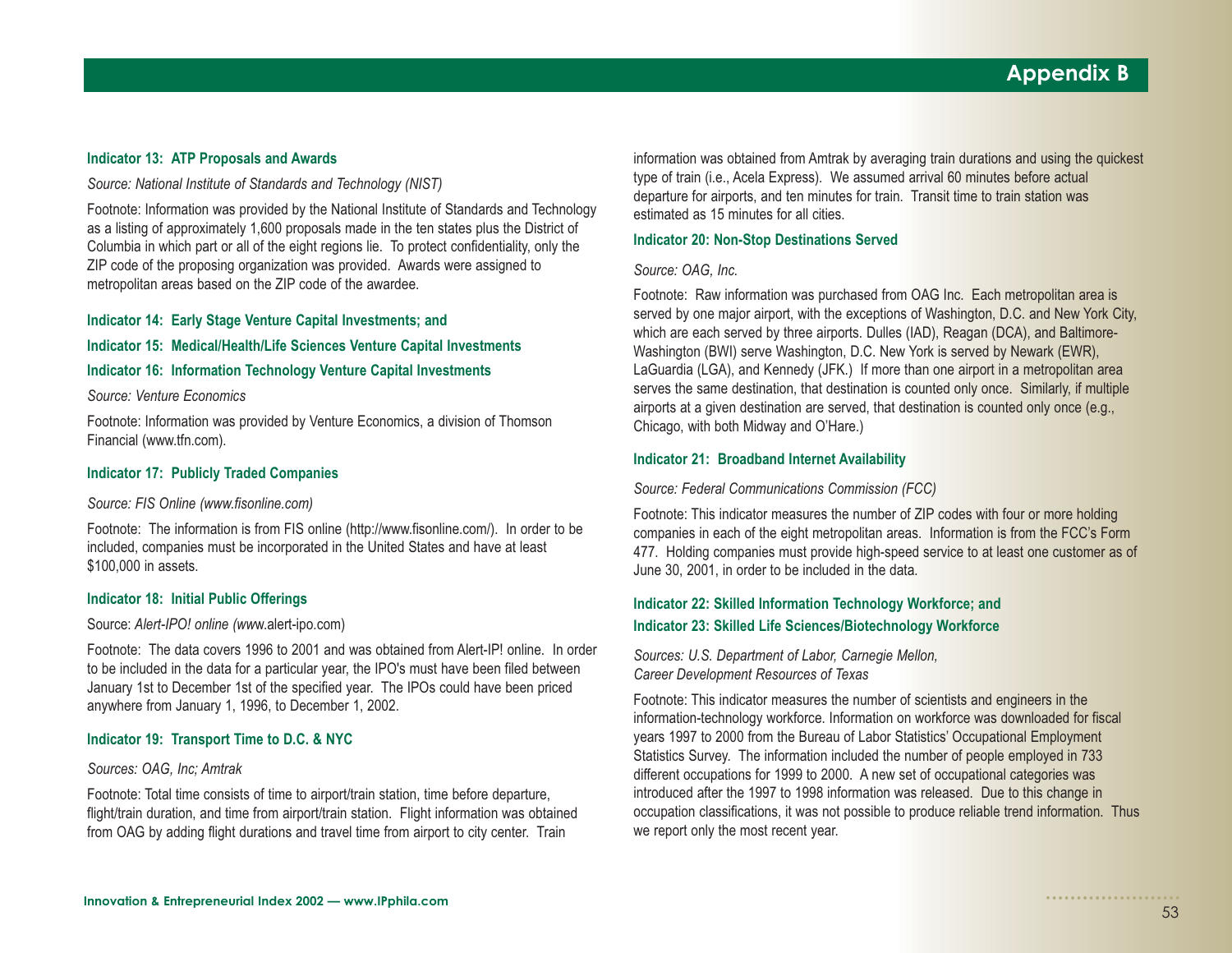These data are not strictly comparable across metropolitan areas, since data for some occupational categories are suppressed for particular metropolitan areas because there are so few persons in those occupations or because a single firm employs a large portion of such persons.

The definition of occupations included in the information-technology workforce was developed by the Carnegie Mellon Center for Economic Development (1999 SOC IT Cluster Definition from An Action Plan for the Information Technology Cluster in Southwestern Pennsylvania, Prepared for the Pittsburgh Technology Council, December 2001 by the Carnegie Mellon Center for Economic Development). The definition of occupations included in the life sciences/biotech workforce was developed by Career Development Resources of Texas (formerly the State Occupational Information Coordinating Committee [SOICC]). See http://www.cdr.state.tx.us/emerging/b-tech.html.

#### **Indicator 24: Brookings Biotechnology Ranking**

#### *Source: The Brookings Institution*

Footnote: All data is from the *Biomedical Research & Biotechnology Commercialization Report*, published June 2002.

#### **Indicator 25: Business Location Rankings**

#### *Source: Forbes and Inc Magazines*

Footnote: The Milken Institute prepares the Forbes ranking; the Inc rankings are prepared by Cognetics Inc. The Milken rankings for fiscal years 1999 to 2002 were obtained from The Forbes/Milken list of Best Places for Business and Careers. 2000 to 2002 rankings included the top 200 metropolitan areas, and 1999 included 162 metropolitan areas. The overall ranking is based on the latest government data for employment and wage growth over one- and five-year periods. The Milken Institute collected the information that Forbes and Milken used to establish these rankings from official sources.

The Inc Magazine (Cognetics) rankings are from fiscal years 1996-2001 and were obtained from their yearly publications entitled, *Entrepreneurial Hot Spots: The Best Places in America to Start and Grow a Company.* Rankings are based on a weighted index of the number of firms started in the last ten years that employ at least five people today, as a percent of all firms, and the percent of firms ten years old or less four years ago that had a Growth Index (a measure of percent and absolute growth) of at least three over the past four years.

The Forbes-Milken rankings were dated based on release year; the Inc-Cognetics rankings were dated based on the data year. We used the data year in presenting the rankings.

#### **Indicator 26: New Business Starts**

#### *Source: Info USA*

Footnote: Information was provided by the research department of Info USA (www.infousa.com), a provider of sales and marketing information to businesses.

#### **Indicator 27: Business Migration**

*Source: BizMiner (www.bizminer.com)*

Footnote: This information was provided BizMiner (www.bizminer.com.)

#### **Indicator 28: Gazelle Firms Employment**

*Source: Cognetics (www.cogonline.com)*

Footnote: This information is from Cognetics' Corporate Almanac.

#### **Indicator 29: Creative Class Ranking**

*Source: The Rise of the Creative Class, Richard Florida* 

Footnote: The information is found in *The Rise of the Creative Class* pubished by Basic Books, 2002.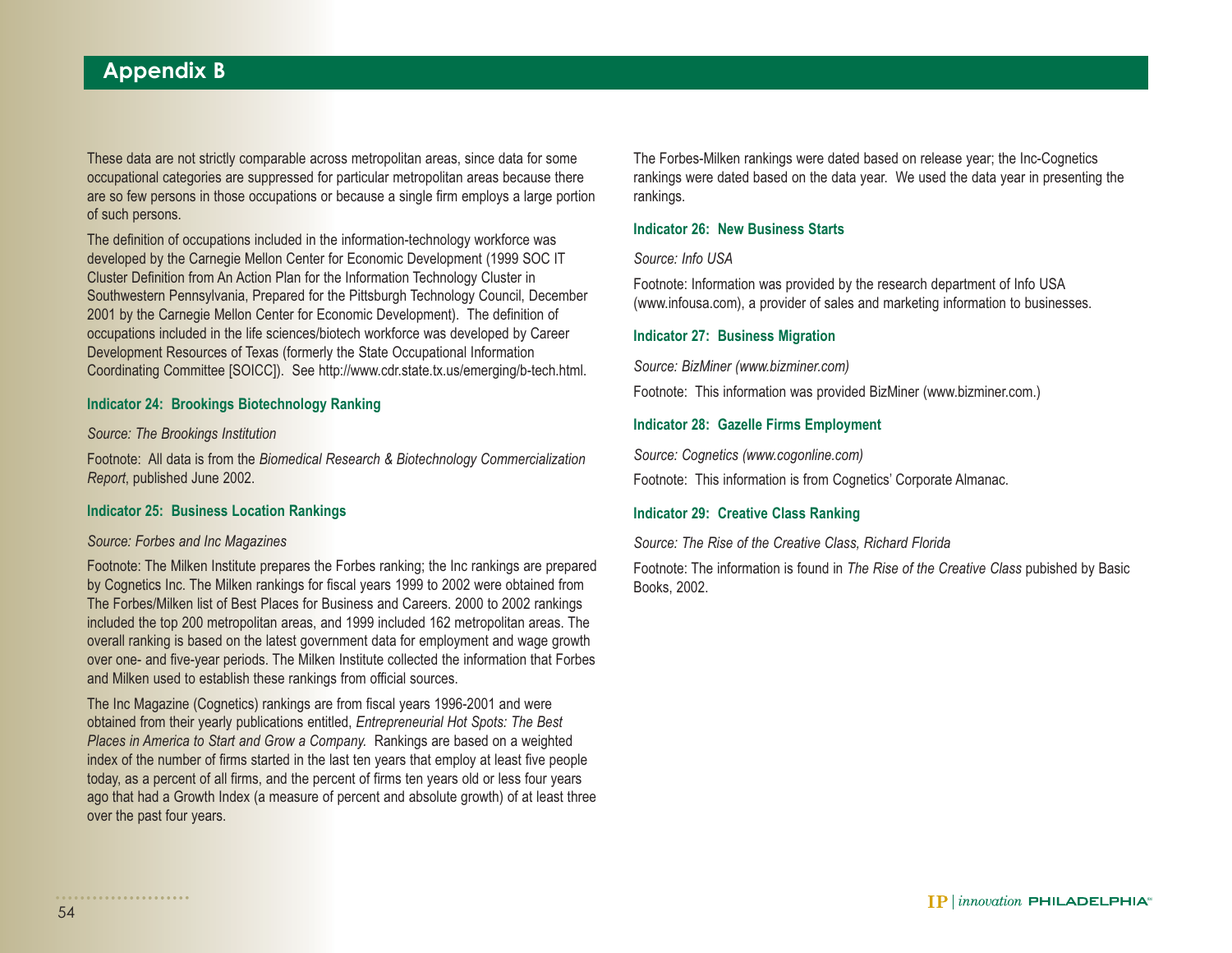#### **Innovation Philadelphia**

| <b>Richard A. Bendis</b><br><b>Richard A. Miller</b><br><b>Christopher Starr</b><br><b>Kelly Lee</b>                          | Vice President of Marketing and Communications<br>Managing Director and Vice President, Investments<br>Director, Community and Economic Development |
|-------------------------------------------------------------------------------------------------------------------------------|-----------------------------------------------------------------------------------------------------------------------------------------------------|
| <b>Bart Mroz</b>                                                                                                              | Manager of Technology Innovation                                                                                                                    |
| Ann Ivory                                                                                                                     |                                                                                                                                                     |
| <b>Christopher J. Fried</b><br><b>Dorothee Mercier</b><br><b>J.B Stine III</b><br><b>Brandon Von Tobel</b><br>Scott A. Zilber |                                                                                                                                                     |
|                                                                                                                               | <b>Innovation &amp; Entrepreneurial Index Contributors</b>                                                                                          |
| David Thornburgh<br><b>Steven Wray</b>                                                                                        |                                                                                                                                                     |
| <b>Annette Goldberg</b><br><b>Robert Graff</b>                                                                                |                                                                                                                                                     |
|                                                                                                                               | <b>Research and Development</b>                                                                                                                     |
| Richard M. Stein                                                                                                              |                                                                                                                                                     |
| <b>Susan Stapleton</b>                                                                                                        |                                                                                                                                                     |
| <b>KT Ferrera</b>                                                                                                             |                                                                                                                                                     |
| <b>Michelle Kenney</b>                                                                                                        |                                                                                                                                                     |



**W.C. Fields**Humorist

#### **Innovation Philadelphia**

2600 Centre Square West Tele: (215) 496-8110 1500 Market Street Fax: (215) 320-1991 Philadelphia, PA 19102 **www.IPphila.com**